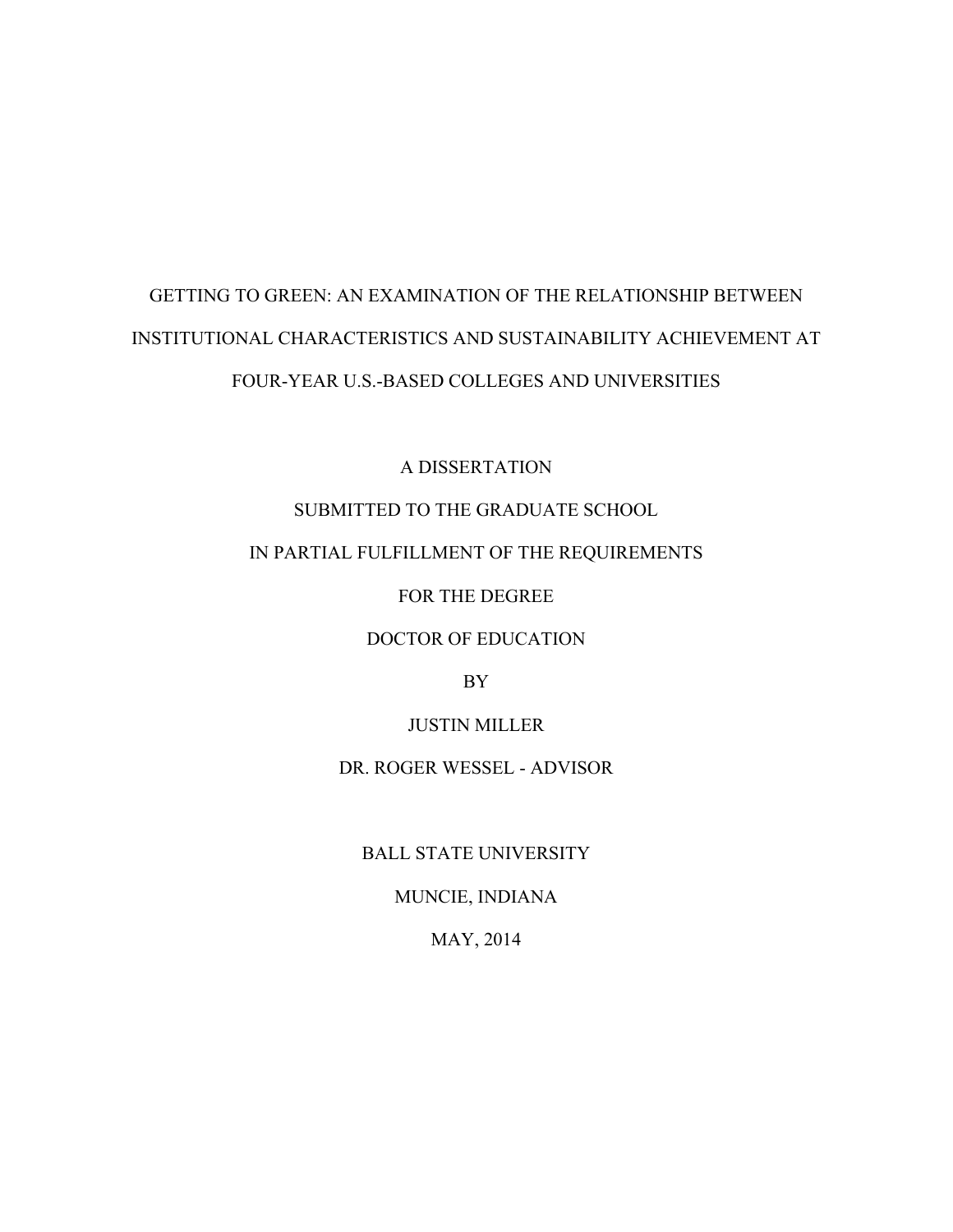# GETTING TO GREEN:

# AN EXAMINATION OF THE RELATIONSHIP BETWEEN INSTITUTIONAL CHARACTERISTICS AND SUSTAINABILITY ACHIEVEMENT AT FOUR-YEAR U.S.-BASED COLLEGES AND UNIVERSITIES

# A DISSERTATION

# SUBMITTED TO THE GRADUATE SCHOOL

#### IN PARTIAL FULFILLMENT OF THE REQUIREMENTS

# FOR THE DEGREE

#### DOCTOR OF EDUCATION

#### BY

#### JUSTIN MILLER

 $\mathcal{L}_\text{max}$  , and the contribution of the contribution of the contribution of the contribution of the contribution of the contribution of the contribution of the contribution of the contribution of the contribution of t

 $\mathcal{L}_\text{max} = \frac{1}{2} \sum_{i=1}^n \mathcal{L}_\text{max}(\mathbf{z}_i - \mathbf{z}_i)$ 

 $\mathcal{L}_\text{max} = \frac{1}{2} \sum_{i=1}^n \mathcal{L}_\text{max}(\mathbf{z}_i - \mathbf{z}_i)$ 

 $\mathcal{L}_\text{max} = \frac{1}{2} \sum_{i=1}^n \mathcal{L}_\text{max}(\mathbf{z}_i - \mathbf{z}_i)$ 

APPROVED BY:

Roger D. Wessel, Committee Chairperson Date

Thalia Mulvihill, Committee Member Date

W. Holmes Finch, Committee Member Date

Jennifer Bott, Committee Member Date

Robert Morris, Dean of Graduate School Date

BALL STATE UNIVERSITY MUNCIE, INDIANA MAY, 2014

 $\mathcal{L}_\text{max}$  , and the contribution of the contribution of the contribution of the contribution of the contribution of the contribution of the contribution of the contribution of the contribution of the contribution of t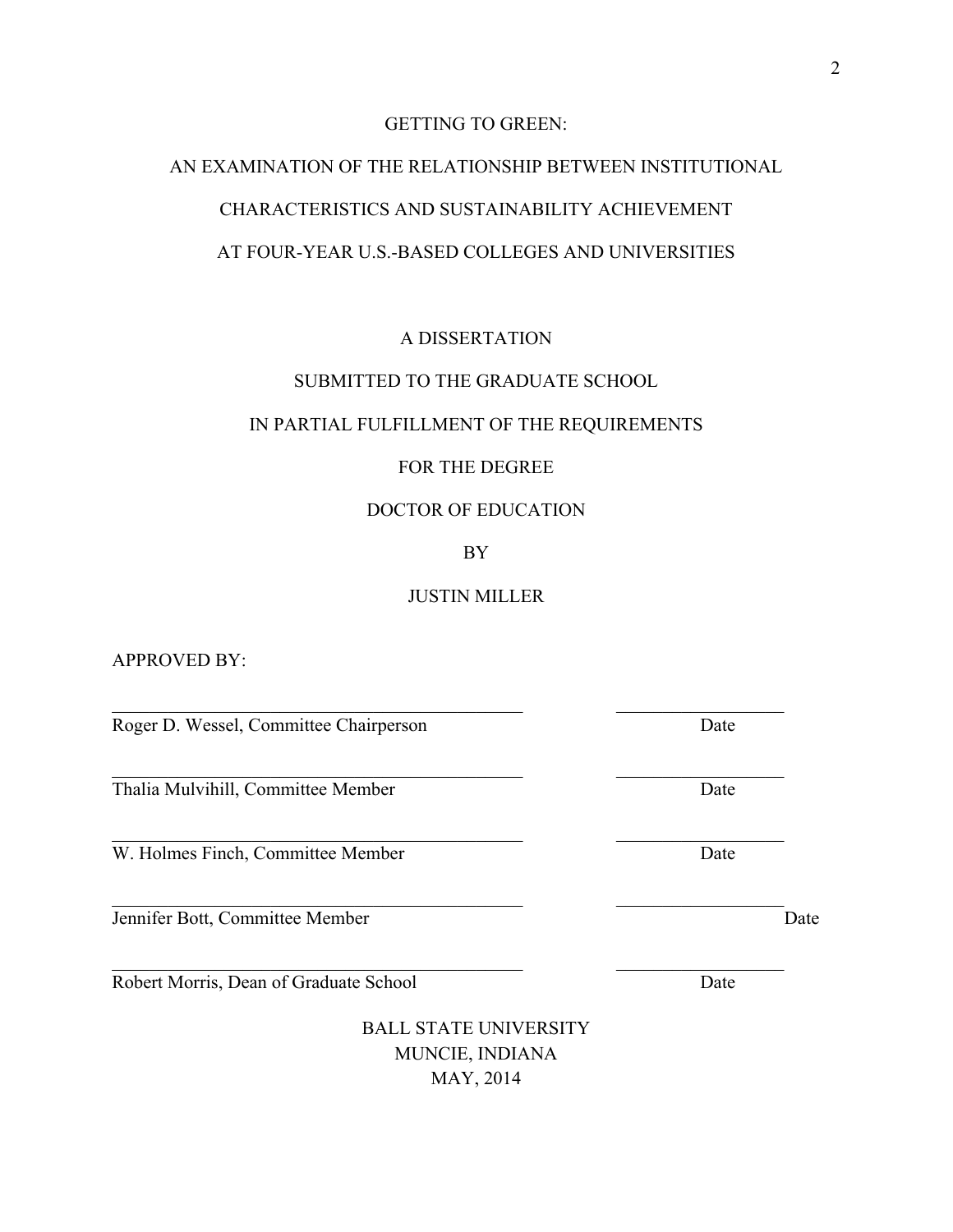#### **ABSTRACT**

## **DISSERTATION:** GETTING TO GREEN: AN EXAMINATION OF THE RELATIONSHIP BETWEEN INSTITUTIONAL CHARACTERISTICS AND SUSTAINABILITY ACHIEVEMENT AT FOUR-YEAR U.S.-BASED COLLEGES AND UNIVERSITIES

**STUDENT:** Justin Mikel Miller

**DEGREE:** Doctor of Education in Adult, Higher, and Community Education

**COLLEGE:** Teachers College

**DATE:** May, 2014

#### **PAGES:** 86

This study presents an examination of how institutional characteristics might influence a four-year institution of higher education's achievement in sustainability, as measured by the Sustainability Tracking, Assessment, and Rating System (STARS). Specifically, it examined the potential role Carnegie classification, sector, location, number of students, and number of tenuretrack faculty might play in an institution's Education & Research, Operations, and Planning, Administration, & Engagement scores on the STARS instrument. Multivariate regression analysis and Classification and Regression Tree (CART) modeling were both administered to a data set of 204 U.S.-based four-year institutions. Results suggested that the number of tenuretrack faculty did have a significant, positive, influence on an institution's Education & Research and Planning, Administration & Engagement scores. In addition, the CART analysis provided a number of organizational profiles that suggested the types of institutions that achieved significantly higher STARS scores, mainly those considered "liberal arts" and "research intensive". A discussion on the role of faculty members in sustainability planning is provided as well as recommendations for campus sustainability leaders.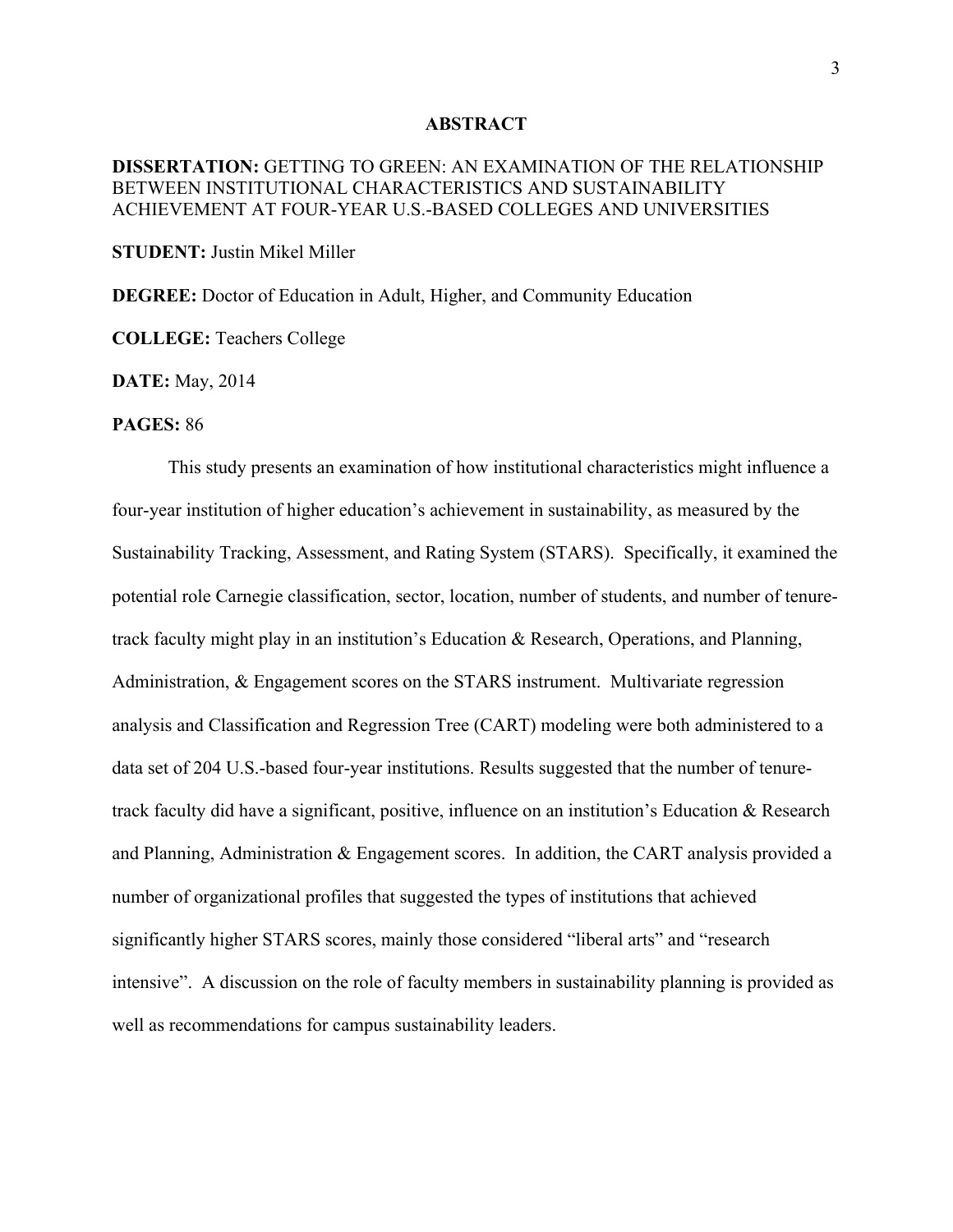| Sustainability Tracking, Assessment & Rating System (STARS)28 |  |
|---------------------------------------------------------------|--|
|                                                               |  |
|                                                               |  |
|                                                               |  |

# TABLE OF CONTENTS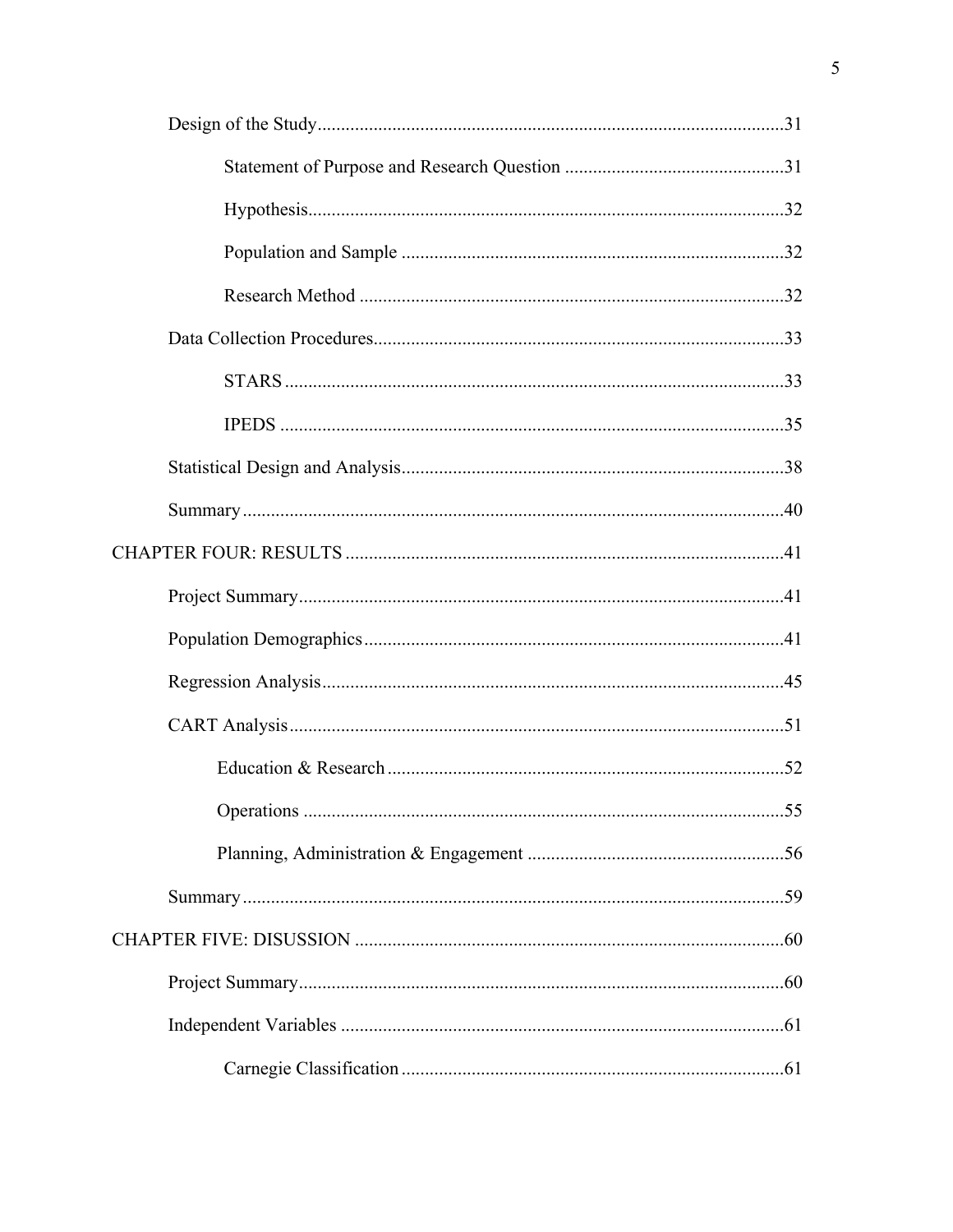| .74 |
|-----|
| 75  |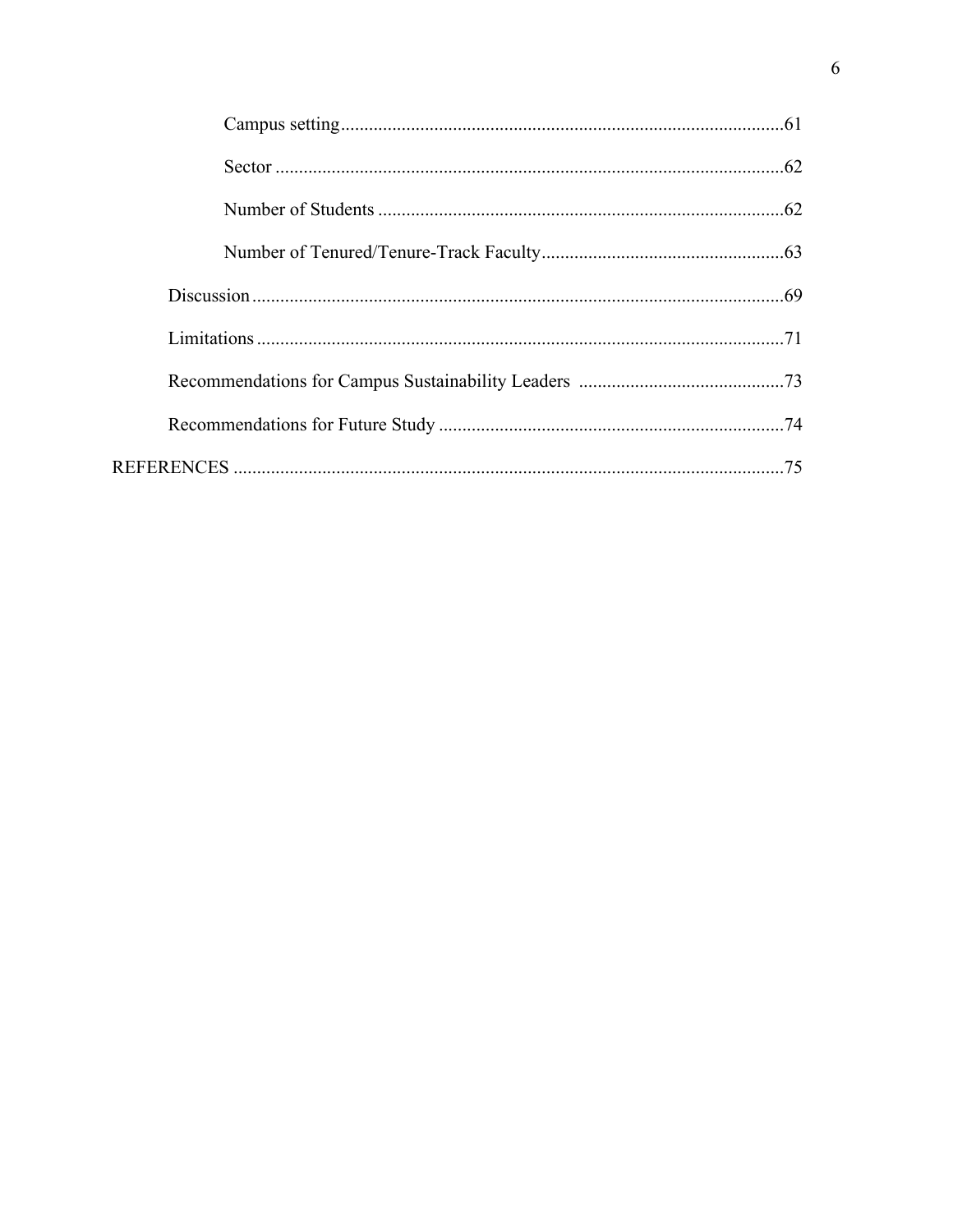# LIST OF TABLES AND FIGURES

| Table 1.  | <b>IPEDS Variable Names &amp; Definitions</b>                                                                   | 36 |
|-----------|-----------------------------------------------------------------------------------------------------------------|----|
| Table 2.  | Descriptive Statistics for Independent Variables                                                                | 42 |
| Table 3.  | Descriptive Information for Dependent Variables (Carnegie Classification)                                       | 43 |
| Table 4.  | Descriptive Information for Dependent Variables (Campus Setting)                                                | 44 |
| Table 5.  | Descriptive Statistics for Dependent Variables (Faculty & Enrollment)                                           | 46 |
| Table 6.  | Summary of Multivariate Regression Analysis for Variables Predicting<br><b>STARS</b> scores                     | 47 |
| Table 7.  | Summary of Multiple Regression for Variables Predicting "Education &<br>Research" STARS score                   | 48 |
| Table 8.  | Summary of Multiple Regression for Variables Predicting "Operations"<br><b>STARS</b> score                      | 49 |
| Table 9.  | Summary of Multiple Regression for Variables Predicting "Planning,<br>Administration, & Engagement" STARS score | 50 |
|           | Table 10. Legend for Categorical Independent Variables                                                          | 53 |
| Figure 1. | The CART analysis of "Education & Research" scores.                                                             | 54 |
|           | Figure 2. The CART analysis of "Operations" scores.                                                             | 57 |
|           | Figure 3. The CART analysis of "Planning, Administration & Engagement" scores.                                  | 58 |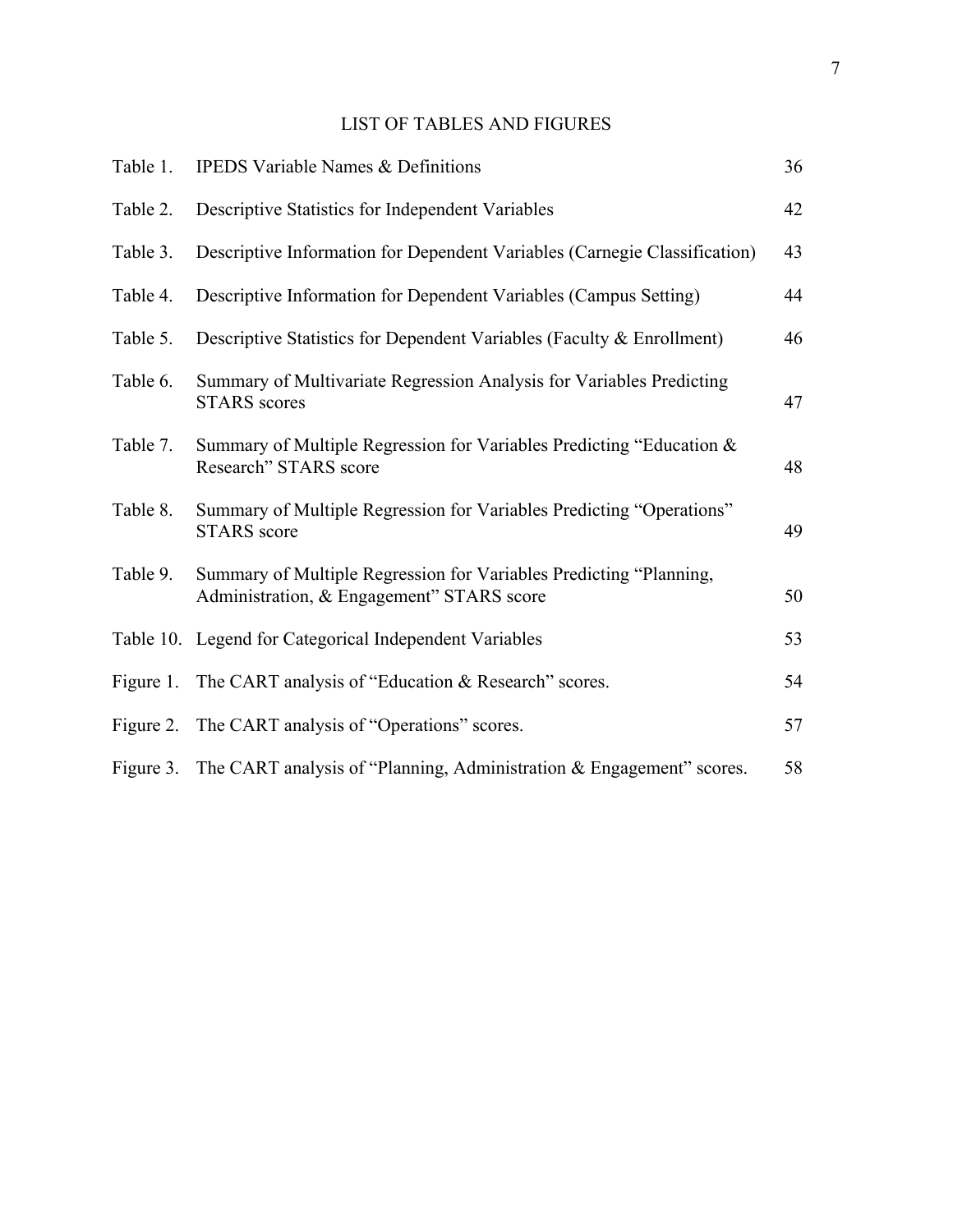#### CHAPTER ONE

#### INTRODUCTION

The history of sustainability in higher education can be traced back to the first Earth Day in 1970 and the emerging environmental movement. Beginning in the 1990's, college campuses began to take notice of each other's actions in addressing their resource consumption, looking to find common ground, and to provide leadership in improving their ecological footprint (Simpson, 2008).

One outgrowth of this common ground was the Talloires Declaration (Universities Leaders for a Sustainable Future, 2001), which has had over 350 signatories in over 40 countries since 1990. This commitment, named for the location in France that initially adopted the document and is now under the leadership of University Leaders for a Sustainable Future, is a "ten-point action plan for incorporating sustainable and environmental literacy in teaching, research, operations and outreach at colleges and universities" (para. 1). To share information and best practices with one another, Yale University started the Campus Earth Summit in 1994 with 160 institutions of higher education represented followed by the bi-annual Greening of the Campus Conference hosted by Ball State University, which continues to the present (Simpson, 2008).

In between these opportunities, colleges and universities began to develop organizations to share ideas and provide support. These include the Campus Ecology Program, supported by the National Wildlife Federation (2013) and the Association for the Advancement of Sustainability in Higher Education (AASHE, 2013a), which had over 890 members by 2013. The most recent development is the American College & University Presidents' Climate Commitment (ACUPCC), which has over 668 signatures as of 2013 (ACUPCC, 2013).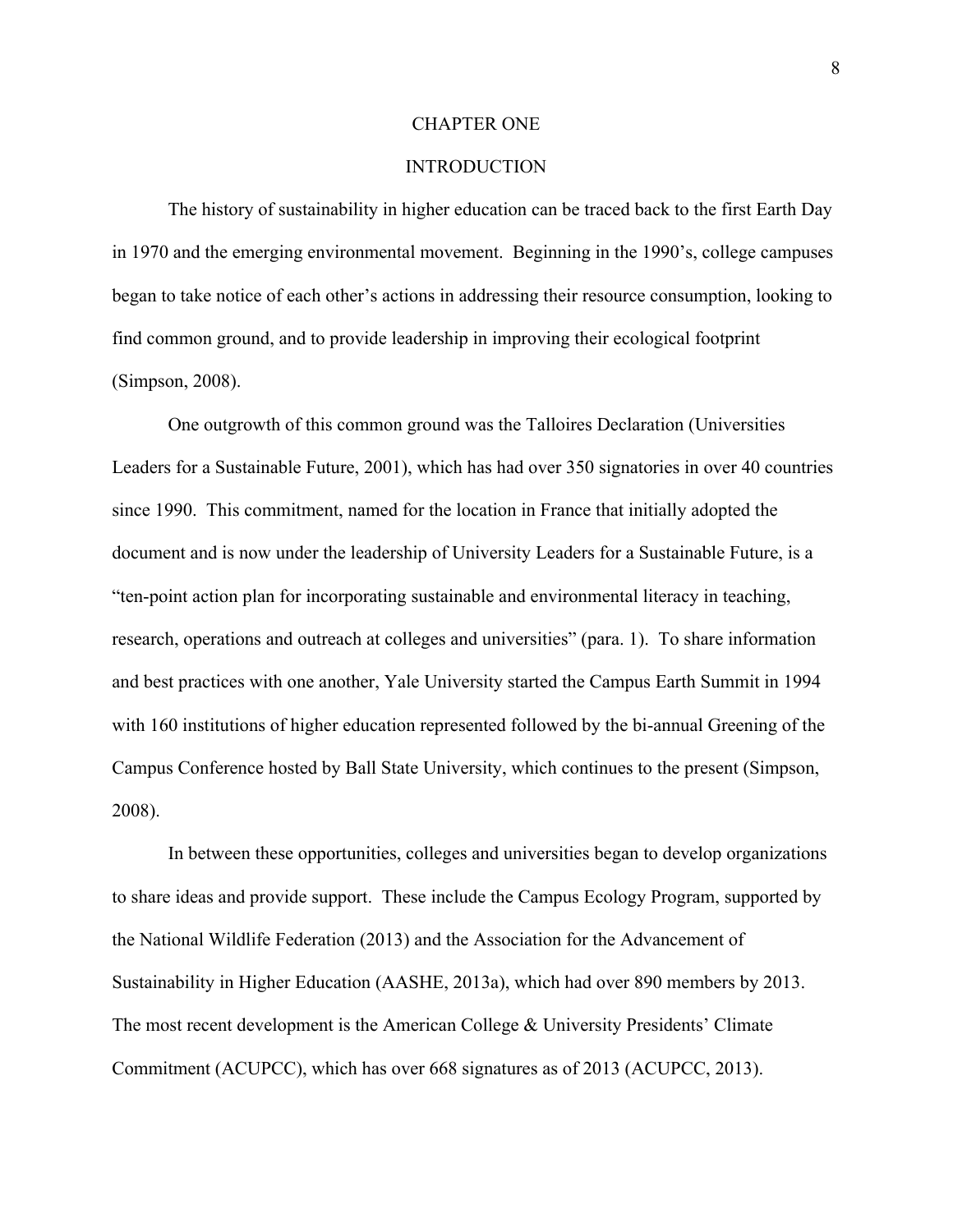Signatories agree to help their institutions become carbon neutral as soon as possible through regular greenhouse gas inventories, an action plan, and the integration of sustainability into the curriculum (ACUPCC, 2012a).

Providing a definition for *sustainability*, while varied and difficult, mainly describes a specific method of development as defined by the United Nations Brundtland Commission, as "development that meets the needs of the present without compromising the ability of future generations to meet their own needs" (Litten & Terkla, 2007, p. 2). The authors continued that both individual and institutional behavior is key to this development, which within society they called "sustainable progress: a net enhancement in the welfare of individuals, institutions, nations and mankind" (p. 2).

Before exploring sustainability assessment and planning on the college campus, it might be best to define what constitutes a *sustainable campus*. According to Walter Simpson (2008), such a campus would reduce resource consumption, utilize recycled products, reuse and recycle waste, not create pollution, and capture and create renewable energy. Anthony Cortese (2008) argued that the sustainable campus plays a vital role in advancing sustainability in society as a whole through sustainable progress as described above. This is accomplished by placing the human-environment at the center of all academic disciplines, utilizing experiential learning, partnering with local communities and setting an example for students, faculty and staff, the community, and the private sector.

Merkel and Litten (2007) concurred, noting that higher education lies in a unique place to help develop solutions to guide a sustainable society by not just keeping attention on the topic, but by allowing institutions to track and report their progress, thereby setting examples for the private sector, government agencies, and local communities. From the broadest view, this is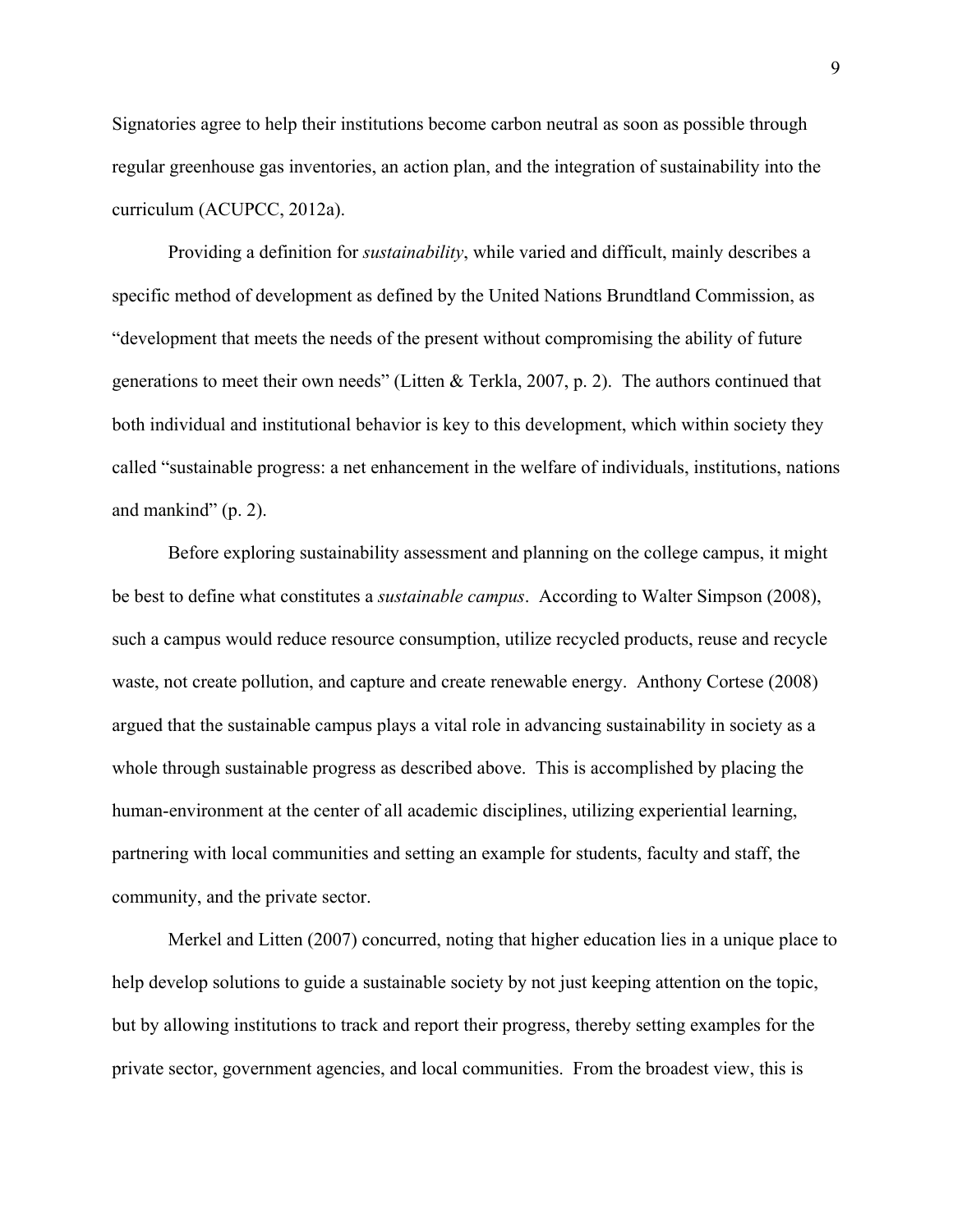accomplished through the measure of an institution's ecological footprint, which helps quantify the impact an institution has on the environment in terms of resource consumption and outputs such as pollution and carbon dioxide. The authors contended that the nature of higher education lent itself to addressing sustainability. This is both because colleges and universities are major consumers of human and natural resources and more importantly because of their mission to teaching, research and service, in addition to any economic and moral benefits which result from embracing sustainable principles.

This argument is continued by Bacow and Moomaw (2007) who pointed to three characteristics of higher education that require institutions to address sustainability: economics, ethics, and mission. First, by reducing pollution and increasing efficiency, institutions address future environmental policies and regulations, and more importantly, better utilize dollars from state legislators, alumni, and student tuition. Second they reason that working towards sustainable progress is ethically "simply the right thing to do" (p. 38). Finally, they believed that lowering the ecological impact of campus operations should be central to the mission of each institution.

Another pair of researchers who examined higher education's contribution to sustainability was Uhl and Anderson (2001) who began discussing universities' roles in sustainability early in the movement. They placed sustainability within five principles: "respecting life and natural processes; living within limits; valuing the local; accounting for full costs; [and] sharing power" (p. 36). They then used Pennsylvania State University as a case study in showing these principles in action on a university campus. These actions steps included lessening dependence on fossil fuels (both in energy production and transportation), water and land conservation, reducing waste, eating sustainably produced food; embracing green building,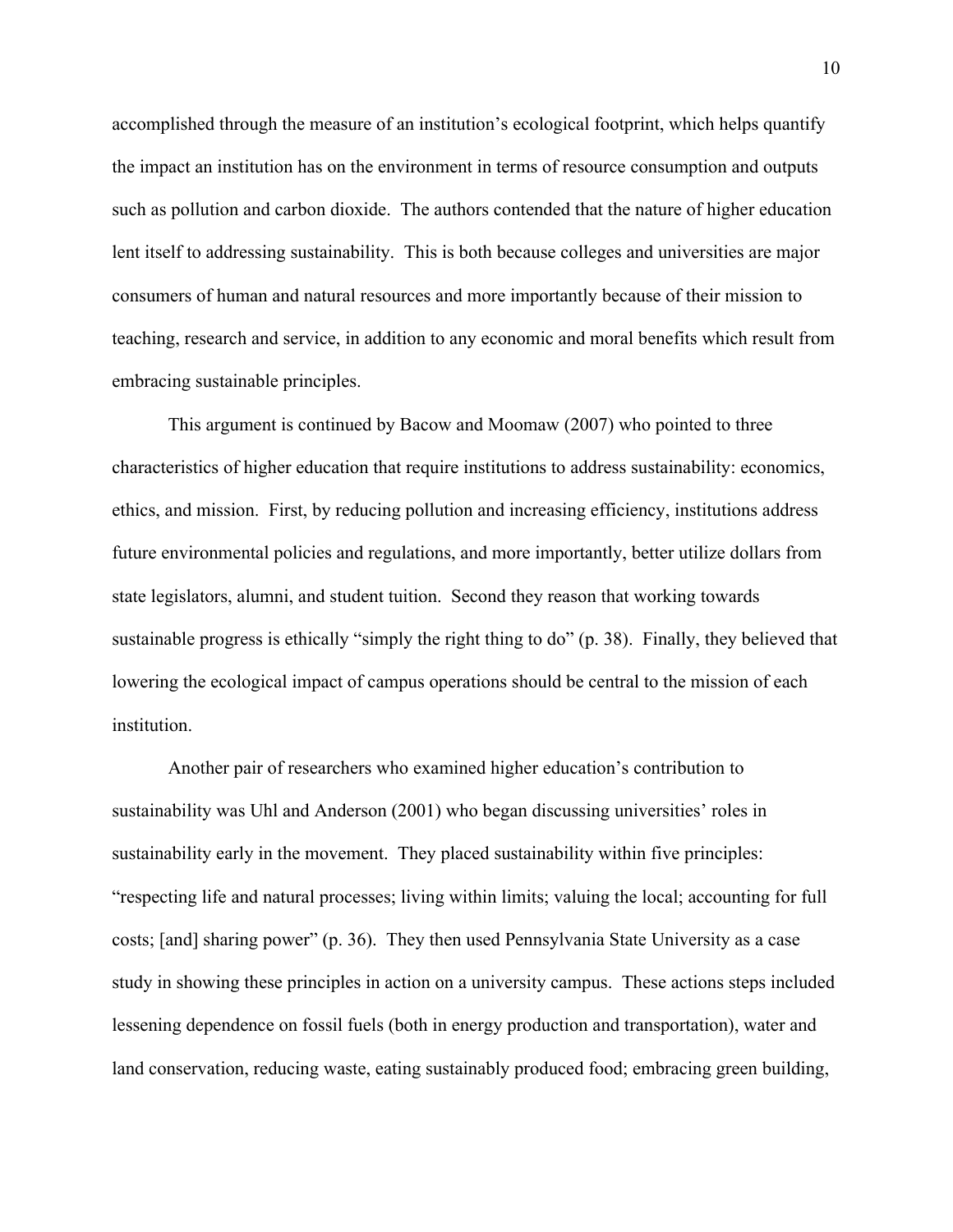and creating space in the curriculum to teach, and research, sustainability. This final point includes ensuring students were aware of how ecosystems function, making connections in the lifecycles of materials, and understanding their ecological footprints. All of these activities and principles shared a common goal: creating responsible citizens. Measuring this change however, is difficult, as definitions can be vague and metrics hard to identify.

In attempting to detail metrics for measuring sustainability on campus, Thompson and Creighton (2007) also provided a case for higher education's role in sustainable progress and development. They, like Bacow and Moomaw (2007), pointed to the support of the mission of the institution. In addition, they believed that sustainability complements academics, can link environmental performance to institutional goals, raise awareness of resource consumption, and mobilize faculty, staff, and students to address ecological impacts not just on campus, but in their personal lives as well. They also addressed the diverse stakeholders that are interested in the sustainability performance of campus, including regulators, donors, alumni, government policy makers, professional organizations, and ranking groups, not to mention on-campus audiences.

White (2009) demonstrated that this emerging concentration in higher education involves participation from all types of institutions, not just research universities with large budgets or private liberal arts colleges with more academic and financial freedom. To do this, she compared the 379 charter members of the ACUPCC by size, location, and type within the larger context of organization change and learning. She found no typical characterization of a charter institution pledging to become carbon neutral. This showed an innovation that has few barriers to being integrated on any campus, because there is so much variety in how to best address sustainability in campus operations, in the classroom, and in the administration building.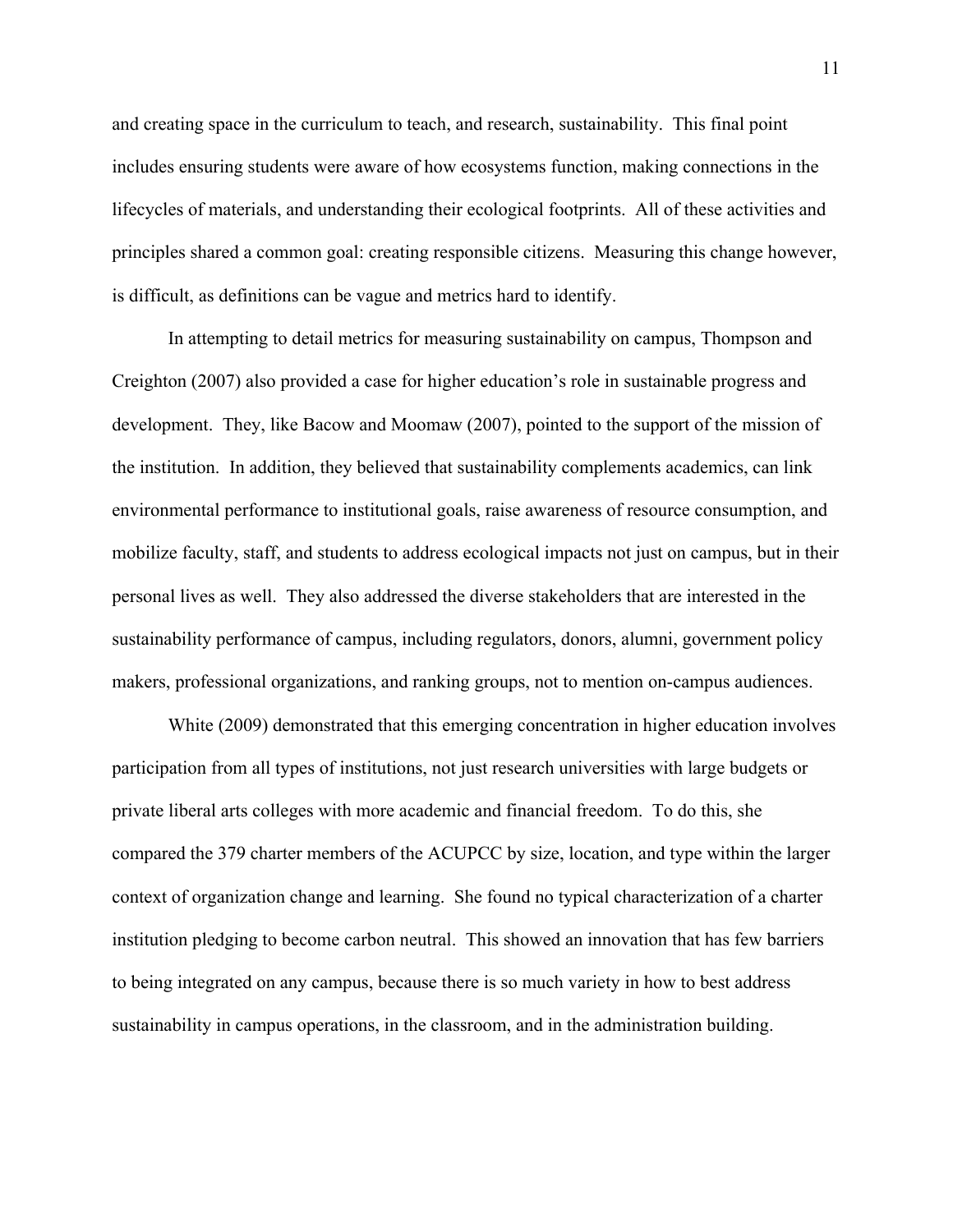#### **Statement of Problem**

With so many institutions looking to measure, track, and plan their sustainability efforts, there is little guidance available in how best to maximize the current assessment tools available. Attempts to quantify sustainability efforts in higher education over the past decade have mainly been relegated to rankings established by mass media outlets or only examined specific areas, such as dining, campus buildings, or carbon output. A recent effort by sustainability professionals aims to allow institutions to self-report their actions across campus areas. This instrument allows sustainability coordinators, committees, or directors to essentially take stock of how sustainability is integrated across their campus within one survey. In essence, this then allows institutions to compare "apples to apples," comparing their efforts and identifying emerging trends in campus sustainability. As such, the results from the survey create institutional benchmarks and peer comparisons that can then be used for additional study and planning.

#### **Purpose of Study**

The purpose of this study is to analyze the relationship institutional characteristics have on the attainment of sustainability outcomes as self-reported in the STARS (Sustainability Tracking, Assessment, and Ranking System) survey, administered by AASHE. Specifically, the study will examine the impact institutional characteristics (i.e., sector, Carnegie classification, campus setting, FTE enrollment, and number of tenured/tenure track faculty) have on an institution's sustainability score, including education/research, operations, and planning/administration/ engagement (and affiliated subcategories) across 200+ institutions. Hence, this study will utilize continuous, secondary, data. A multivariate regression analysis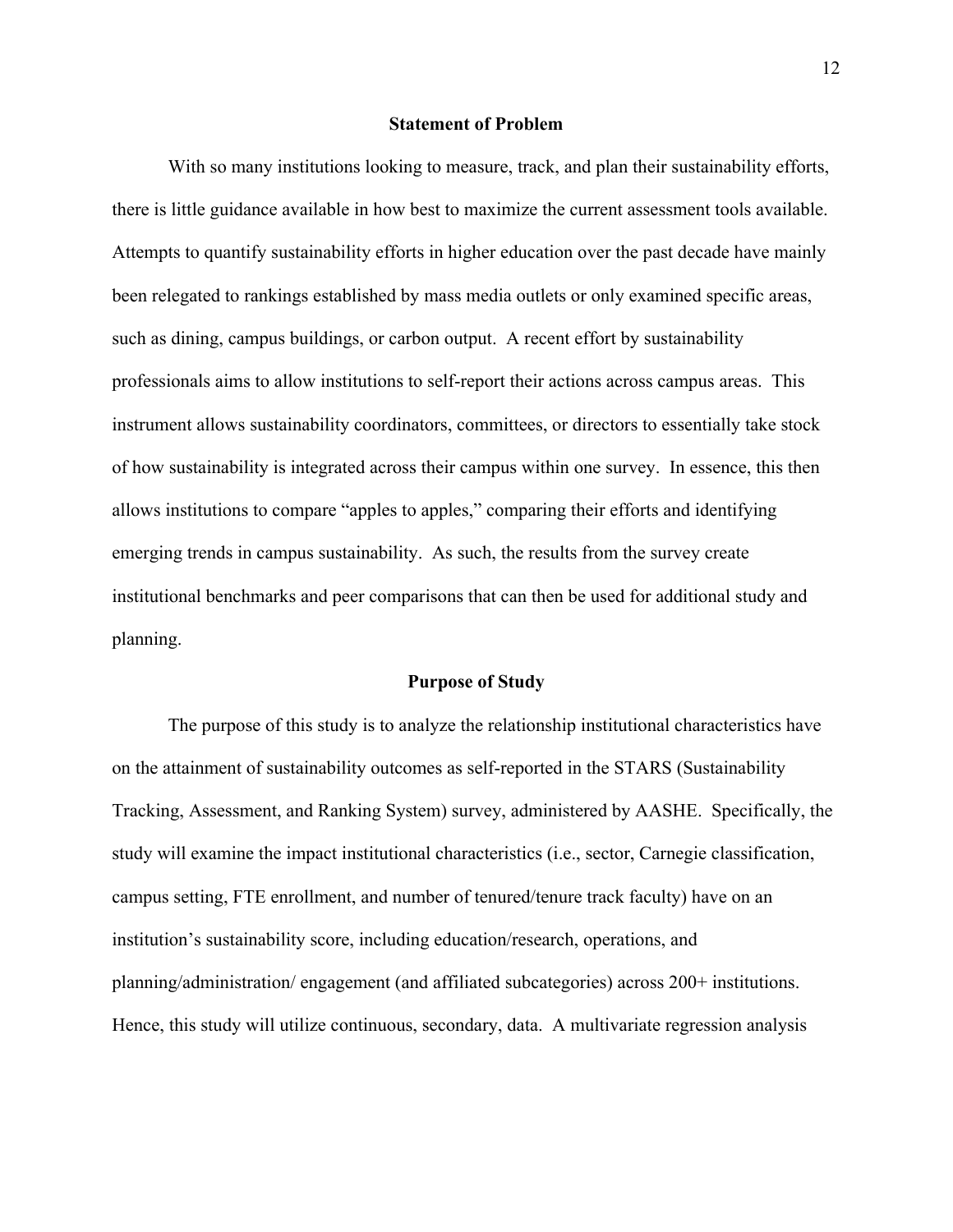will be employed to identify the impact of the above-mentioned institutional characteristics on institutional efforts to achieve maximum sustainability.

#### **Assumptions**

The project makes a few assumptions that should be addressed from the onset. The first is that the results of this study are based on the information provided by institutions that have made a commitment towards sustainability. As such, they should not be attributed to higher education as a whole. While the number of institutions focusing on institutional sustainability is growing, it is not a trait or focus of every institution.

Second, this project assumes that the responses to the STARS survey are complete and accurate. STARS surveys are institutionally completed and are not verified by the AASHE, unless another institution believes the responses to be inaccurate. In some institutions, STARS surveys are completed by an individual, at other institutions they are completed by committees consisting of individuals responsible for each area of the survey. Assuming the accuracy of information will need to be an acceptable risk.

Finally, this study makes many of the common assumptions intrinsic to quantitative research. The aim of this study is make generalizable results, based on survey responses on institutional sustainability. As such, it believes that sustainability metrics are tangible, objective, and are measurable. It also assumes that any causality shown in the findings is traceable and attributed, at least partially, to the relationship between the variables.

#### **Outcome**

The outcome of this study will be the construction of a prediction model demonstrating the effect of demographic characteristics on each sustainability category. In addition, this study will create organizational profiles of those participating institutions with higher than average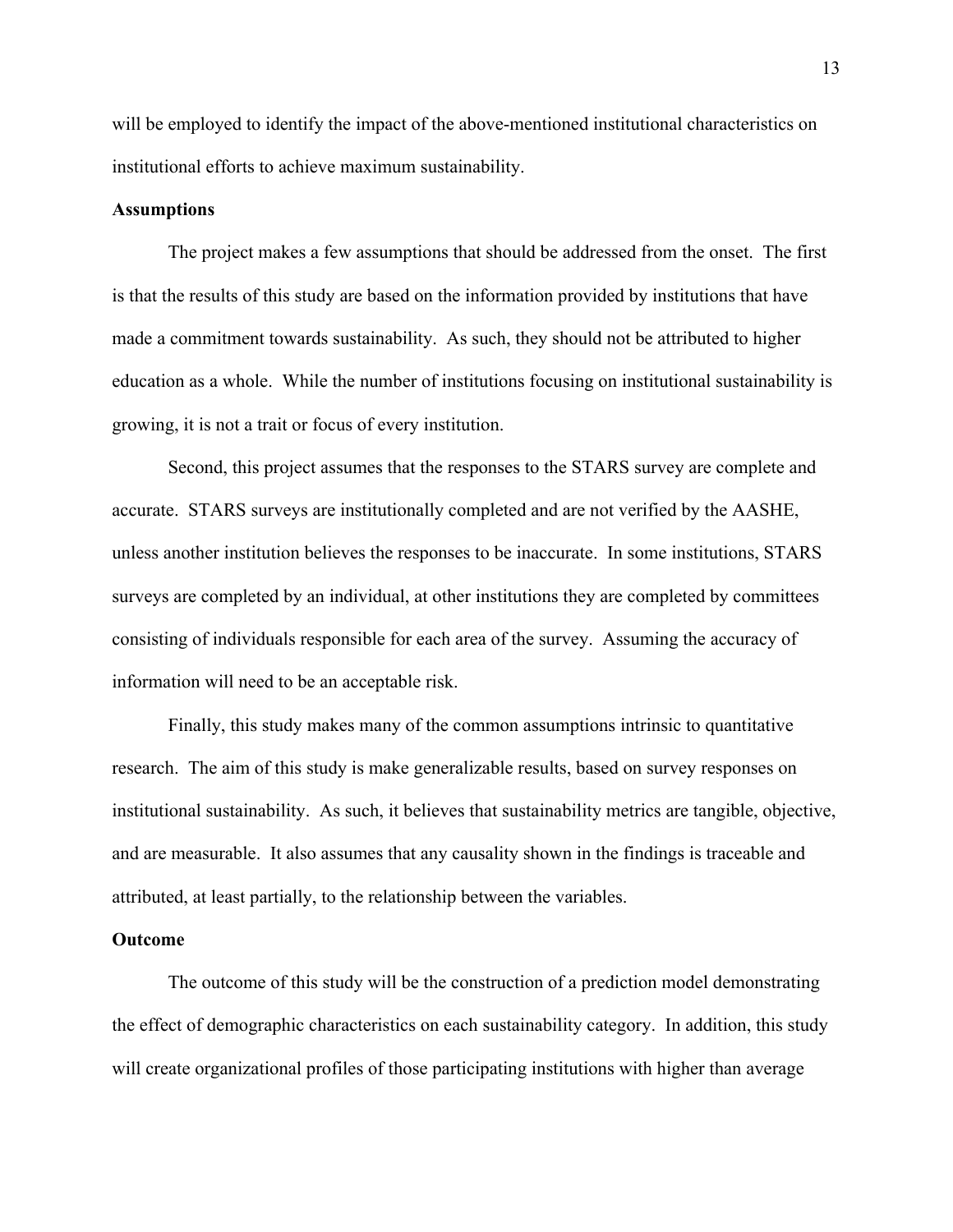STARS scores. The results of this study will therefore allow institutions to measure the impact their demographical characteristics have on sustainability efforts as well as organizational profiles of the most successful institutions, in terms of sustainability efforts. In turn, these outputs can have a direct effect on how campus sustainability leaders approach sustainability planning at their individual institutions.

#### **Research Question**

As this is mainly exploratory research, this study addresses only one research question: Do institutional characteristics suggest a relationship to the attainment of sustainability within participants of the Sustainability Tracking, Assessment, and Rating System (STARS), specifically those four-year institutions of higher education in the United States?

#### **Hypothesis**

There will be a statistically significant relationship between institutional characteristics and that institution's sustainability score.

#### **Significance**

The significance of this project lies in its ability to assist institutional leaders (Presidents, Provosts, Sustainability Directors, etc.) to utilize the current assessments they participate in (mainly STARS) to influence how they plan future sustainability initiatives and set benchmarks for success. Specifically, it will help administrators plan more strategically, based on their institutional characteristics and the suggested relationships between those characteristics and their sustainability potential. For example, a Midwestern, rural, public institution might have a good deal of potential in improving administratively led initiatives such as planning and operations, but improving their education score is more difficult than institutions with a different set of characteristics. As such, a sustainability plan could have larger increases in renewable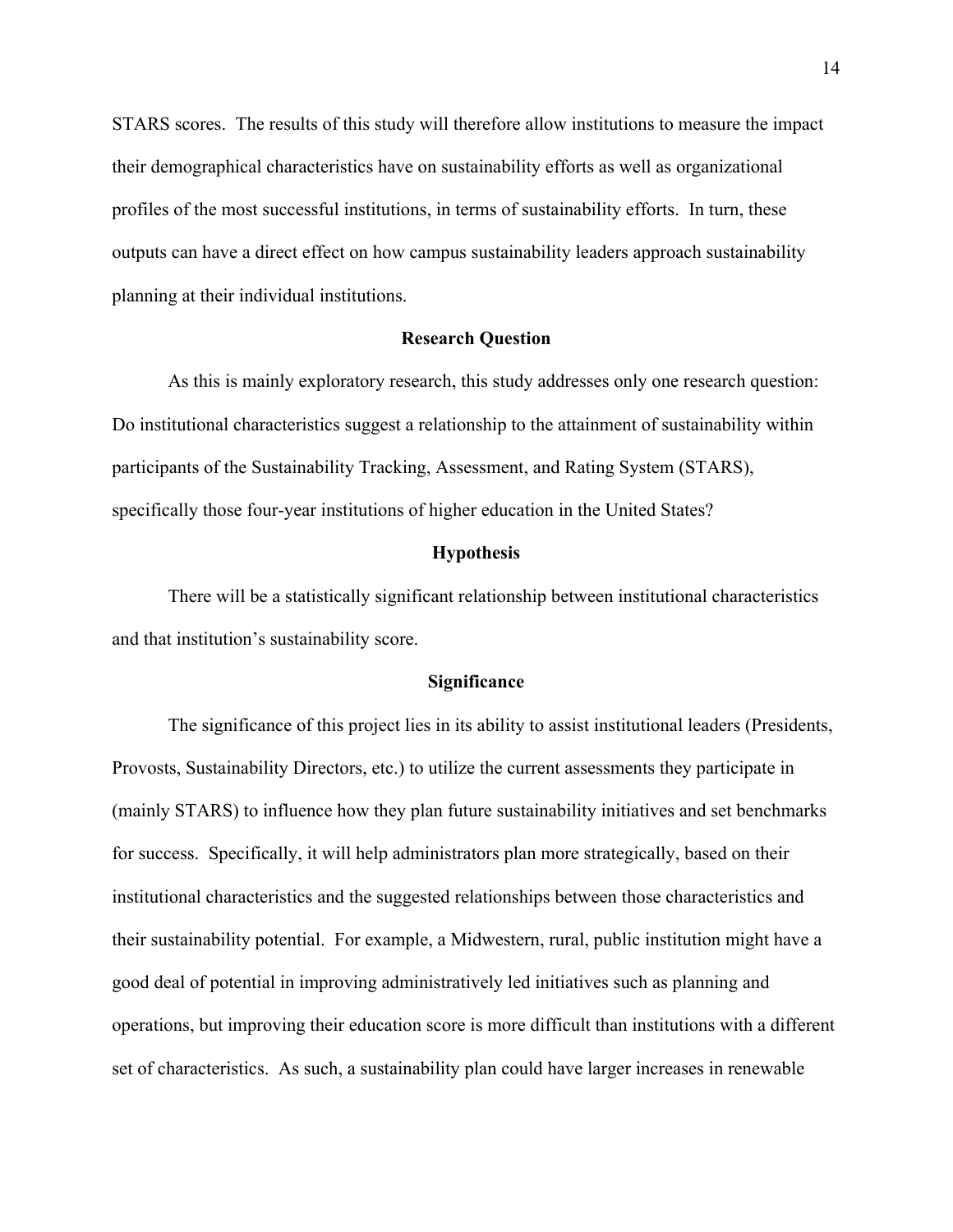energy production, while making smaller steps in the student-focused areas, and the institution still feel it is making progress in addressing sustainability. In addition, as more institutions join the sustainability movement, they will be able to set initial planning metrics based on the experiences of the peers using STARS.

#### **Summary**

In summary, sustainability has become a major initiative at many colleges and universities. Each institution may individually approach how to best integrate its tenants into organizational culture and decision-making, however the assessment tools available are common between institutions. This not just allows for comparisons *between* institutions, but allows for generalizations to be made about similarities *among* institutions. Given the increasing importance of sustainability assessment, reporting, and planning, this study aims to assist administrators in utilizing their own assessment activities to support their campus sustainability planning, based in part on the potential advantages and limitations presented by their institutional characteristics.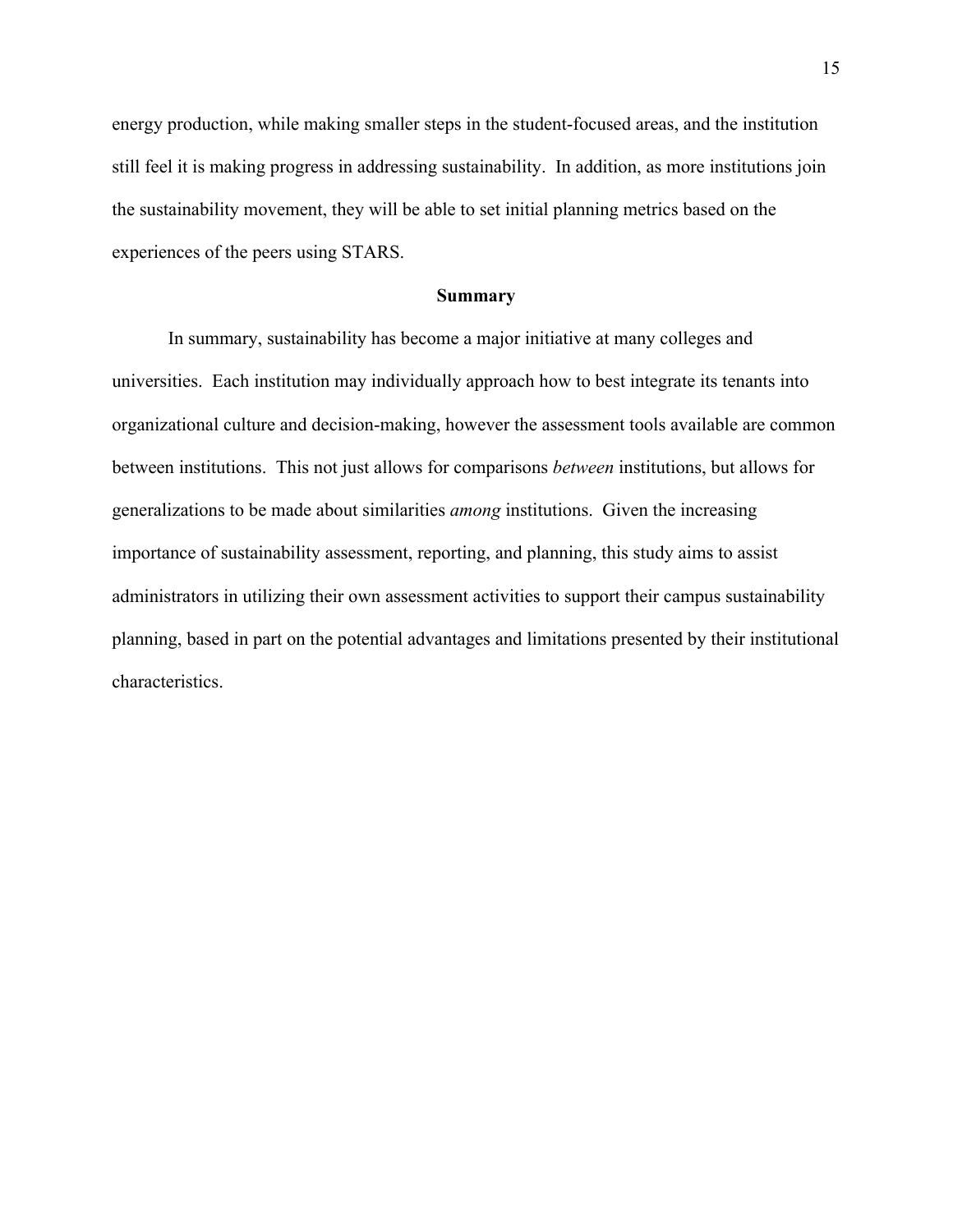#### CHAPTER TWO

## LITERATURE REVIEW

#### **Project Summary**

The intent of this study is to analyze the potential relationship institutional characteristics have on the attainment of sustainability outcomes as self-reported in the Sustainability Tracking, Assessment, and Rating System (STARS) survey, administered by the Association for the Advancement of Sustainability in Higher Education (AASHE). Specifically, the study will examine the potential impact of institutional characteristics, including sector, Carnegie classification, campus setting, FTE enrollment, and number of tenured/tenure track faculty on an institution's score of sustainability, including education/research, operations, and planning/administration/engagement (and affiliated subcategories) across 200+ institutions.

This review of literature discusses the planning process for sustainability in higher education institutions and the role that assessment plays in informing and directing that planning. In addition, it reviews the current assessment tools currently available for institutions to both measure their sustainability efforts and to compare with other institutions. By understanding the importance assessment plays in the sustainability planning process, we can begin to see how understanding individual institutional demographics could impact the direction of sustainability planning.

#### **Sustainability Planning**

While sustainability touches a number of areas on college campuses, from student life, to facilities, to curriculum, it is only in the past decade that is has undergone a shift to becoming a true institutional movement. As noted by Ben Eisen (2009), the most prominent sign of this shift was the inclusion of sustainability metrics into institutional strategic plans; in some cases,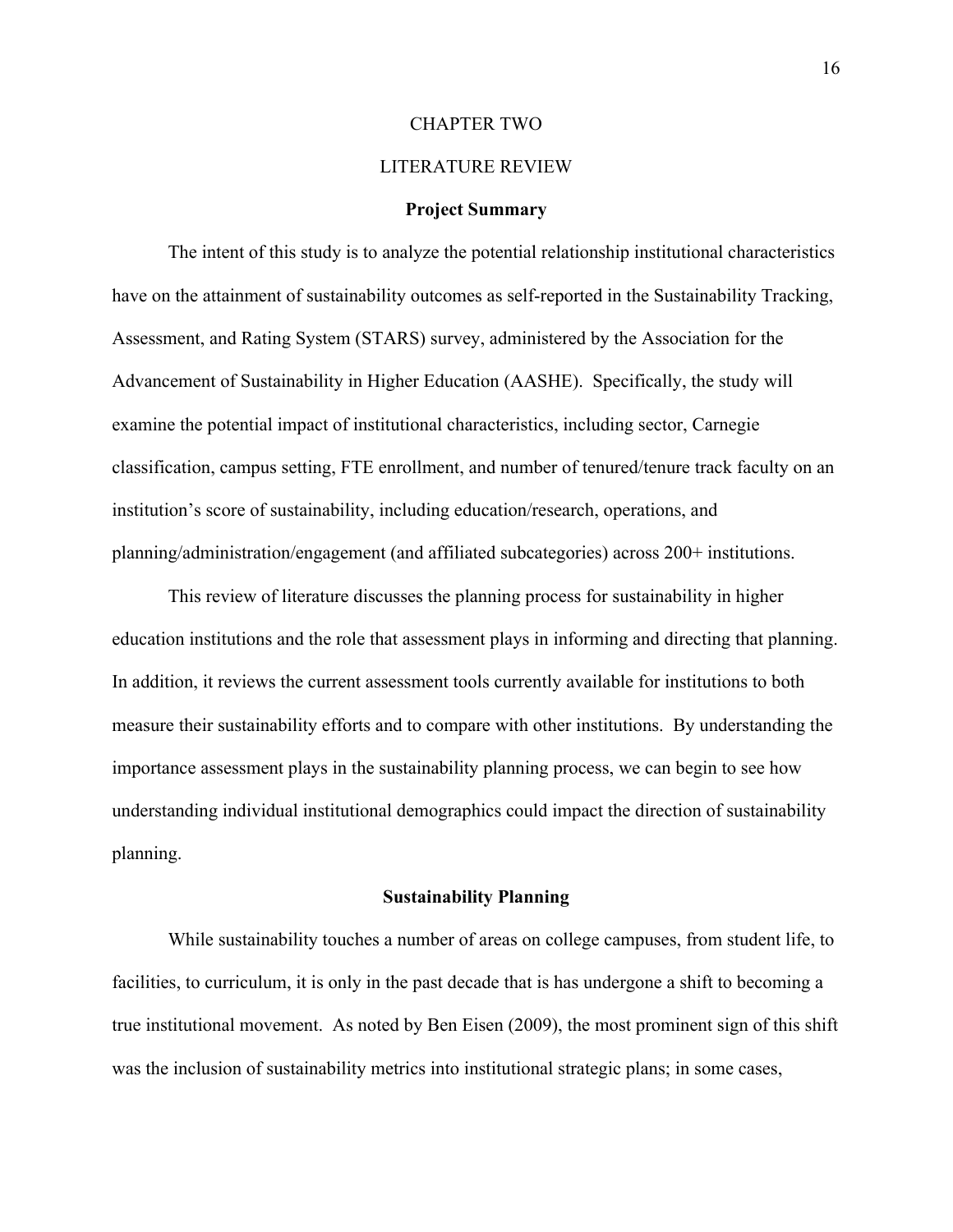sustainability is even the focus of stand-alone institutional plans to be used in conjunction with a master strategic plan. Eisen demonstrated this by showing the variety of institutions creating sustainability plans, from the College of the Atlantic to the University of California's Berkley campus. In addition, Terry Calhoun of the Society of College and University Planning made a strong connection between long-term sustainability initiatives and planning saying,

Without connection and integration with a master plan or the strategic plan, any efforts will have a hard time holding their own, especially when budget time comes along . . . If you did good integrated planning, you would end up with sustainability. Why would build a building that uses six times as much energy as it has to? (Eagan, Calhoun, Schott, & Dayananda, 2008, para. 5)

What makes an institutional or strategic plan one that embraces sustainability? To Waite (2003), sustainable planning must be "simultaneously ecologically possible, economically gainful, and ethnologically adoptable" (p. 82). The benefit of using such a definition, Waite noted, is that while no policy or plan is universal, the definition allows for flexibility in the planning process among and between institutions. In other words, institutions have a variety of options in developing sustainability plans that all address the same overarching goals.

Many institutions have already undertaken sustainability planning as part of their commitment to meet their requirements of becoming signatories of the American College and University Presidents Climate Commitment (ACUPCC, 2013). To date, 673 institutions have signed onto this commitment to work towards climate neutrality on their campuses, where any energy used will be balanced either through renewable resources or mitigation through other financial methods, such as carbon offsets. Of those 673 institutions, 516 have submitted climate action plans, assessing their institution's progress in addressing seven related actions, including: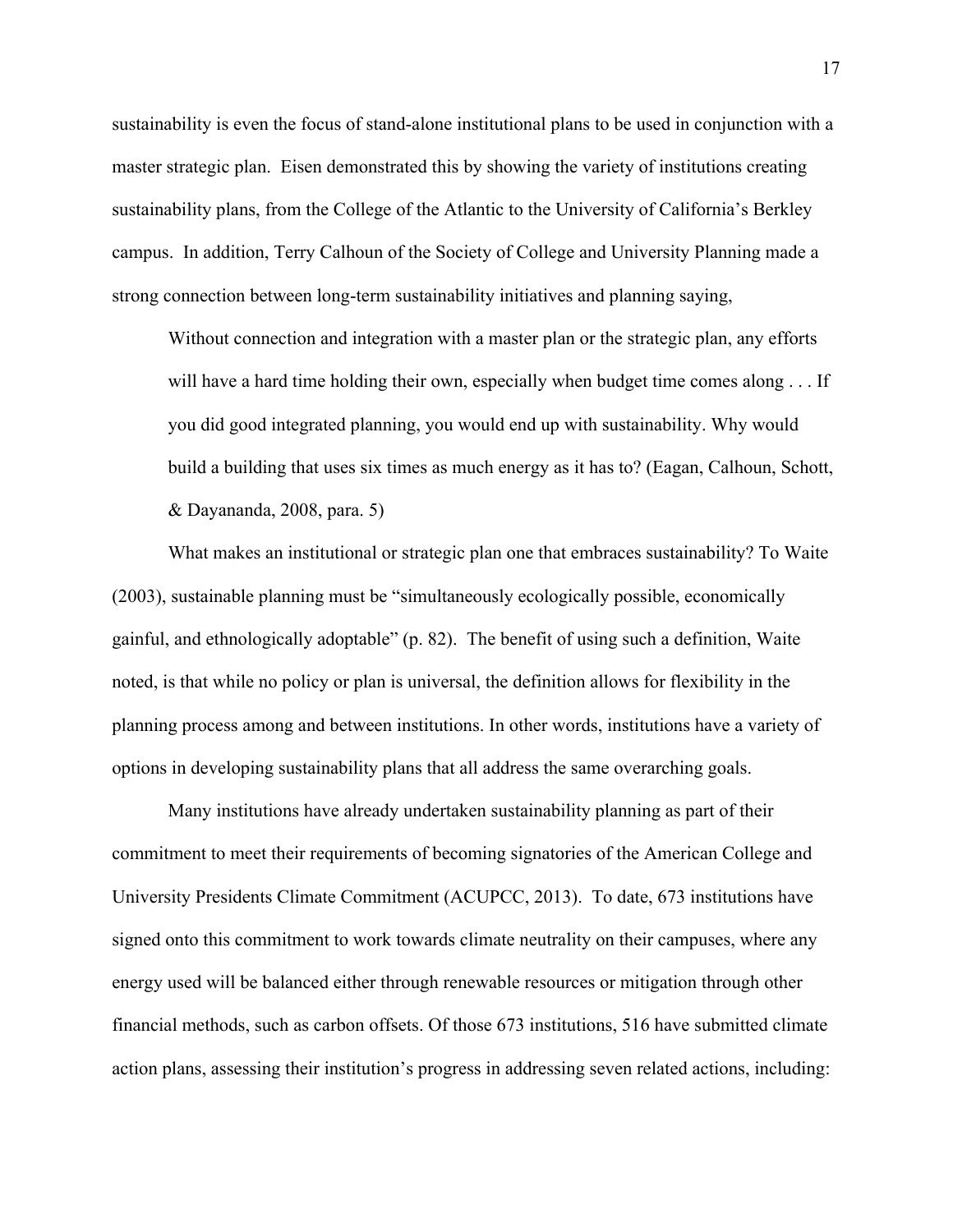- having a building policy that all new construction meets LEED Silver standard from the U.S. Green Building Council;
- a purchasing policy that all new appliances meet ENERGY STAR certification;
- a travel policy that all greenhouse gas emissions will be paid by the institution;
- public transportation access provided to all faculty, staff, students, and visitors;
- will ensure within one year of submission of the action plan that 15% of electricity consumption will come from renewable resources;
- will also ensure the institution's endowment supports shareholder proposals that support climate and sustainability-focused investments; and
- will reduce waste through participation in RecycleMania and additional measures (ACUPCC, 2012b).

The importance sustainability planning can have on the institution should not be underestimated. Bernheim (2003) noted that sustainability planning is something that should be seamlessly tied into any other institutional-level planning process, and as such, integrated into the institution's planning goals, measurements, and decision making. It is his belief that in order for an institution to have an effective curriculum that emphasizes sustainability, an institution must first have a strong planning policy that embraces sustainability. He pointed to the LEED rating system as a framework for institutions to begin facilities planning, including energy conservation, efficiency, and quality.

Indeed the impact of planning decisions regarding sustainability on student learning is quite evident in the literature. Haigh (2005) argued that an institution's commitment to demonstrate the principles of sustainability "cannot be restricted to the environmental disciplines . . . but must be demonstrated by the whole of an HEI's approach to the world" (p. 31). To that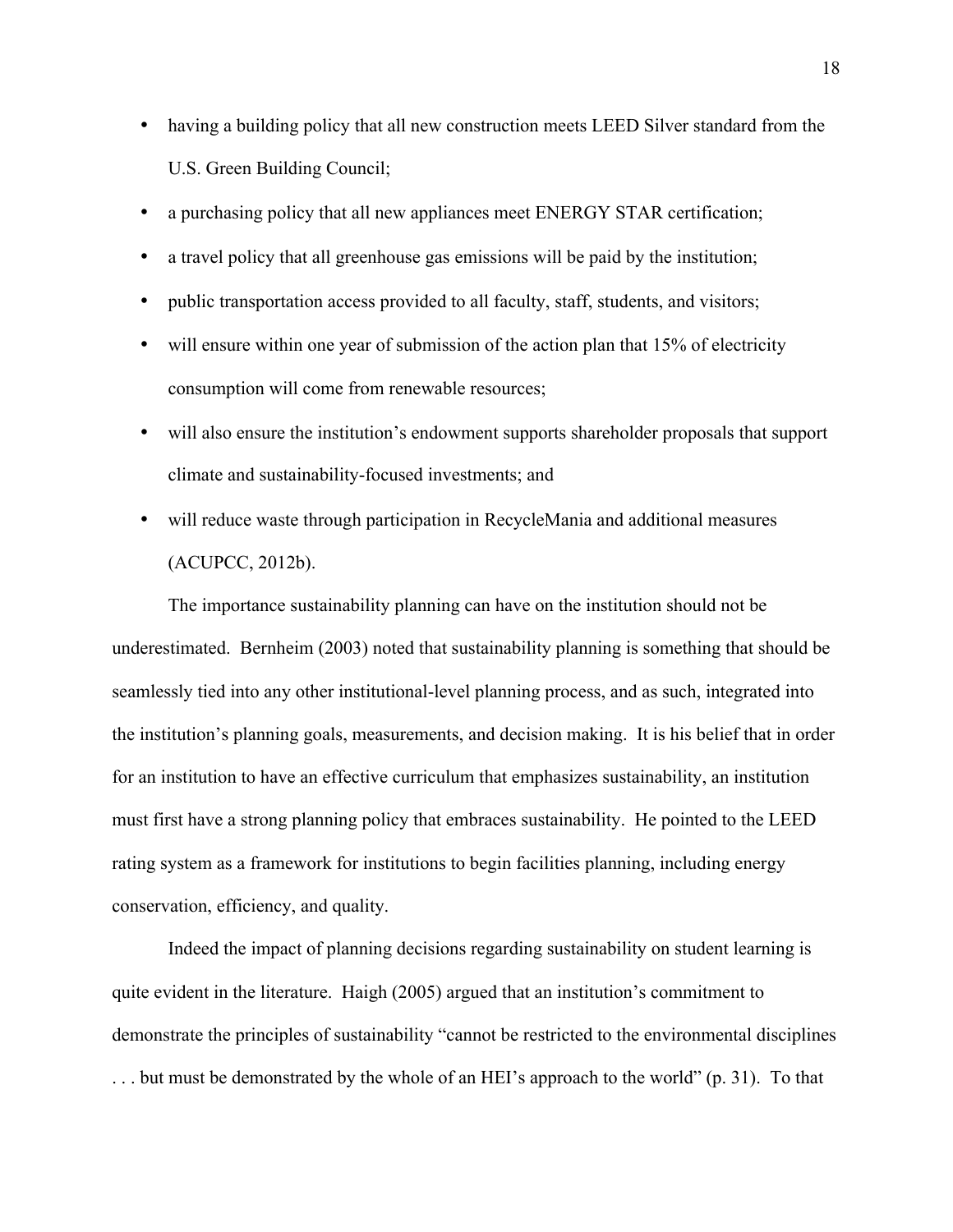end he noted, "sustainability should be central to concerns both in HEI curricula and in operational practice" (p. 31).

Pagini (2008) described the operational decisions made by an institution as a "legacy" (p. 50) and as such, campus planners should be tasked with ensuring that students are not just proud of their campuses, but learn from them and in turn apply those lessons to their lives well after graduation. To demonstrate this, Pagini described a course in which he included a detailed campus tour describing those aspects related to sustainable practices that the institution had installed. Pre and post-surveys were given to students on their knowledge of green building practices, awareness on how buildings influenced the environment, perceptions of the institution's commitment to sustainability, and personal behaviors related to sustainability. The surveys showed that a campus tour and lecture on the sustainable practices instituted by their school significantly increased each area, including their knowledge of green buildings and positive behaviors towards integrating sustainable practices into their personal lives.

One institution that has explicitly made the connection between integrating sustainability into curriculum and campus planning is Carlton College at the University of Minnesota. Savanick, Strong, and Manning (2008) analyzed the effect this connection has had on students, faculty, and facilities personnel, especially in the installation of a campus wind turbine, construction of an ecologically-friendly campus house, creation of a green roof, and restoration of a campus wetland. The case studies of each project demonstrated a mutually beneficial experience for students, faculty, and facilities personnel. Specifically, students were able to share their knowledge of green building practices with the facilities areas, while at the same time changing those employees' attitudes towards sustainability projects on campus. In addition, students were able to connect these projects to additional coursework, generated ideas for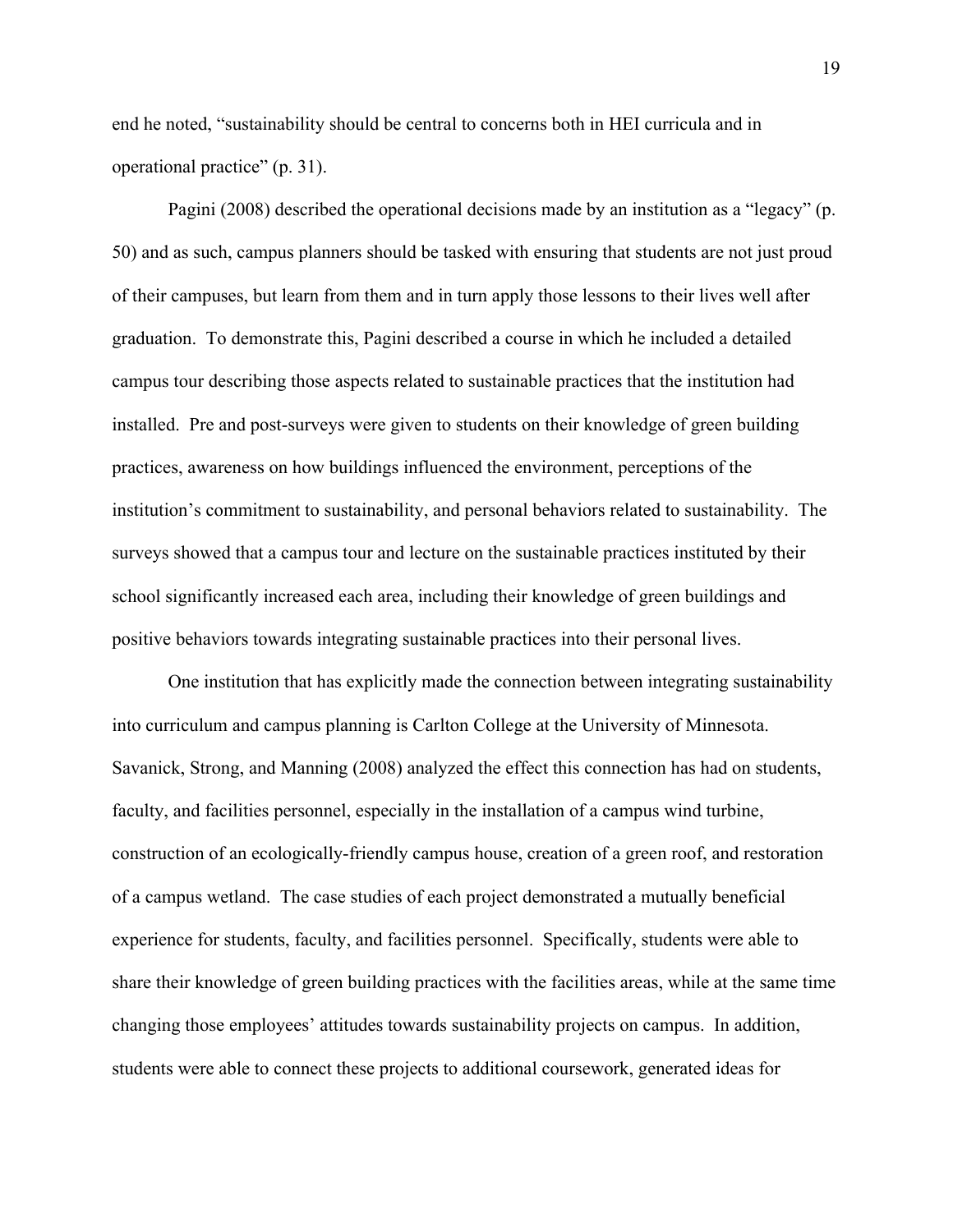additional campus projects, and reported more positive behavior as related to sustainability living principles.

#### **Guides**

Given the increasing importance of sustainability planning within higher education administration, a number of sustainability-focused organizations have created guides to assist individuals throughout the process. Taken together, these documents demonstrate the importance of assessment as part of the planning process.

In general, a major preliminary step in sustainability planning is bringing together leadership and undertaking an assessment in what the institution has already accomplished and what potential goals the institution might have. The National Wildlife Federation's guide (Eagan et al., 2008) suggested utilizing SWOT (strengths, weaknesses, opportunities and threats) analyses to identify strengths and weaknesses, decide which weaknesses should be strengthened or forgotten, how to best manipulate identified opportunities, and how to defend against realized and potential threats. What was missing from their report, however, was how to best assess (and even quantify) a holistic picture of sustainability initiatives, especially outside of energy usage and transportation. Assessing curriculum offerings (current and potential), student support, research engagement, and endowment strategies, among other areas that were not included in the planning process, were all aspects of sustainability planning missing from their guide.

A guide from the U.S. Green Building Council (USGBC; Humblet, Owens, & Roy, 2010) took sustainability planning a step further by working to completely include the campus environment, in and out of the classroom. Their first step towards creating a green campus was an assessment of campus-wide activities and resources. Beyond a review of energy usage, the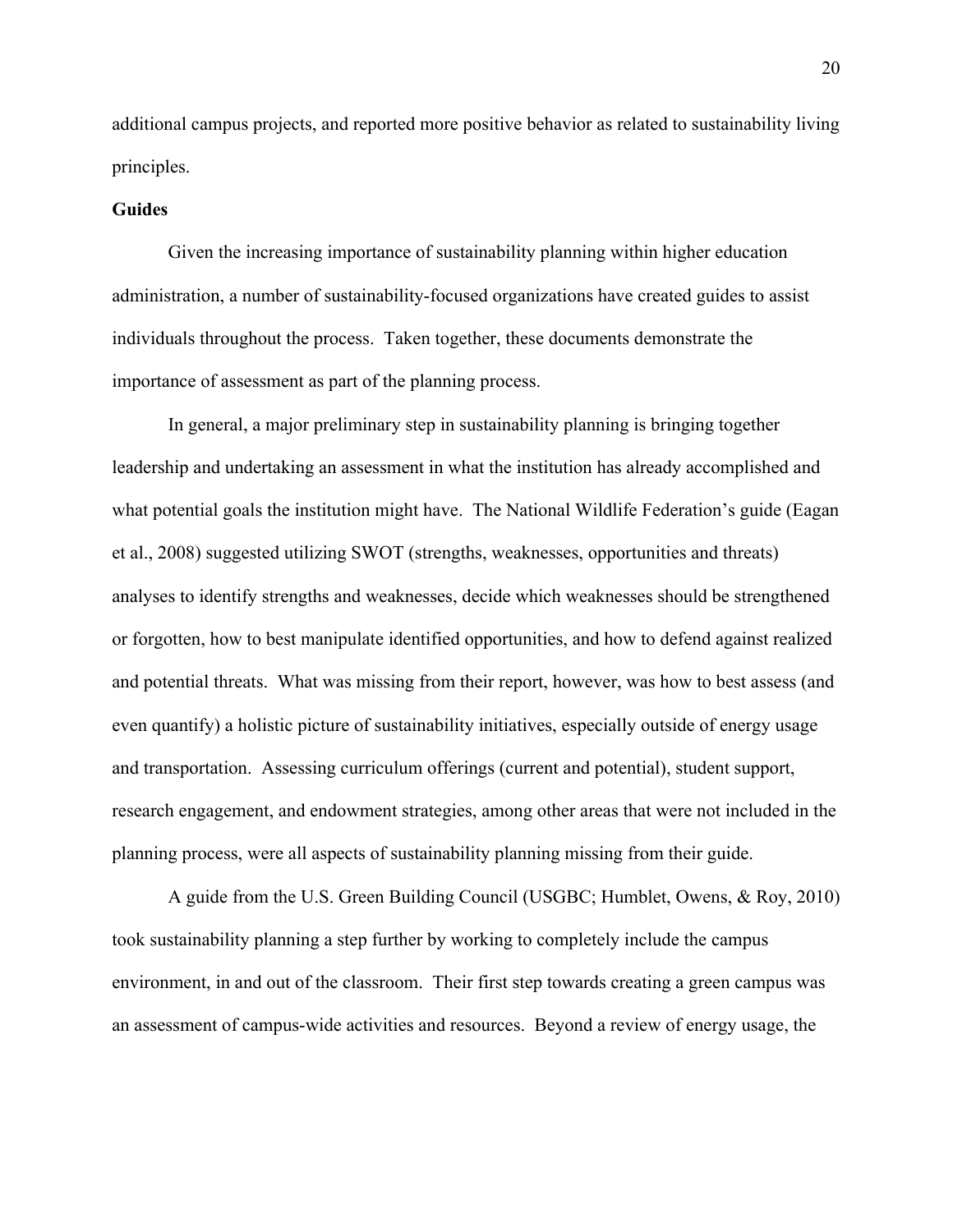USGBC recommended identifying course offerings and existing policies and plans. This guide, however, continued to primarily focus on the built campus environment.

The built environment continued to be the emphasis in the other two main sustainability– planning guides available to administrators. AASHE's guide focused on climate action planning and did not address how to include and assess other campus activities or the integration of climate plans into the university curriculum (Simpson, 2013). In addition, connections to student life, teaching, or research impacts on sustainability were not discussed. The guide from the Rocky Mountain Institute (Kinsley & DeLeon, 2009) did include faculty and staff engagement in terms of putting together an oversight committee for the plan, but further assessment of activities on campus was not included; the focus was on climate mitigation, and as such, these guides concentrated on energy and transportation over curriculum, activities, or research. What these four guides have demonstrated is that within the higher education sustainability movement, the emphasis in available materials to assist administrators and sustainability professionals in planning lies in what is easiest to measure and easiest to visibly change, mainly the build environment.

Two institutions that have become exemplary models of the sustainability planning process are the University of Vermont and University of New Hampshire. The University of Vermont (Pollock, Horn, Costanza, & Sayre, 2009) was recognized for its consensus-building model in developing a sustainability charter and action plan. In relation to this study, it important to note that education and research were major foci of their campus-wide assessment. Survey variables included: cross-discipline degrees, service learning, technology literacy, distance education, place-based education, student evaluation, agriculture courses, and collaboration between research and education. By having almost one-half of assessment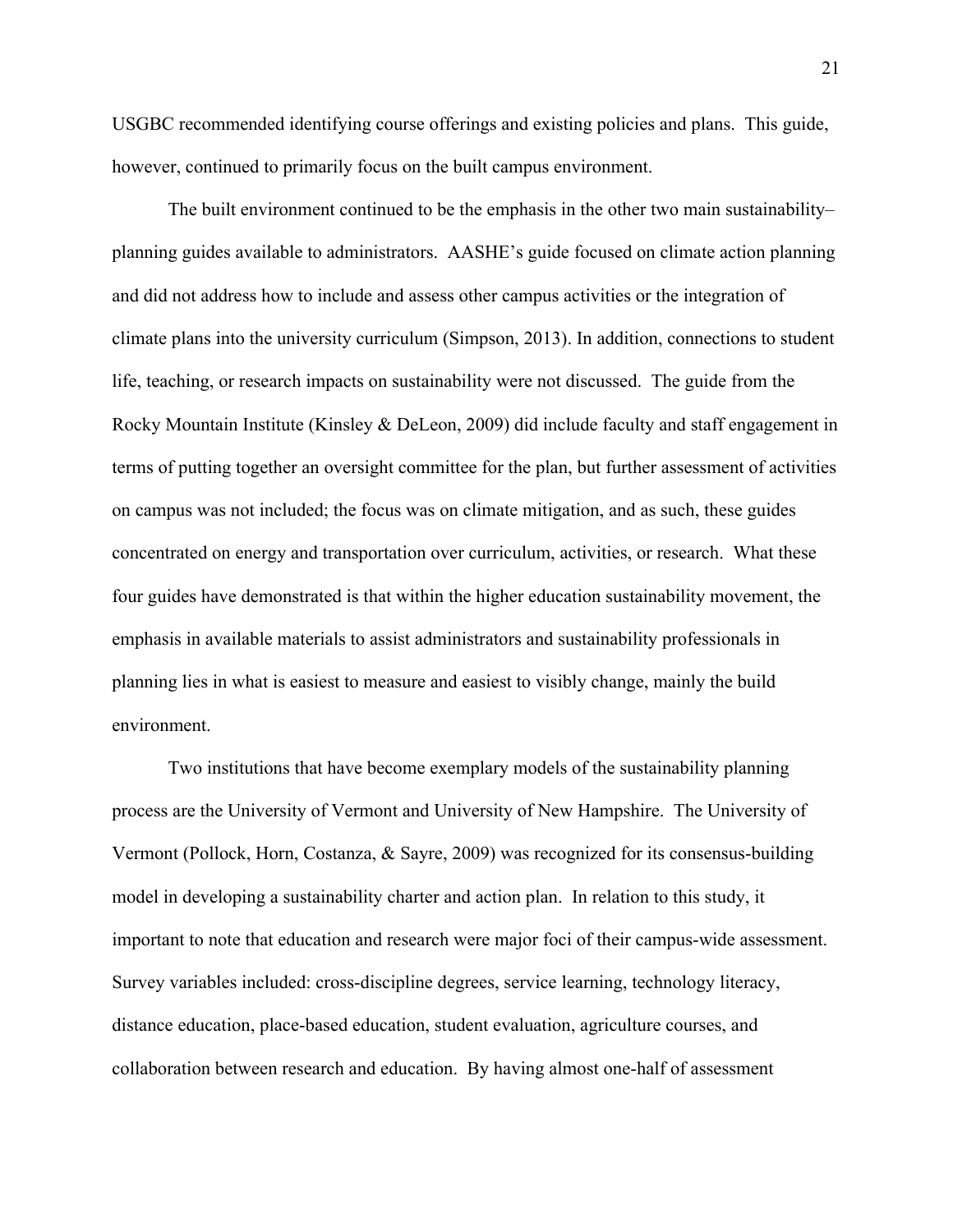variables focused on education and research, the institution was able to work to measure its previous activities and to then plan on how to better incorporate sustainability into academic affairs.

The University of New Hampshire's process (Cleaves, Pasinella, Andrews, & Wake, 2009) concentrated much more on addressing carbon reduction through energy conservation and non-renewable sources. That said, the assessment tool that was created for their campus did include integration into curriculum, research, and community engagement. Their plan involved utilizing a campus-wide Energy Task Force to decide how to best combine the ultimate goal of greenhouse gas reduction with the institution's educational mission.

These two institutions demonstrated how the practical goals of resource reduction and sustainability education through climate action planning could be partnered with the institution's educational mission, which would broaden the outreach to include curriculum, research, and student involvement. Better utilization of available assessment tools can further this type of planning.

### **Sustainability Assessment**

There is no question that assessment has become standard fare in higher education, measuring anything remotely quantifiable, and campus sustainability is no exception. A survey by the Association of American Colleges and Universities (Jaschik, 2009) found that 78 percent of institutions have defined outcomes for undergraduate education and that 72 percent assess quantifiable outcomes within specific curricula. This demonstrates that the identification of measurable criteria is vital to the planning process in higher education.

More specifically, Ndoye and Parker (2010) found in a survey of higher education planning professionals that leadership, faculty development, resources, student participation, and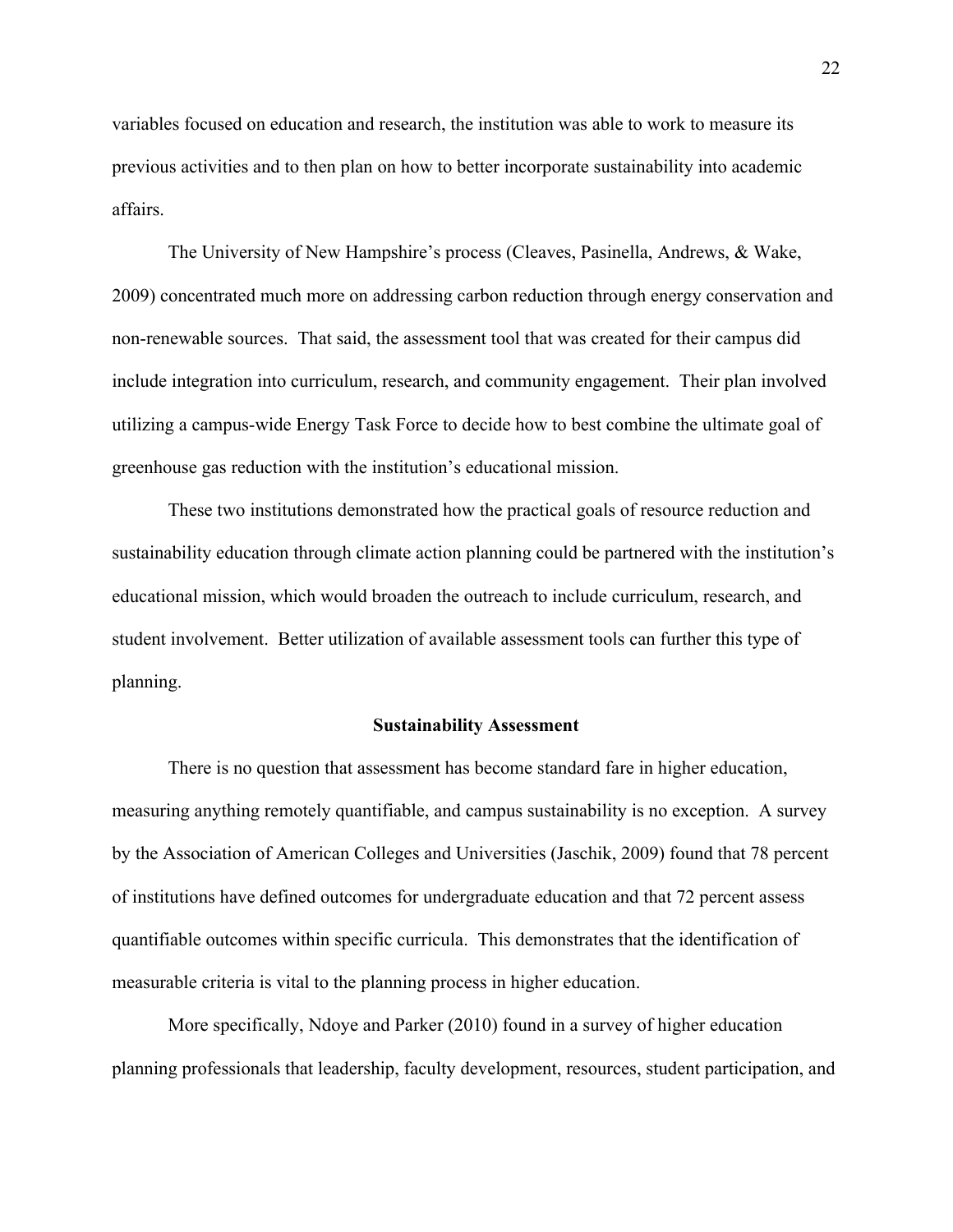data usage were most important in helping institutions create a "culture of assessment" (p. 36). They also found in regards to sustainability on campuses, that those respondents who felt their institution was making significant strides emphasized change (both culturally and environmentally), development assessment tools to capture data, and regularly communicated with campus constituents.

Shriberg (2002) discussed the importance of cross-institutional sustainability assessment tools, regardless of assessment theory. To him, they allowed not just for measurements related to institutional commitments, but to assist in planning that resulted in actual changes that could be tracked longitudinally and compared between institutions. This way, while each system might have its own strengths and weaknesses, by encompassing all campus activities and operations related to sustainability, these cross-institutional assessments result in net positive change.

Assessment also plays an important role in assisting an institution's capacity for sustainability achievement. In examining the factors that made three Minnesota institutions highly recognized by the National Wildlife Federation's Climate Ecology Program, James and Card (2012) found assessment to be one of the six key factors in sustainability achievement, in addition to operations, administration, teaching/research/service, activism, and acceptance to change. Specifically, the study cited all three institutions participation in STARS as key to monitoring and assessing their progress towards becoming more sustainable.

In an early analysis of sustainability reporting in higher education, Lozano (2010) reviewed the sustainability reports from 12 institutions that utilized the Graphical Assessment of Sustainability in Universities (GASU) tool, a UK-based assessment instrument. As noted by the author, sustainability reporting presented these institutions with an opportunity to "assess their current state in regards to economic, environmental, social, and educational dimensions. It also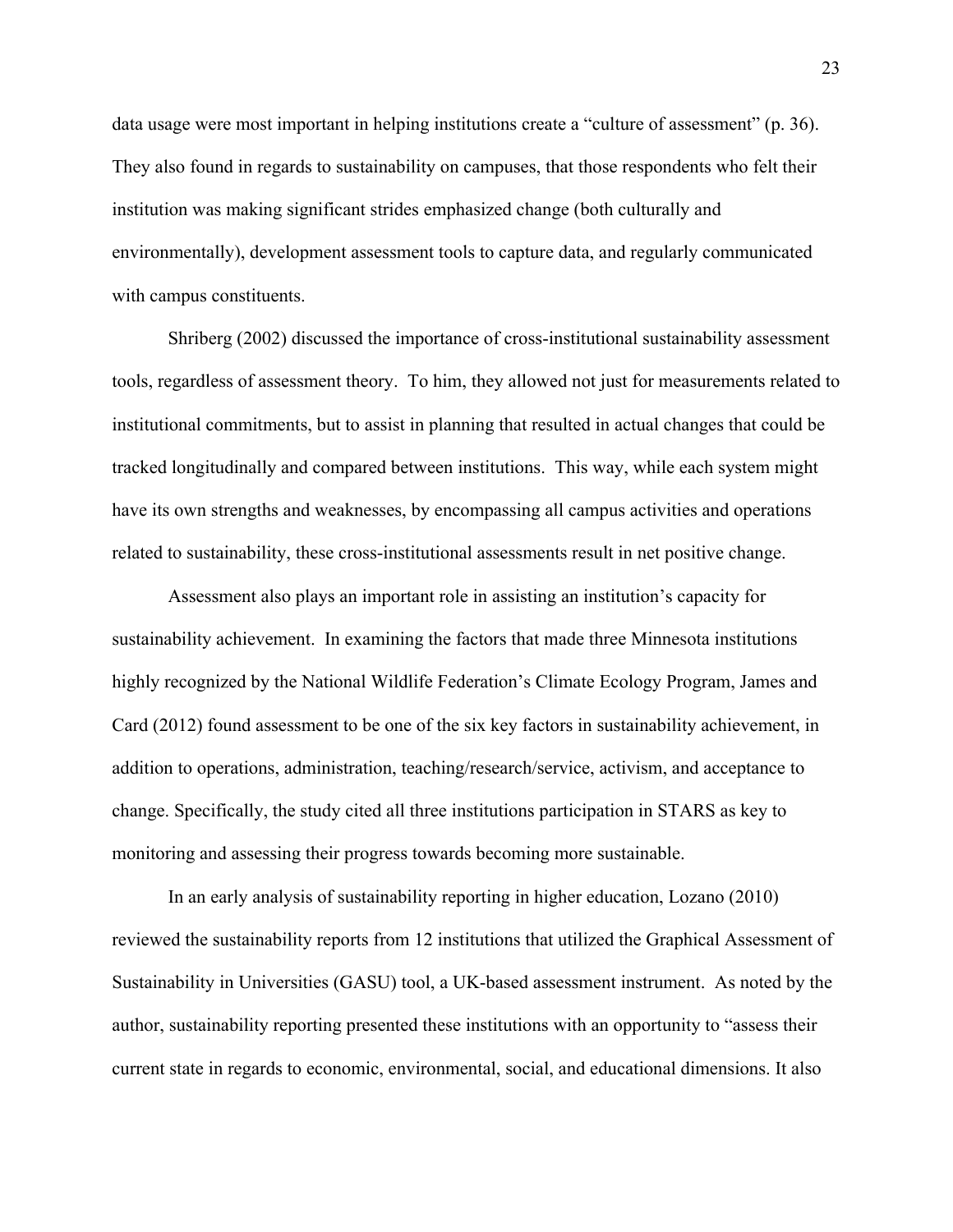helps to communicate such efforts to their stakeholders" (p. 74). At the time of publication, sustainability reporting was in its infancy, and while the results were essentially inconclusive, the author noted the potential for widespread assessment, reporting, and influence on administration of sustainability initiatives.

A similar study of the 25 largest Canadian institutions using the Global Reporting Initiative (Fonseca, Macdonald, Dandy, & Valenti, 2010), demonstrated that sustainability reporting was "an uncommon and diverse practice [that] generally had limited scopes emphasizing eco-efficiency" (p. 22). Of the institutions surveyed, only seven had initiated sustainability reporting prior to 2008. Even given the limited scope and use of the study, the authors discussed the potential to university administrators to not just assess their current efforts to discover their potential but to develop plans to see that potential reached.

In a review of sustainability-focused academic programs at nine diverse institutions of higher education, Grecho (2008) identified five categories that could be used in assessing sustainability progress, including:

- how sustainability enhanced academic programs,
- how the curriculum related to sustainability,
- the identification of hands-on learning activities,
- the engagement of local communities in sustainability, and
- the institution's commitment to sustainability.

Grecho undertook this assessment in light of the concentration of previous efforts at the institutional level that have only concentration on environmental conservation, demonstrating that assessments focused on facilities performance needed to also include academic indicators as well.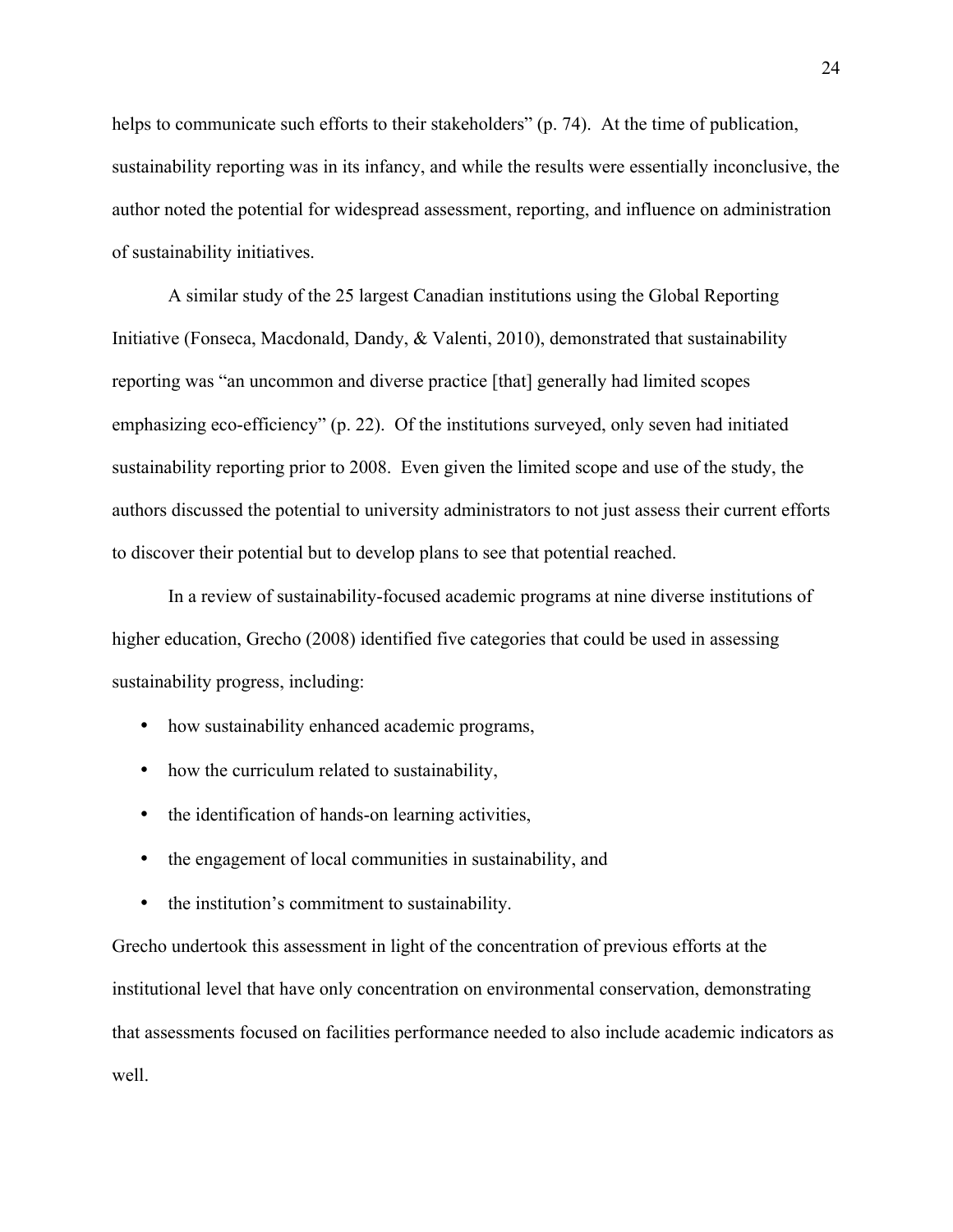#### **Current Ranking and Ratings Systems**

Oberlin College's David Orr (2008) wrote on the difficulty ranking organizations face when examining sustainability in higher education. He especially noted the struggle in defining evaluation criteria; let alone how to rank those identified criteria. He suggested those interested in ranking efforts examine consumption rates per student, facilities management policies, ecological literacy within the curriculum, and institutional policies in regards to sustainability.

Beginning around 2008, outside organizations began taking an interest in assessing sustainability at colleges and universities across the US. This is demonstrated by articles in outlets such as the *The Chronicle of Higher Education* (Carlson, 2008a), *The New York Times* (Galbraith, 2009), and the journal *Nature* (Mascarelli, 2009). Each of these authors discussed the increased interest by administrators, faculty, students, alumni, policy makers, and the general public in the efforts institutions were making in addressing sustainability, both in the classroom and in the built environment on campus. Specifically, they mentioned a number of the ranking and ratings systems available in higher education at the time: the Sierra Club, the Princeton Review, the Sustainable Endowments Institute, and the Sustainable Tracking and Reporting System (STARS), created by AASHE.

#### **Sierra Club**

The Sierra Club's "Cool Schools" list (2012) is an annual survey and research project undertaken by the publication that reviews colleges and universities on ten areas: green building, energy supply, food, curriculum, purchasing policies, transportation, waste management, investment priorities, student activism, and administration commitment. Some of these criteria are reported directly by institutions, such as energy efficiency and purchasing policies, while others come from student interviews by Sierra, and scores given directly by Sierra Club

25 25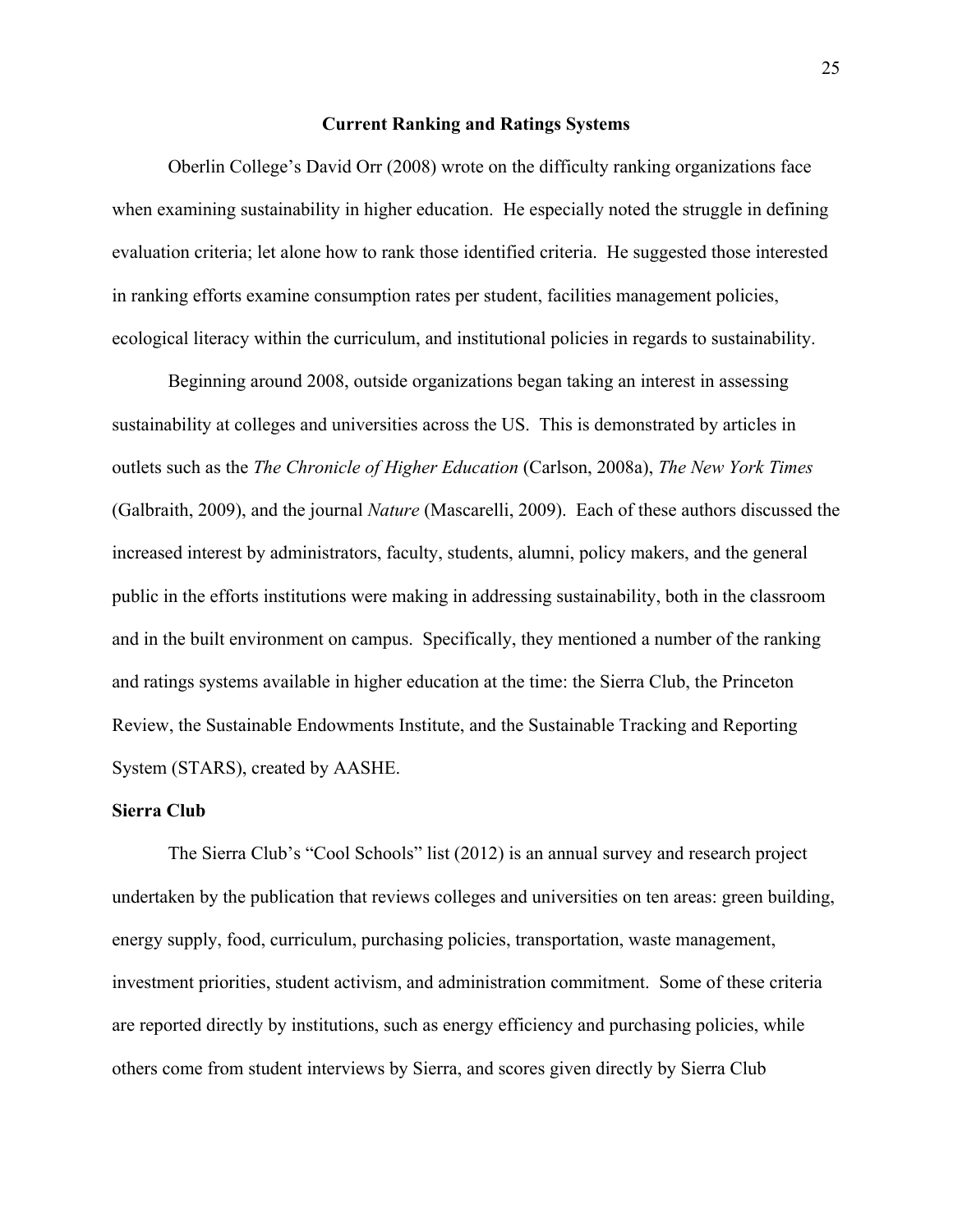researchers (Carlson, 2008b). Because portions of the assessment are quite subjective, scores and rankings vary from year to year, with some institutions going from third on the list, to off the list, only to return the following year. This confusion does not allow for apples-to-apples comparisons or longitudinal tracking for institutions, while the shifting methodologies hinder an institution's ability to use the surveys for planning purposes.

#### **LEED**

The Leadership in Energy and Environmental Design (LEED) certification designed by the United States Green Building Council (USGBC, 2013) certifies sustainable buildings, both residential and commercial. The certification measures a number of areas related to sustainability, including:

- the building site,
- water efficiency,
- energy usage and impact on local air quality,
- materials used,
- indoor environmental quality,
- location and community linkages,
- public awareness and education, and
- innovation in design.

While these ratings are not meant for comparison of institutions, they have been used in studies to assess how institutions of higher education use the LEED system to assist in facilities and sustainability planning. Chance (2010) looked at patterns in LEED ratings across a sample of 181 LEED-certified buildings and her results suggested increased planning and organizational leadership in sustainability. Multiple regression analysis showed that the Energy and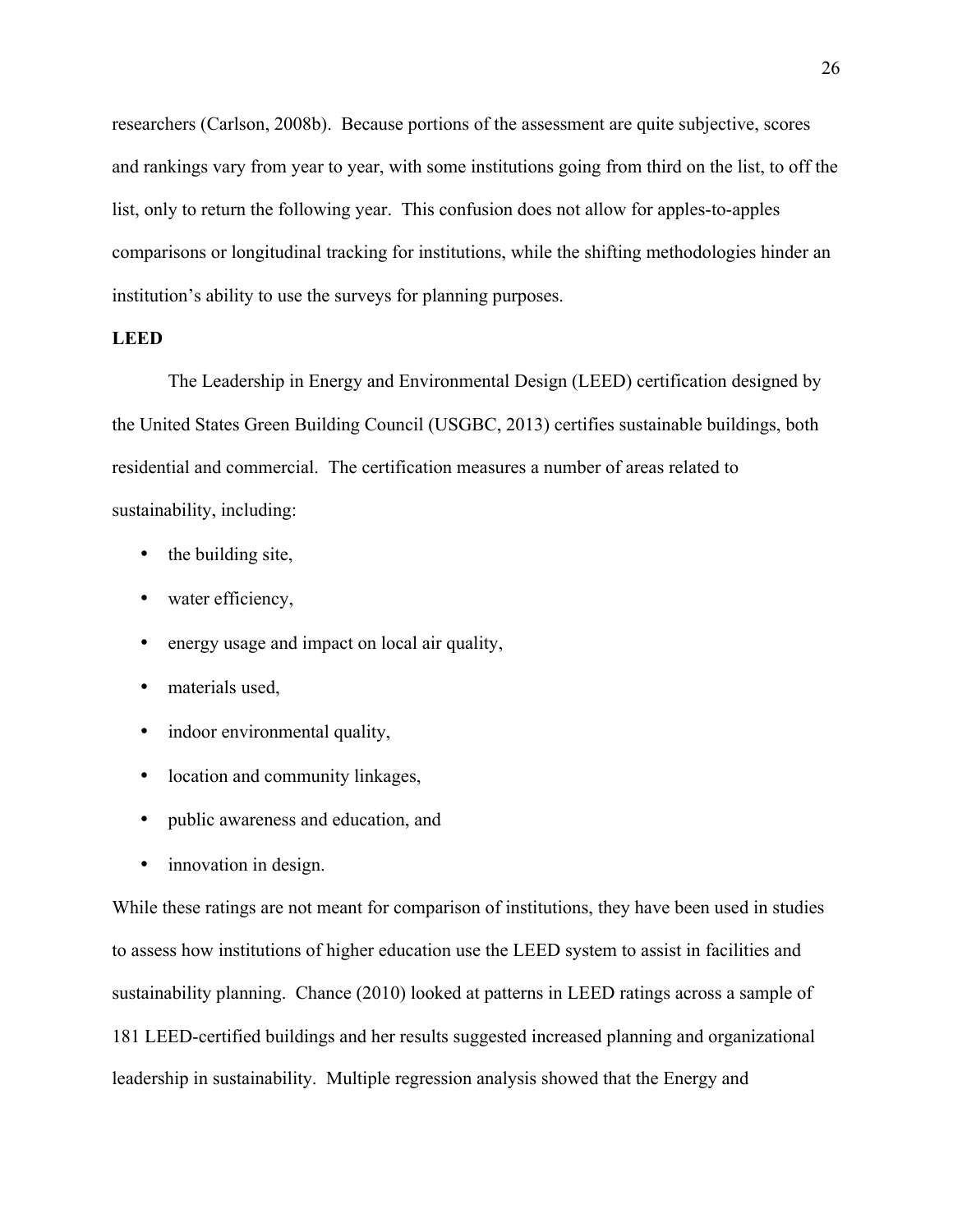Atmosphere, and Sustainable Sites categories were the two top variables that influenced a building's rating and could predict a building's rating. These results suggested that administrators ensured that their building plans emphasized the maximum efforts in those two areas to achieve a maximum building rating. With the LEED system, administrators have demonstrated purposefully planning, in part, to achieve a desired ranking directly related to the environmental impact of their facilities.

#### **Sustainable Endowments Institute**

The Sustainable Endowments Institute (SEI, 2012) created the Green Report Card to evaluate campuses in a number of dimensions of sustainability, including administration, climate change and energy, food and recycling, green building, student involvement, transportation, endowment transparency, investment priorities, and shareholder engagement. Four surveys covering different campus areas were sent to various officials at each institution whom had oversight in that specific topic: in 2011, 52 institutions out of 322 surveyed shared the highest grade of "A-." Their online database allowed researchers to compare institutions, within the given year, by a number of categories, which could assist campus leaders in comparing their institution against their peers as well as in finding new ideas and resources.

Major limitations of this resource were that surveys were only sent to institutions with large endowments (\$160 million or greater) and institutions who did not meet the endowment minimum, but wished to participate, were required to pay a \$700 fee which left many smaller institutions out of the survey. In addition, the methodologies changed from year-to-year, making comparisons quite difficult.

In 2012, SEI decided to suspend their Green Report Card to concentrate on other sustainability initiatives in higher education. In a 2012 article for *The Chronicle of Higher*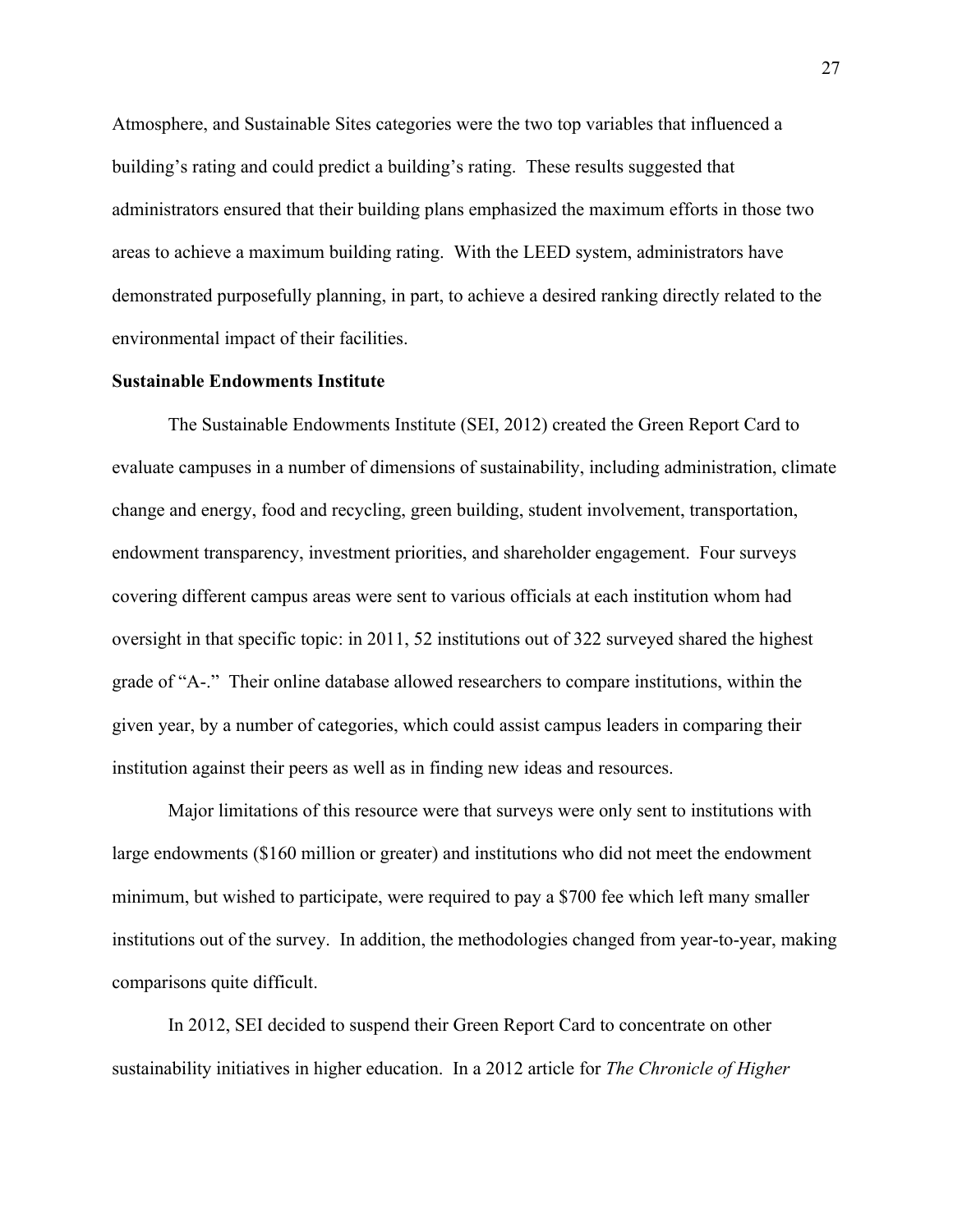*Education*, Scott Carlson noted sustainability professionals "had long complained about the report card . . . and the administrators questioned the methodology behind them" (para. 5). It was these frustrations with external sustainability assessment tools that led the profession to create their own system.

#### **Sustainability Tracking, Assessment & Rating System (STARS)**

The STARS system, created by the Association for the Advancement of Sustainability in Higher Education (AASHE), and discussed further in Chapter 3, is a self-reported assessment tool that aims to address the concerns of previous sustainability assessment instruments. The goals of the STARS are to:

1. provide a framework for understanding sustainability in all sectors of higher education, 2. Enable meaningful comparisons over time and across institutions using a common set of measurements developed with broad participation from the campus sustainability community, 3. Create incentives for continual improvement toward sustainability, 4. Facilitate information sharing about higher education sustainability practices and performance, and 5. Build a stronger, more diverse campus sustainability community. (AASHE, 2012a, para. 2)

The tool is available to any college or university, including professional schools, and is meant to be utilized to assist in institutional assessment and planning, including those institutions just beginning to address sustainability on their campus and looking to create baseline measurements. Ratings, which are good for a three-year period are based on the score given from the assessment and include levels of Bronze, Silver, Gold, and Platinum, as well as a "Reporter" status for institutions that choose to not make their scores publicly known.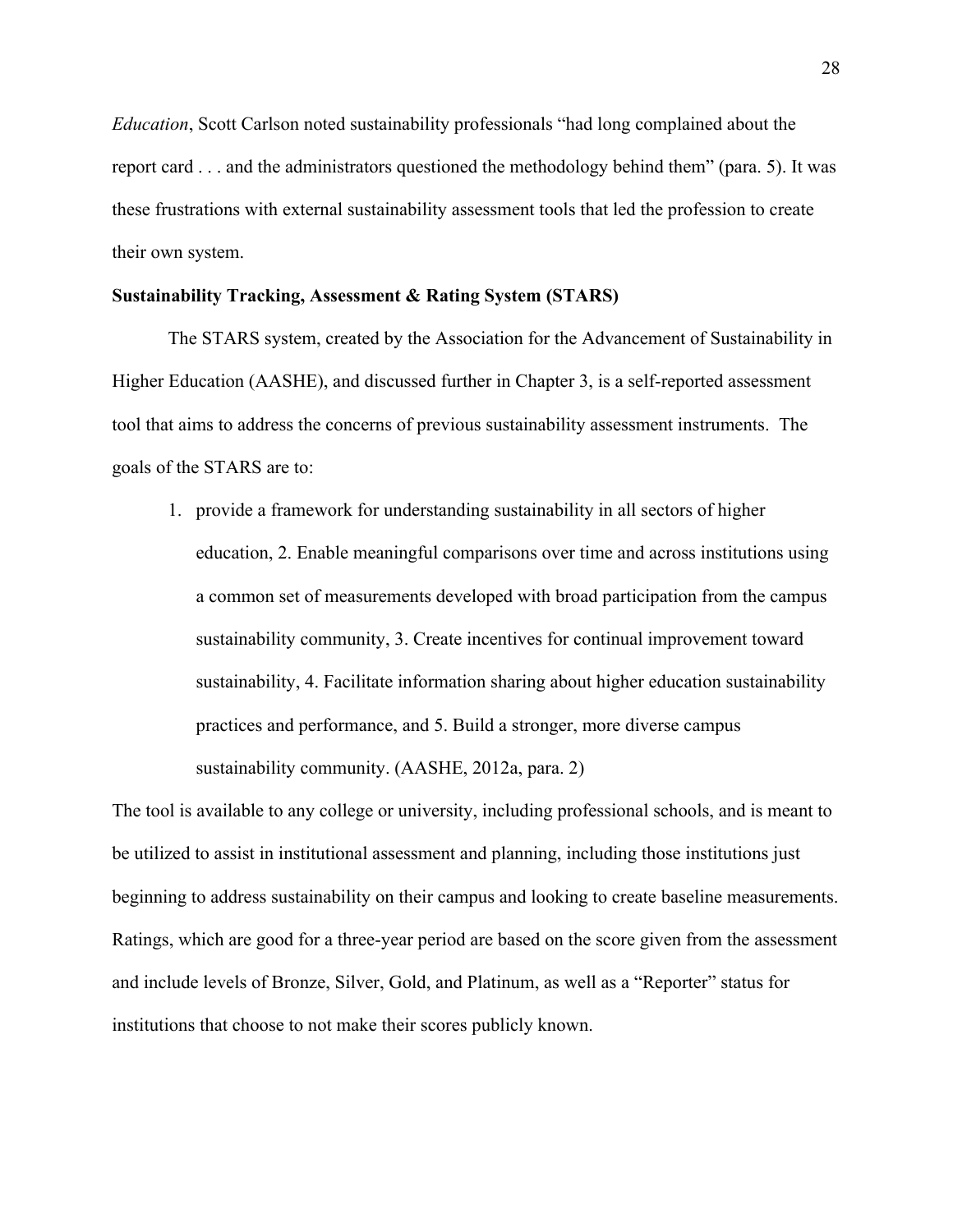Given the relatively recent emergence of STARS as a campus sustainability assessment tool, only a few studies have been conducted on either the dataset or the experience of undertaking such an assessment. Hession (2011), in a qualitative study, described the experiences of nine institutions in the northeast who participated in the full pilot of the STARS program and found few distinguishing characteristics between each institution's experience and that while some found it difficult to complete the required information within the specified timeline, each institution found it to be a worthwhile experience.

One example of an institution that utilized the sustainability assessment metrics provided by STARS for institutional planning purposes is the University of Maryland College Park (DeLeon, 2011), whose Office of Sustainability employees a full-time Sustainability Measurement Coordinator. By producing an annual *Sustainability Metrics Report*, the institution has been able to use this data to aid the University Sustainability Council in developing plans, goals, and objectives, both short and long-term, in addition to informing campus stakeholders.

#### **Summary**

This chapter has shown the increasing importance of assessment and planning of sustainability in higher education. While planning and assessment are becoming increasingly important to sustainability professionals to measure their progress and plan for the future, the guides and instruments available are often incomplete. While the emergence and acceptance of STARS as the premier sustainability measuring tool is assisting in improving these efforts (Carlson, 2012), they still only allow for a current snapshot and offer little insight into potential growth, which is especially important for institutions working to meet their common goals of carbon neutrality and integrating sustainability into the classroom.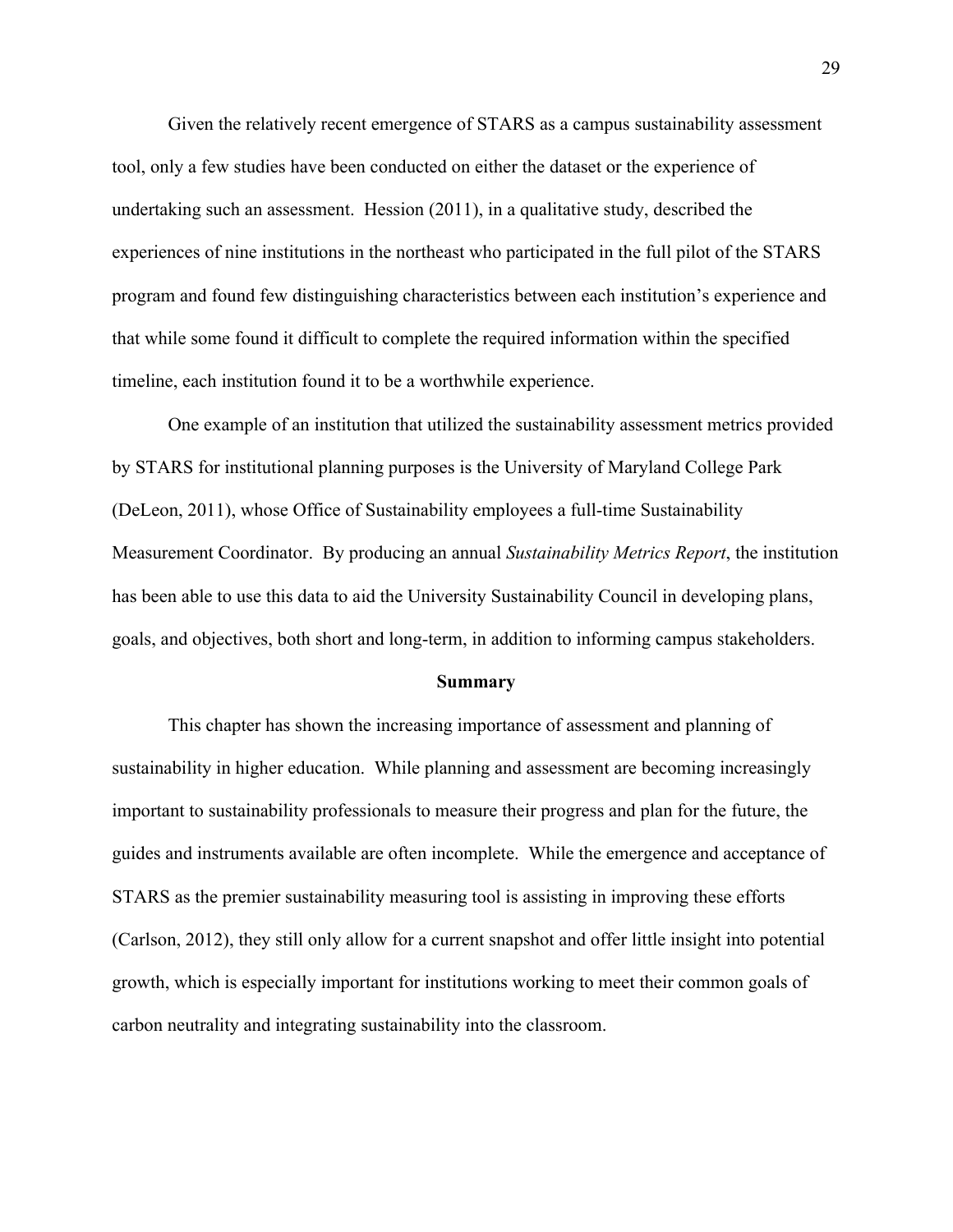This study, along the lines of the Chance (2010) study, aims to provide direction for potential growth in sustainability for an institution by assisting to identify which sustainability metrics institutions have the greatest potential for growth as well as which are influenced by their own institutional characteristics. In summary, given that little research has been conducted on the STARS dataset and STARS has the potential to assist in sustainability measurement and planning, a good first step is to analyze potential impacts of institutional characteristics on an institution's sustainability initiatives.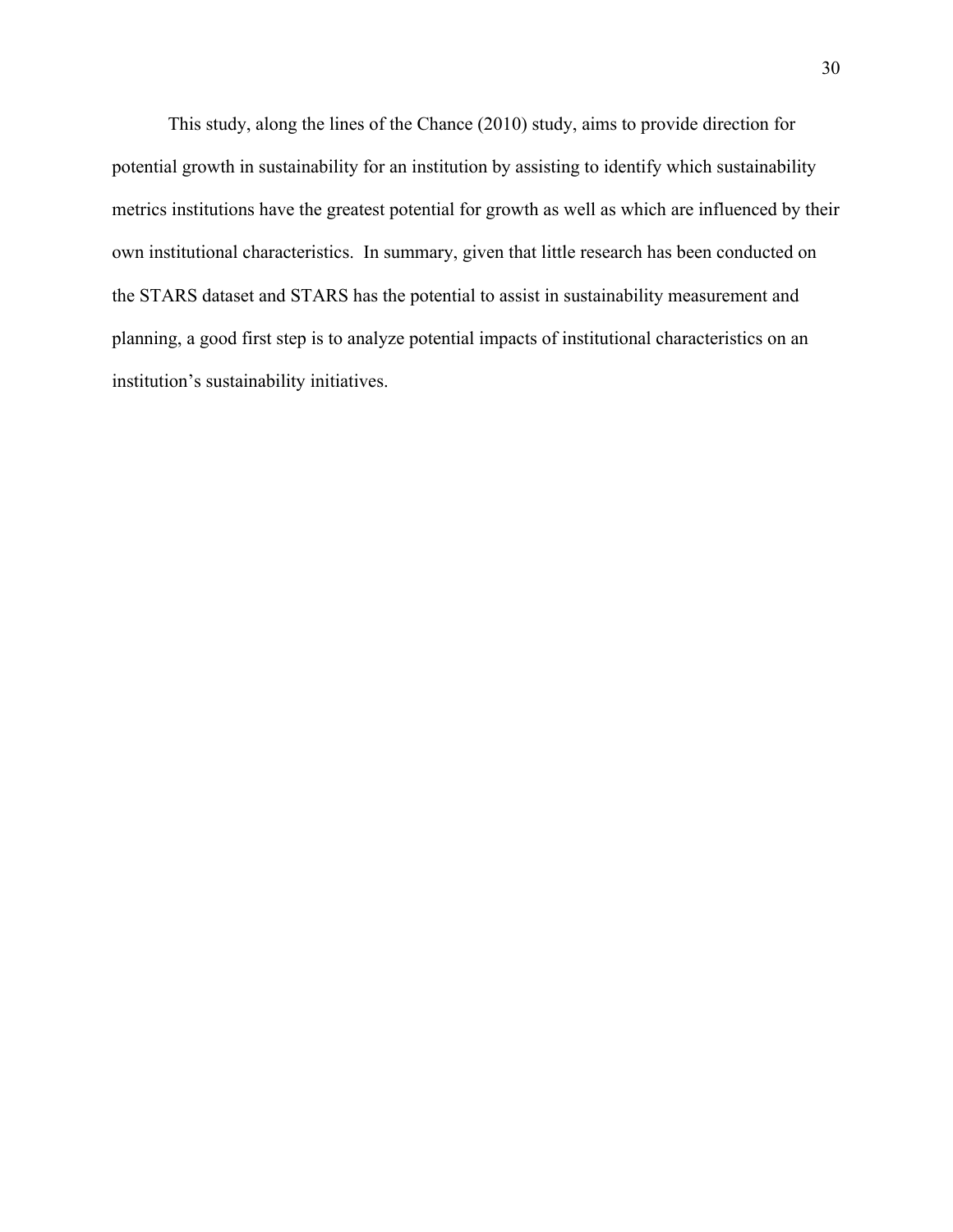# CHAPTER THREE

#### METHODOLOGY

#### **Project Summary**

Just as with student learning outcomes and the freshman experience, institutions of higher education are looking for ways to measure their commitment to sustainability. This occurs across multiple venues on the campus: in the classroom, dormitories, dining halls, and facilities areas, as well as within the curriculum and planning by the administration. While a number of assessment tools have been created to measure aspects of campus sustainability, the Sustainability Tracking, Assessment, and Rating System (STARS) assessment tool has risen to the top as the most accepted by sustainability professionals. This study aimed to assess the relationship institutional characteristics has on the attainment of sustainability outcomes within in the STARS survey.

#### **Design of the Study**

#### **Statement of Purpose and Research Question**

As efforts to quantify sustainability efforts in higher education over the past decade have been mainly relegated to rankings established by mass media outlets or only examine specific areas, such as dining or carbon output, the purpose of this study is to analyze the relationship institutional characteristics have on the attainment of sustainability outcomes as reported in the STARS survey, administered by the Association for the Advancement of Sustainability in Higher Education (AASHE). Specifically, the study will examine the impact of institutional characteristics (sector, Carnegie classification, campus setting, FTE (full-time equivalency) enrollment, and number of tenured/tenure track faculty) on an institution's score of sustainability (education/research, operations, and planning/administration/engagement). Specifically, the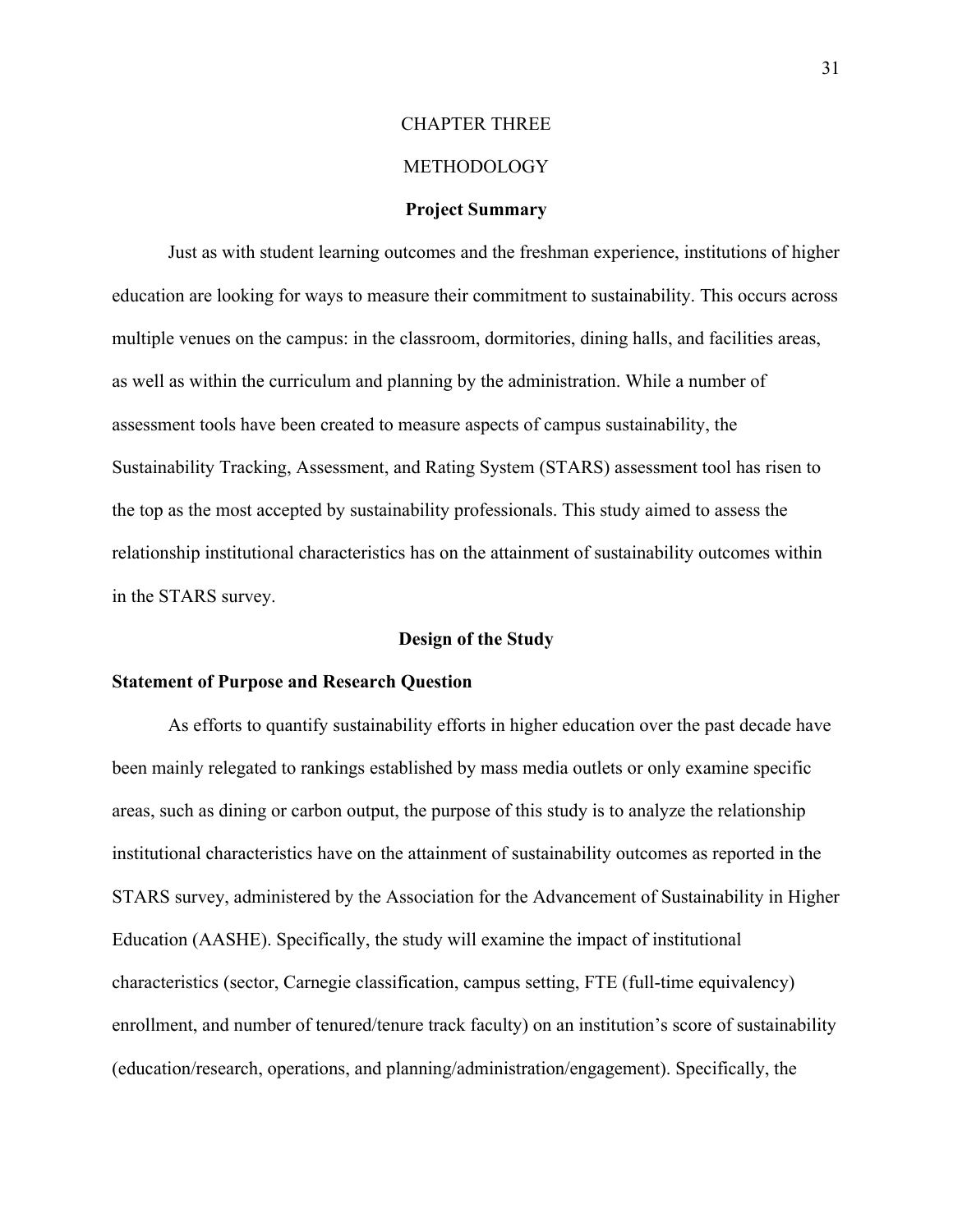research question asks: Do institutional characteristics suggest a relationship to the attainment of sustainability within four-year higher educational institutions in the United States?

The outcome of this study will be the construction of a predictive model demonstrating the effect of each demographic characteristic on each sustainability category, as well as organization profiles of the most successful STARS participants, in terms of rating. The results of this study will therefore allow institutions to measure the impact their demographical characteristics have on sustainability efforts. In turn, this can have a direct effect on how campus sustainability leaders approach sustainability planning on their individual campuses.

#### **Hypothesis**

Given the lack of research utilizing the STARS dataset and in sustainability attainment within higher education in general, it is difficult to create a formal hypothesis for the relationship between individual variables, only that a statistically significant relationship exists between institutional characteristics and attainment in sustainability, as measured by STARS.

#### **Population and Sample**

As of December 2013, 204 U.S.-based, four-year, institutions have participated in the STARS program, submitted reports, and received a ranking (AASHE, 2013b). Given the relatively small number of participants and the geographic breadth of the study, results from all participants (i.e., the entire population) will be analyzed. In addition, the population size exceeds the recommended sample size for this population  $(n=-80)$ , as suggested by Krejcie and Morgan (1970).

#### **Research Method**

In applying the scientific method to educational research, the researcher aims "to explain, predict, and/or control educational phenomena" (Gay, Mills, & Airasian, 2006, p. 5). There are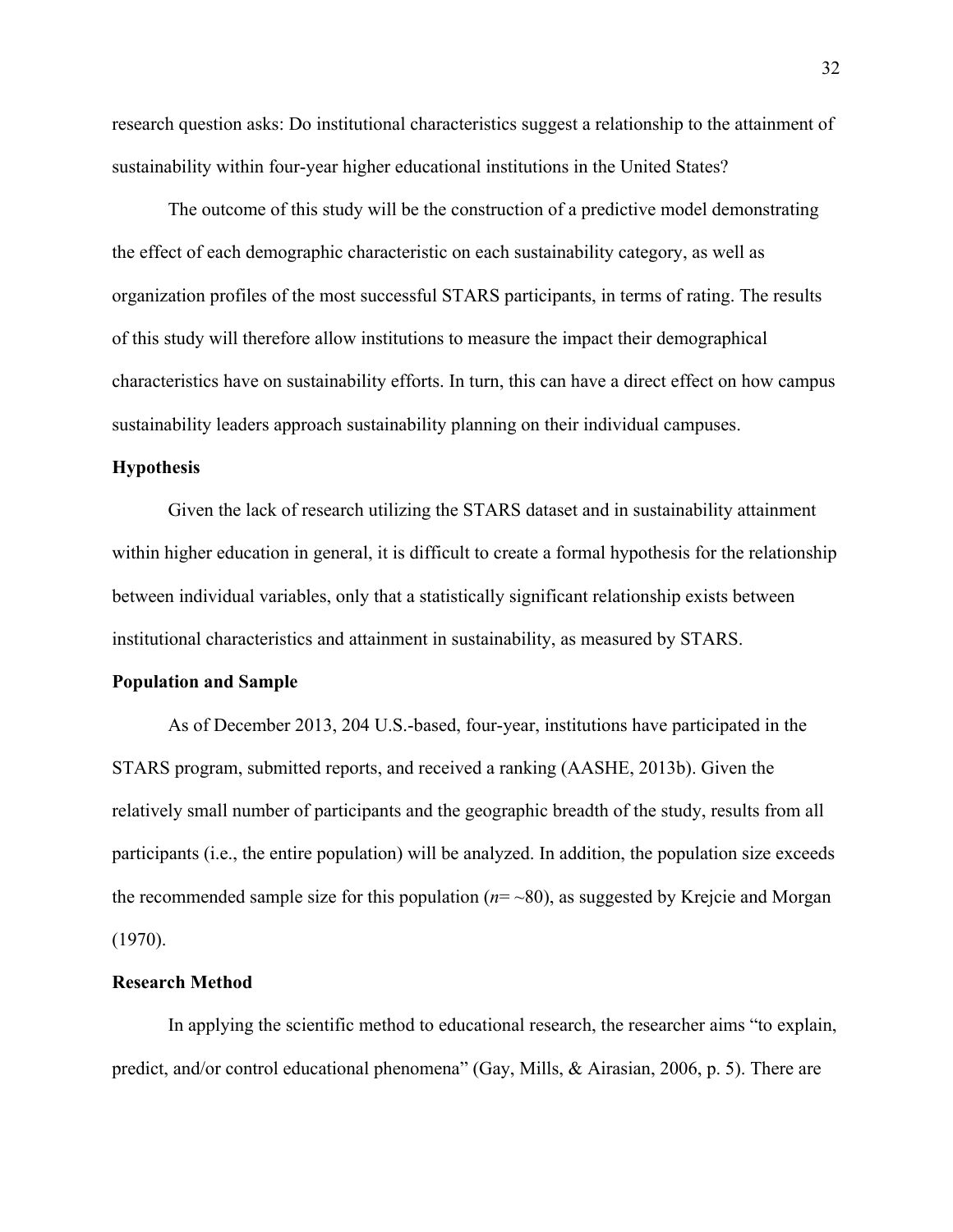two commonly accepted streams of research methodology: quantitative and qualitative. Both methods are equally utilized in higher education research, often when examining the same topical areas. In examining the influence of institutional characteristics on various outputs, quantitative data is the most utilized.

As defined by Creswell (2003), in quantitative research:

The investigator primarily uses postpositivist claims for developing knowledge (i.e., cause and effecting thinking, reduction to specific variables and hypotheses and questions, use of measurement and observation, and the test of theories), employs strategies of inquiry such as experiments and surveys, and collects data on predetermined instruments that yield statistical data. (p. 18)

As such, a study investigating sustainability in higher education, as defined by Creswell, could utilize various data points related to sustainability measures and institutional characteristics, to examine how the variable might be related to bring about new knowledge on the topic.

#### **Data Collection Procedures**

Data being analyzed for this project comes from existing, secondary, sources. These instruments are currently recognized as the most appropriate for describing institutional characteristics and assessing sustainability progress. Descriptions of each instrument follow below.

#### **STARS**

As introduced in Chapter Two, the Sustainability Tracking, Assessment, and Reporting System (STARS) has been created by the Association for the Advancement of Sustainability in Higher Education (AASHE), to provide a thorough assessment of sustainability initiatives on college and university campuses (2012b). Initiated in 2006 and developed over a two-year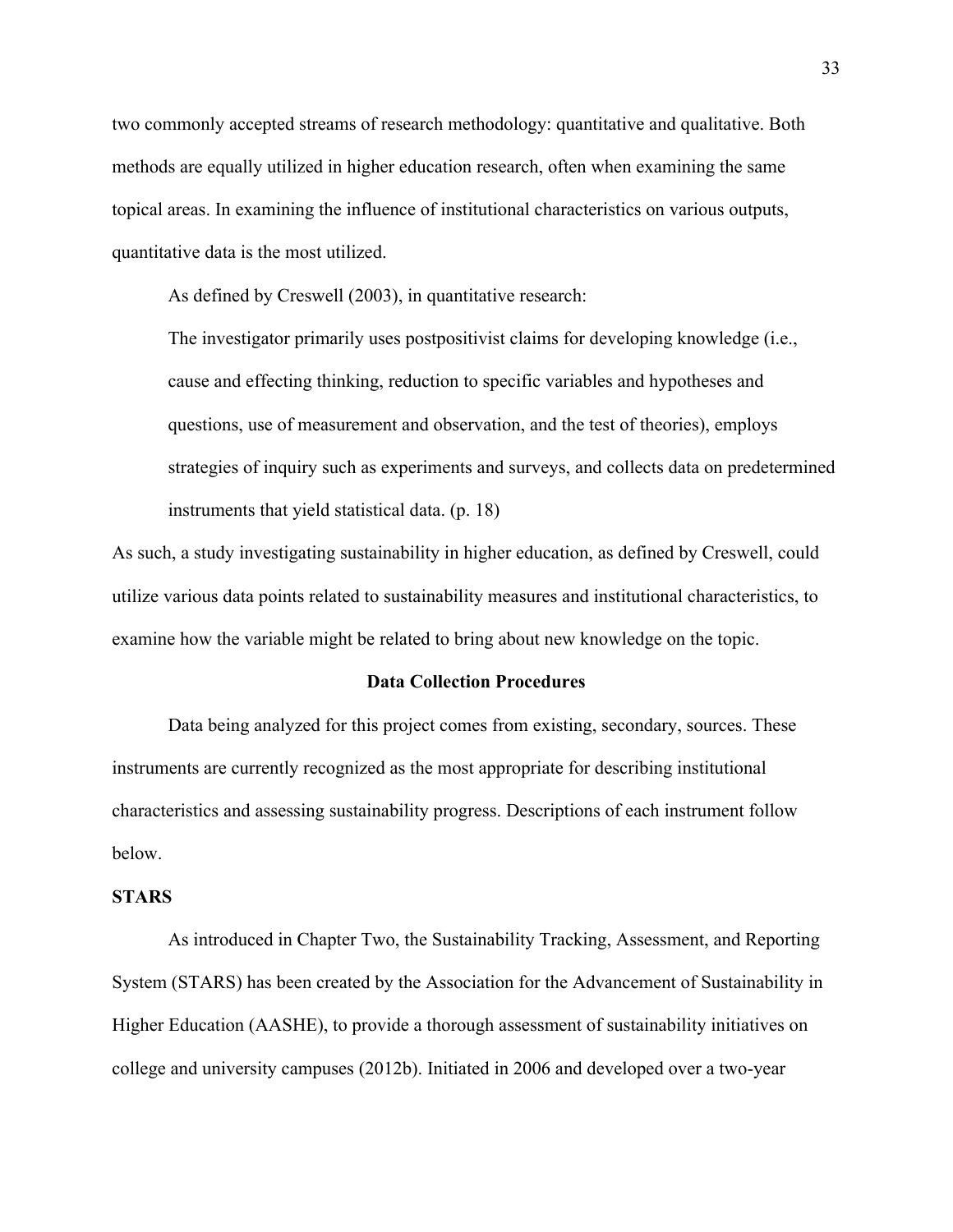period, STARS underwent two drafts  $(0.4 \& 0.5)$  as well as a full pilot with volunteer institutions, before being launched in 2009. Currently, over 254 institutions are participants in the STARS program (AASHE, 2013b), however 204 four-year, U.S.-based institutions have submitted an annual report and received a ranking during the course of the program.

The administration of STARS (AASHE, 2012c) is handled by AASHE, however the survey is guided by a Steering Committee of campus delegates representing various areas of campus sustainability, members of AASHE's Board of Directors, and AASHE staff. In addition, groups of Technical Advisors serve under each STARS survey area to assist in improving survey questions and scoring, as well as address questions raised by participating institutions.

While there are not traditional measures of reliability associated with STARS scores, to ensure report accuracy, institutions must assign each criterion a Responsible Party, submit a letter from the institution's president/chancellor stating all responses are truthful, and ensure that all institutional responses for rated colleges and universities are made publicly available. AASHE also has created a "STARS Data Accuracy Policy" (2013c) to describe how report accuracy is insured, publication review, and how to make inquiries should an individual question the accuracy of an institution's response. Use of STARS data in research projects is allowed by AASHE, through their "Data Use Guidelines" document (2013d).

STARS institutions are scored under three categories: Education and Research; Operations; and Planning, Administration and Engagement. These broad category headings will be the levels analyzed for this study, with all U.S.-based, four-year, participating institutions being considered. Below each category are subcategories that consist of individual criteria, worth up to two points depending on the weight (importance) of that criterion (AASHE, 2011). This allows for institutions to essentially skip those individual criteria that are not applicable to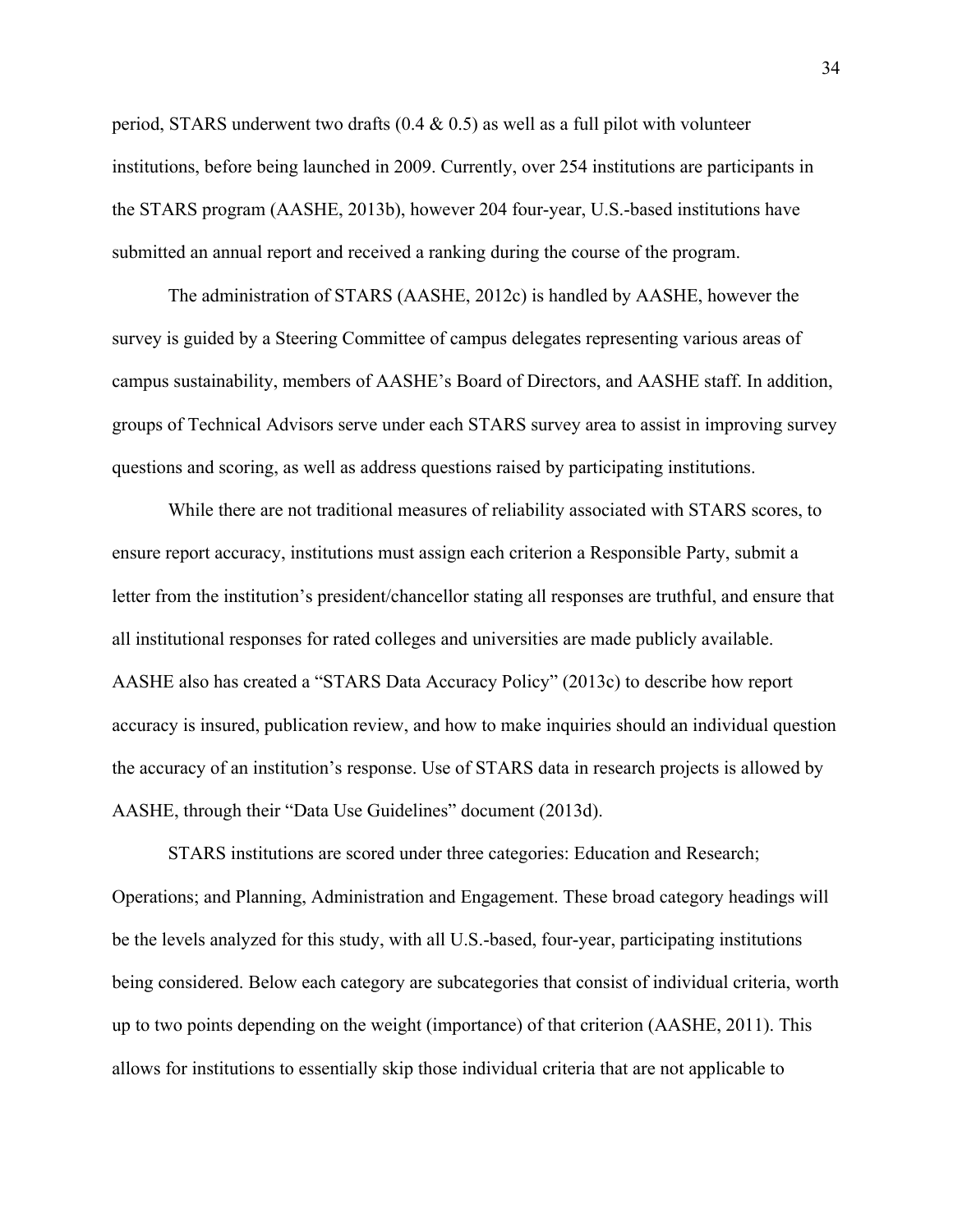specific institutions (such as those without dining halls or food service). Institutions also have the option to not answer a question, however, this counts against their score as a "0". Each score is presented as a percentage of individual scores against total points possible, totaling 100 points per category.

#### **IPEDS**

The main source of institutional characteristics will be drawn from the Integrated Postsecondary Education Data System (IPEDS), maintained by the National Center for Education Statistics at the U.S. Department of Education's (2012) Institute of Education Sciences. IPEDS data is submitted by all institutions that receive federal student financial aid, pursuant to Title IV of the Higher Education Act of 1965. For this study, the following variables will be pulled from IPEDS for those U.S.-based, four-year, institutions that have completed the STARS survey (see Table 1 for definitions of each variable).

- Sector: Given the potential role of state legislators in influencing institutional decisionmaking in sustainability, the type of institution could prove significant in how an institutional approaches decision-making in relationship to sustainability. In addition, whether an institution is public or private has proven an influence characteristic in studies including institutional expenditures (Weerts & Ronca, 2006) and student development (Reason, Terenzini, & Domingo, 2006).
- Carnegie classification: Recent qualitative studies in higher education have demonstrated the influence of an institution's Carnegie classification on areas ranging from decision making (Favero, 2006) to faculty productivity (Santo, Engstrom, Reetz, Schweinle,  $\&$ Reed, 2009).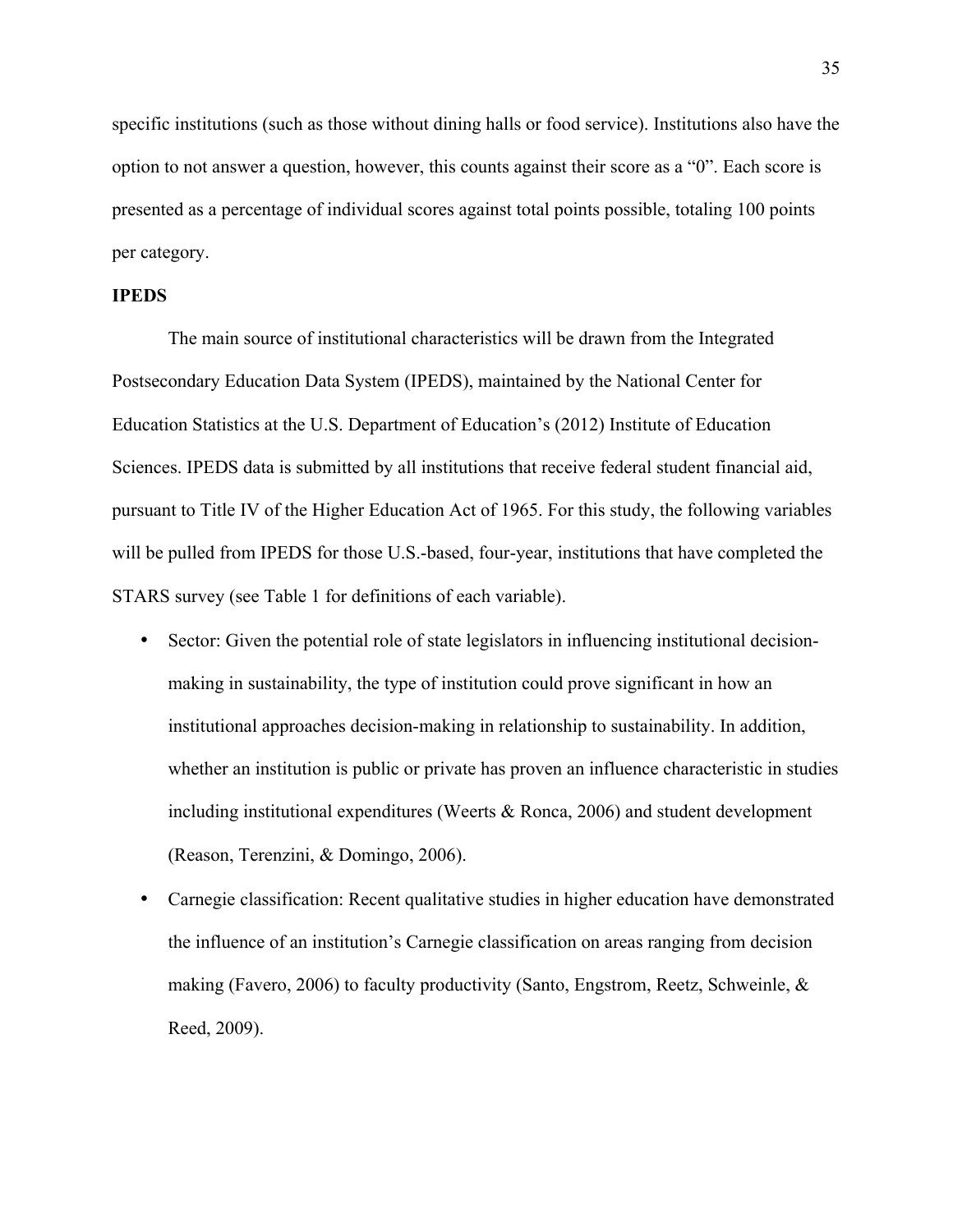# Table 1

| Variable Name                     | Definition                                                                                                                                                                                                                                                                                                                                                                |
|-----------------------------------|---------------------------------------------------------------------------------------------------------------------------------------------------------------------------------------------------------------------------------------------------------------------------------------------------------------------------------------------------------------------------|
| Sector of Institution             | Specific to this study, only two of the nine<br>institutional categories were used: "Private, 4<br>year or above" and "Public, 4 year or above".                                                                                                                                                                                                                          |
| Total Fall FTE student enrollment | Early estimates of full-time equivalent<br>enrollments from Fall 2012 were used,<br>including both graduate and undergraduate<br>enrollment, using the formula derived by the<br>U.S. Department of Education.                                                                                                                                                            |
| Carnegie Classification           | Institutional classification as stated by the<br>Carnegie Foundation. Options included:<br>Baccalaureate Colleges (Arts & Sciences or<br>Diverse Programs); Master's Colleges &<br>Universities (small, medium, or large<br>programs); Doctoral/Research Universities;<br>Research Universities (high or very high<br>research); and Schools of Business &<br>Management. |
| Setting                           | Denotes the geographical setting of the<br>campus. Options include: City (large, midsize,<br>or small); Suburb (large, midsize, or small);<br>Town (distant, fringe, or remote); or Rural<br>(distant or fringe).                                                                                                                                                         |
| All Tenured/Tenure-Track Faculty  | Includes the number of fully tenured or tenure-<br>track faculty at the institution as of Fall 2012.                                                                                                                                                                                                                                                                      |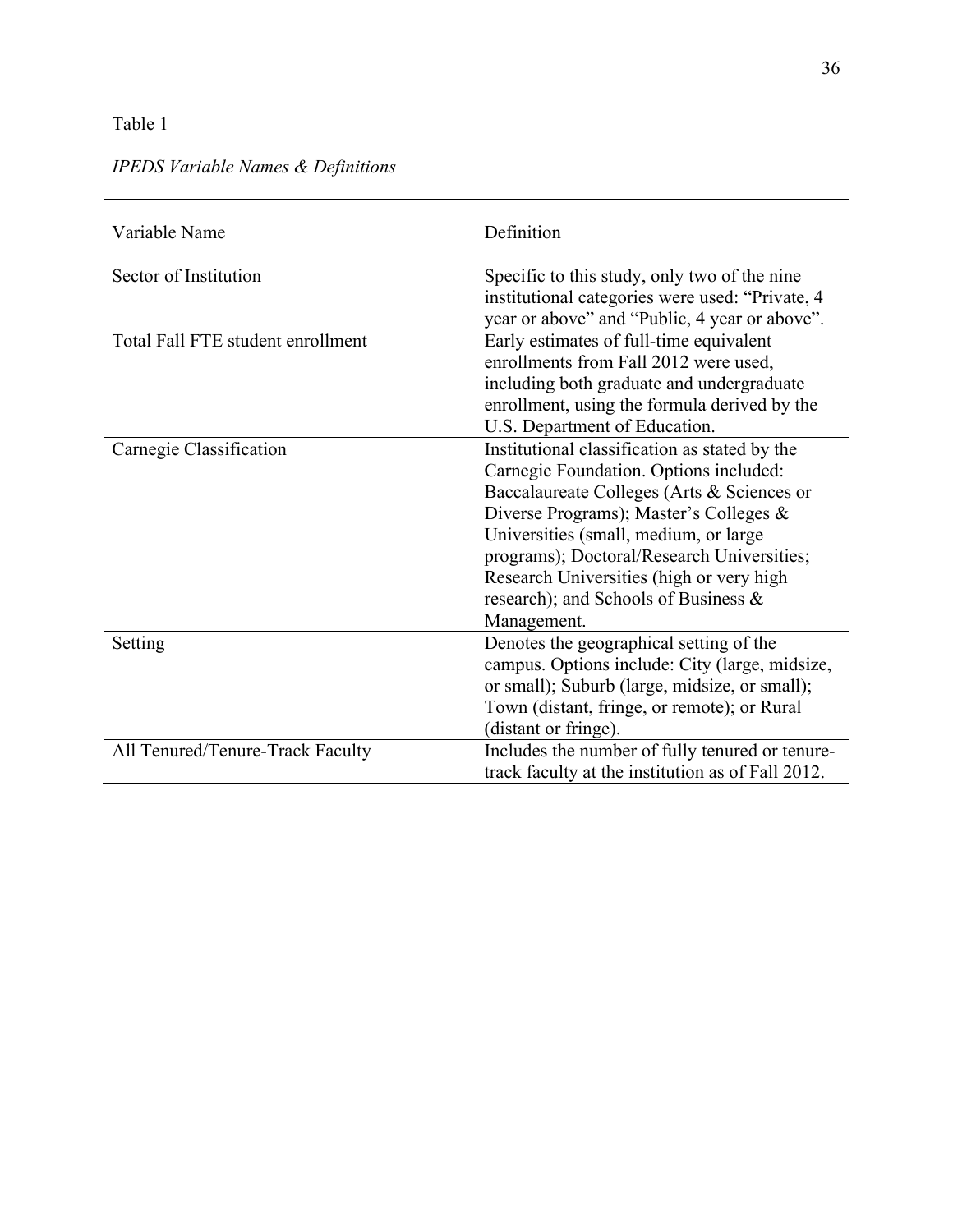- Campus setting: Given the emphasis on the student role in sustainability, as documented within the STARS survey, this variable holds potential, and has been utilized in studies related to student engagement (Strayhorn & DeVita, 2010) and college transition (Inkelas, Daver, Vogt, Leonard, 2007).
- Enrollment: Previous studies have suggested that the enrollment of an institution has shown significance in areas ranging from institutional expenditures (Gansemer-Topf & Schuh, 2006) to student engagement (Porter, 2006).
- Number of tenured/tenure track faculty: The STARS survey is interested in the proportion of faculty participating in sustainability research and education. That variable has also proven important in studies including similar areas, such as strategic planning (Welsh, Nunez, & Petrosko, 2006).

Use of multivariate analysis in higher education research utilizing IPEDS data is not novel. Fife and Losco (2004) compared the recently revised Carnegie institutional categories using IPEDS data and institutional expenditures designated for the purposes of research, instruction, and public service. By analyzing three models for doctoral extensive, doctoral intensive, and Master's I institutions, respectively, they were able to address distinctions between institutional characteristics of each model – mainly related to research expenditures.

Similarly Cragg (2009) used multivariate analysis, mainly logistic regression, to build a probability model for graduation rates, based on student and institutional characteristics, utilizing two national datasets, including IPEDS. Much like the goal of this study aims to connect sustainability achievement to institutional characteristics, Cragg examined the relationship between student achievement (in the form of graduation) as evidenced by student responses on the Beginning Postsecondary Study survey, as well as institutional characteristics. As a result,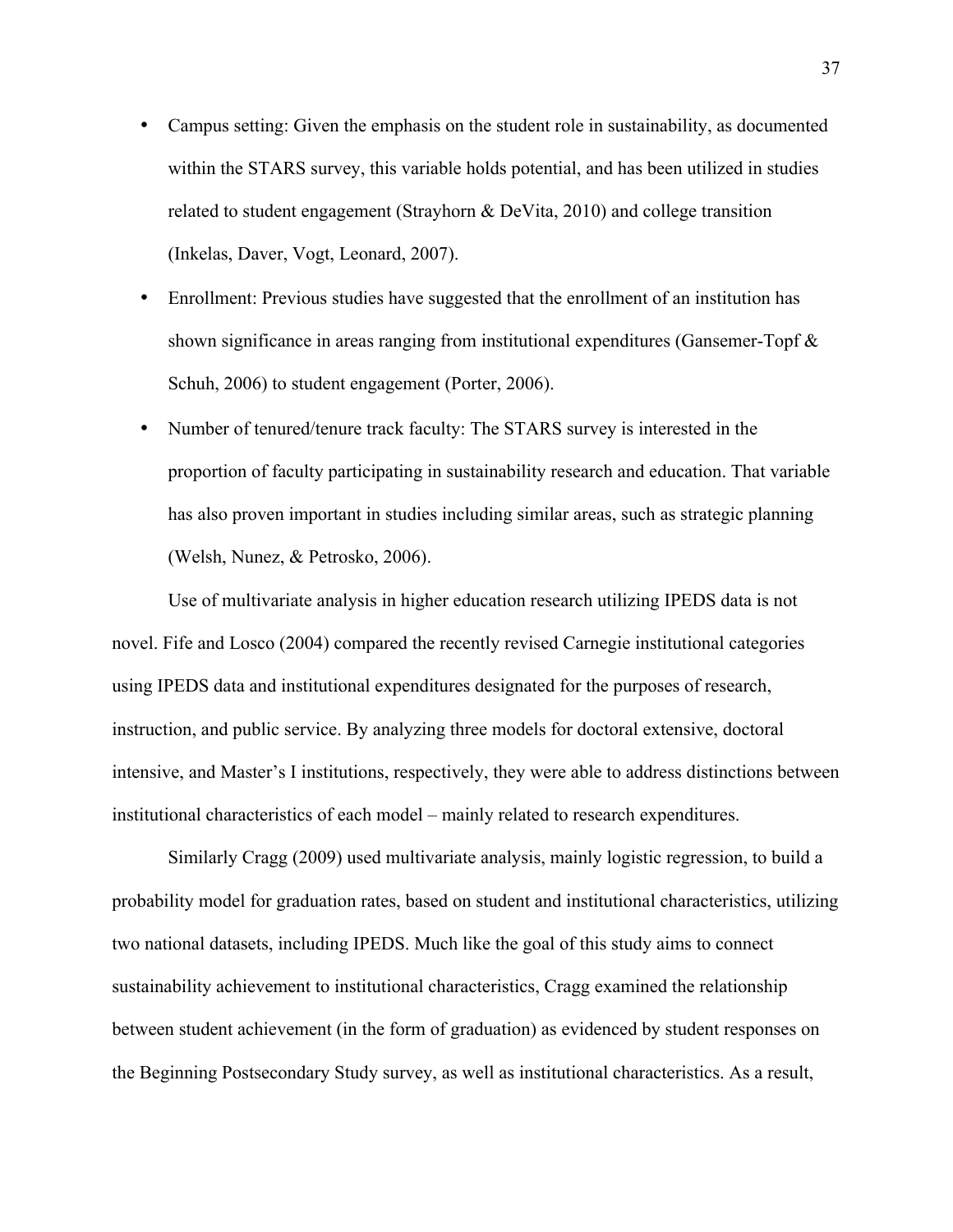she identified that personal interaction with faculty and participation in extra-curricular activities increased the probability of graduation, regardless of institution type.

Finally, Volkwein and Sweitzer (2006) examined *U.S. News & World Report* scores utilizing institutional characteristics from IPEDS, as well from the mass-published college guidebook. Using a multivariate (robust) regression model, the researchers were able to explain 90% of the difference between institutional scores for both research and baccalaureate institutions, which demonstrated the significant role faculty salaries, enrollments (compared to peer groups), and admissions statistics play in this important prestige publication.

### **Statistical Design and Analysis**

A dataset will be created of each institution's respective STARS scores and institutional demographics. The dataset will be created in Microsoft Excel and then imported into R, a free software program for statistical analysis. Both descriptive and inferential statistics will be analyzed, including measures of central tendency and, of most importance for this study; multivariate regression and Categorical and Regression Tree (CART) analyses will be utilized to create both a prediction model and organizational profiles (Burbach, Cnaan, & Babbitt, 2010).

Multiple regression analysis, and specifically multivariate regression, has been utilized a number of times in higher education research. Previous studies have examined student learning outcomes (Yamarick, 2007), academic cheating (Robinson, Amburgey, Swank, & Faulkner, 2004), and course satisfaction (Betoret, 2007). Based on these studies, and the emphasis on the creation of a prediction model, as opposed to only examining differences between variables, multivariate regression is the most appropriate analysis for this specific study.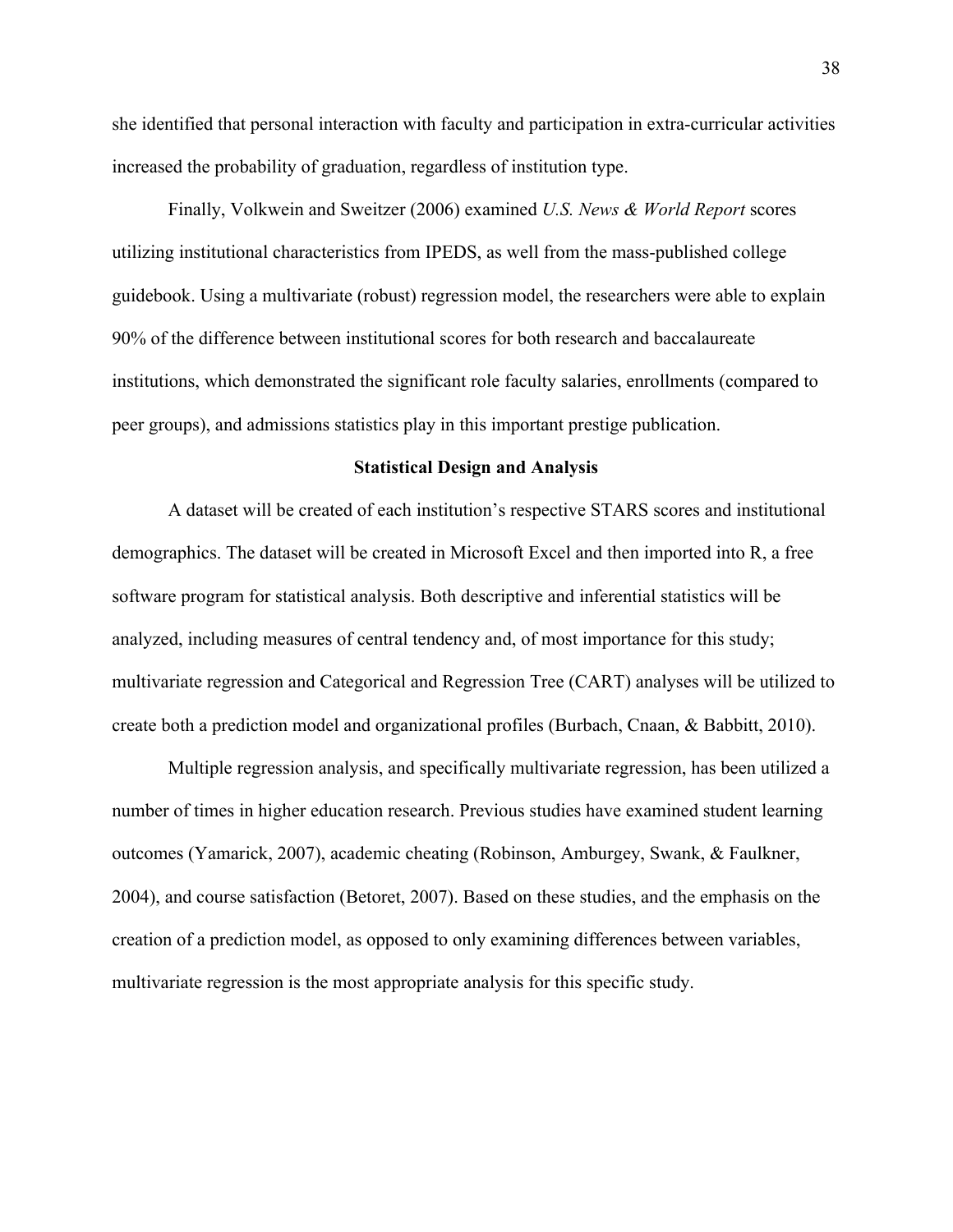Tables, including coefficients, *t* statistics, *p* values (the level of statistical significance), and the adjusted *R* squared (how closely the included variables describe the model), will be included for each dependent and independent variable.

In addition to the multivariate regression analysis, the data will also be organized into classification and regression trees, more commonly know as a CART analysis. A CART analysis takes all available variables and data points and runs them through every potential permutation, looking for which appropriate combination of variables create a significant mean score (Breiman, Friedman, Olshen, & Stone, 1984). For this study, each dependent variable will have a separate CART analysis.

As summarized by Lewis (2000), "CART analysis is a tree-building technique which is unlike traditional data analysis methods" (p. 2). CART is a relatively new statistical method that has only come into general use thanks to robust computer programs that can handle the mathematics involved to determine signification predictor variables. Because it is nonparametric, and has no assumptions usually attributed to quantitative methods, it is very useful in exploratory research. As such, it will be a helpful companion to the regression analysis.

The output will result in a "tree" in which a pathway of "nodes," which suggests those variables (and at what level) play a significant role. The end result, or "terminal node," is the average mean score for that dependent variable based on the characteristics of the variables that precede it. This analysis will be processed in the Rpart package with the R statistical package (Therneau & Atkinson, 2007). The output of the CART analysis will supplement the multivariate regression analysis by providing a more detailed picture of specific organization profile beyond simply which variables produce significant results for the full regression model.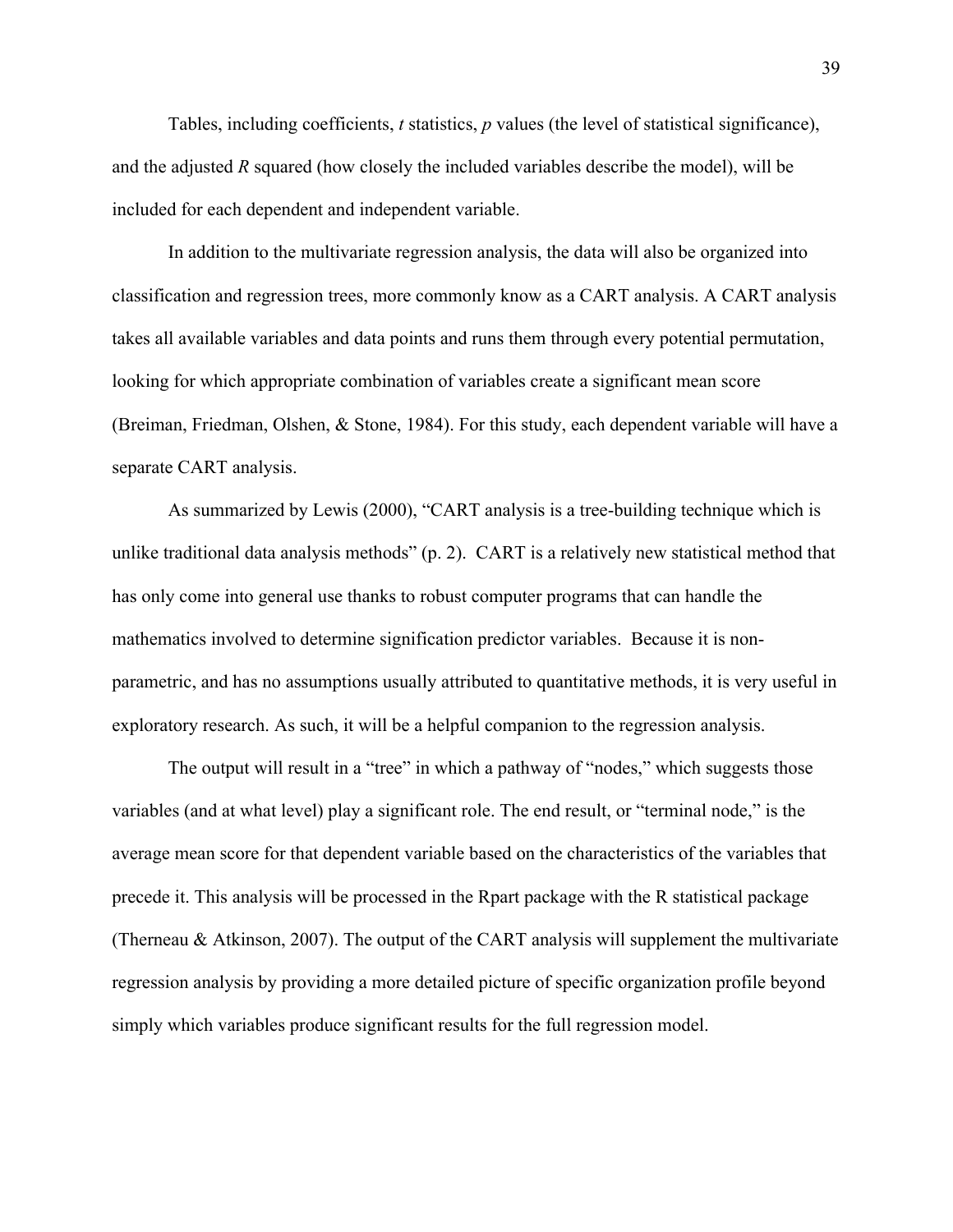CART analysis has been utilized in a number of disciplines, including education. Specifically in higher education studies, Weerts and Ronca (2009) utilized CART to predict which characteristics influence alumni giving at colleges and universities. In addition, Lampropoulos, Schneider, and Spengler (2009), applied CART analysis to suggest which variables caused participants to drop out of university counseling training clinics.

#### **Summary**

As described above, this study will utilize quantitative methods to address the research question of identifying the significant institutional characteristics related to an institution's sustainability score as described in the STARS survey. With the prediction model, as described, an institution would be able to input their specific characteristics and have an anticipated expectation, based on their peers, of their potential in attaining sustainability, as described within the STARS survey. This would aid not just in establishing benchmarks based on a peer's performance, but also have the potential to impact campus planning, as it relates to sustainability. In addition, the CART analysis could provide ideal institutional characteristics to produce the highest score on a given STARS category.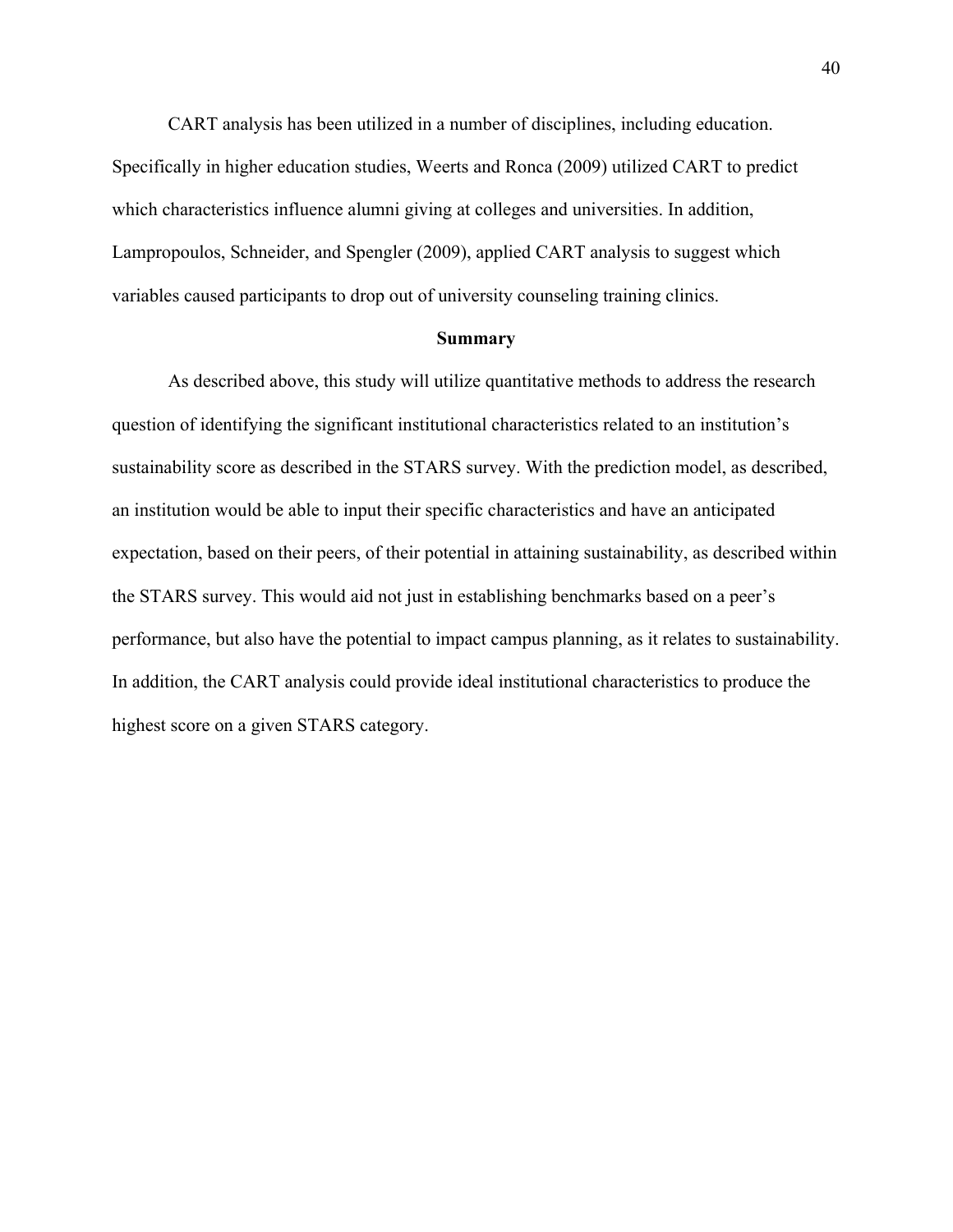#### CHAPTER FOUR

#### RESULTS

#### **Project Summary**

Given the increased interest in higher education in addressing and improving an institution's sustainability efforts, a number of guides, surveys, and assessments have surfaced to assist institutions in measuring their efforts. This study specifically examined the potential impact of institutional characteristics, including sector, Carnegie classification, campus setting, FTE enrollment, and number of tenured/tenure track faculty on an institution's score of sustainability, as measured by the Sustainability Tracking, Assessment, and Rating System (STARS) developed by AASHE, including education/research, operations, and planning/administration (and affiliated subcategories) across 200+ institutions.

#### **Population Demographics**

This study included the 204 four-year, U.S.-based, colleges and universities who submitted surveys to the STARS program through December 2013. The descriptive statistics for both independent and dependent variables are included in Tables 2 through 5. Table 2 includes the mode, median, mean, and standard deviation for the cumulative scores from the three STARS categories. "Education & Research" scores showed a mean score of 52.79, on a scale from 1 to 100 (SD = 17.31), while "Operations" scores averaged 38.56, on the same scale (SD = 10.21), and "Planning, Administration,  $&$  Engagement" was 58.70 (SD = 13.23).

Table 3 provides the total counts of the Carnegie classification, and Table 4 the campus setting for each institution, as included within the IPEDS database provided by the U.S. Department of Education's National Center for Education Statistics. Each major Carnegie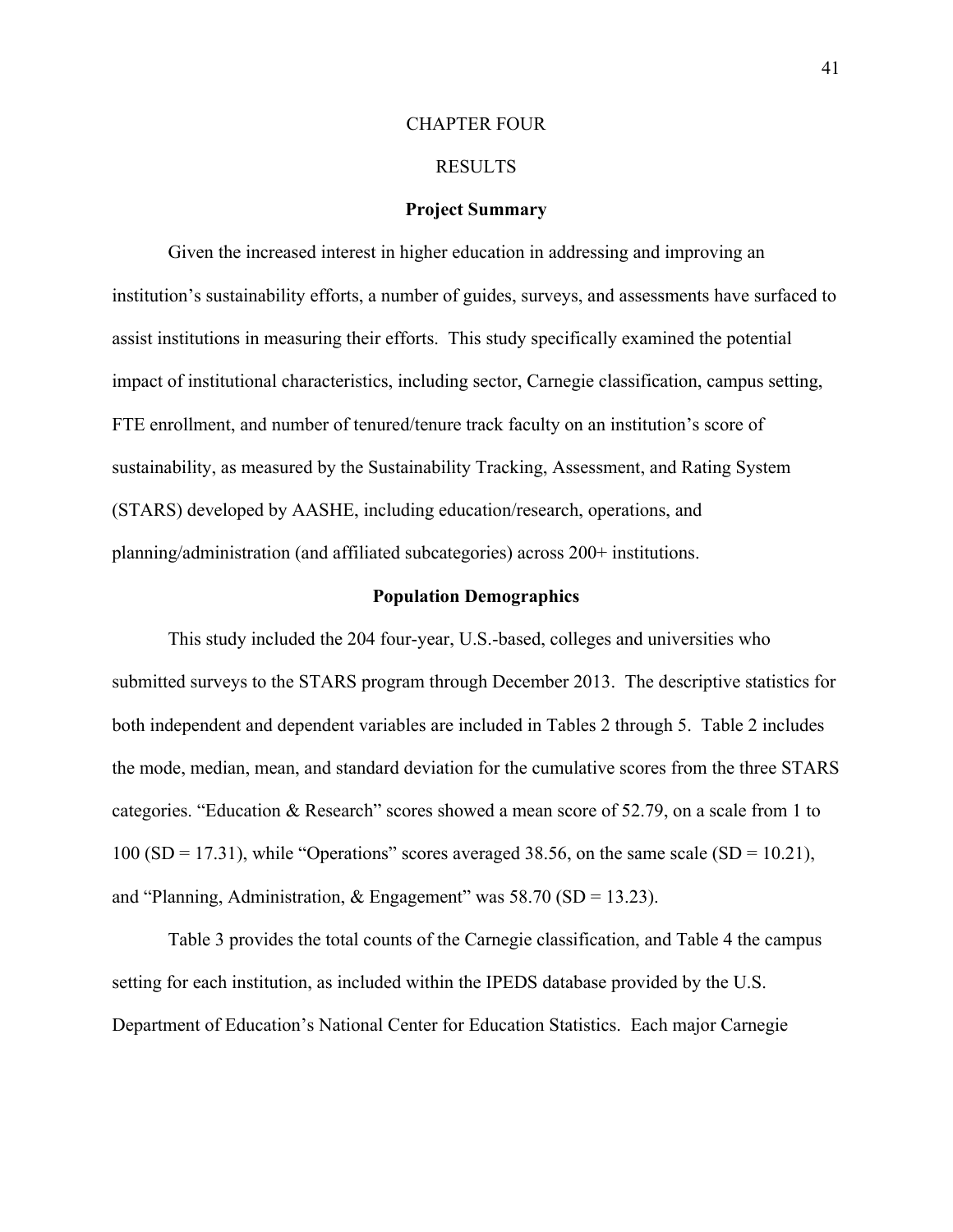# *Descriptive Statistics for Independent Variables (STARS scores)*

| Variable                           | Mode  | Mdn   | M     | SD    |
|------------------------------------|-------|-------|-------|-------|
| Education & Research               | 57.93 | 51 74 | 52.79 | 1731  |
| Operations                         | 42.33 | 39.03 | 38.56 | 10.21 |
| Planning/Administration/Engagement | 58.97 | 59.36 | 58.70 | 13.23 |

 $\mathcal{L}_\mathcal{L} = \mathcal{L}_\mathcal{L} - \mathcal{L}_\mathcal{L}$ 

*Note: N =* 204.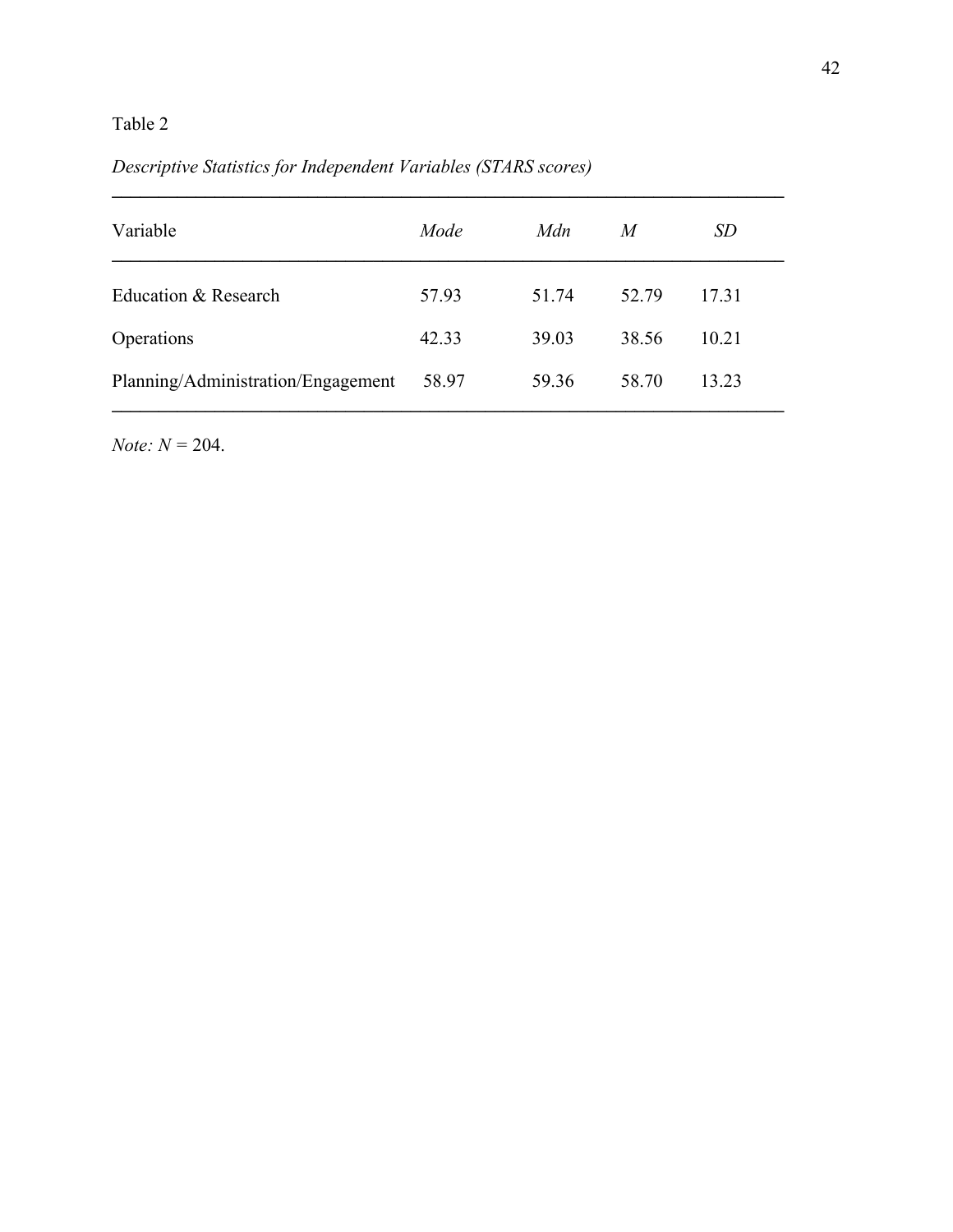# *Descriptive Information for Dependent Variables*

| Carnegie Classification                               | $\overline{N}$ |  |
|-------------------------------------------------------|----------------|--|
| Baccalaureate Colleges: Arts & Sciences               | 43             |  |
| Baccalaureate Colleges: Diverse Fields                | 06             |  |
| Master's Colleges and Universities (larger programs)  | 34             |  |
| Master's Colleges and Universities (medium programs)  | 12             |  |
| Master's Colleges and Universities (smaller programs) | 09             |  |
| Doctoral/Research Universities                        | 10             |  |
| Research Universities (high research activity)        | 31             |  |
| Research Universities (very high research activity)   | 59             |  |
|                                                       |                |  |

 $\mathcal{L}_\mathcal{L} = \mathcal{L}_\mathcal{L} - \mathcal{L}_\mathcal{L}$ 

*Note:*  $N = 204$ *.* Coded as a categorical variable (1-8).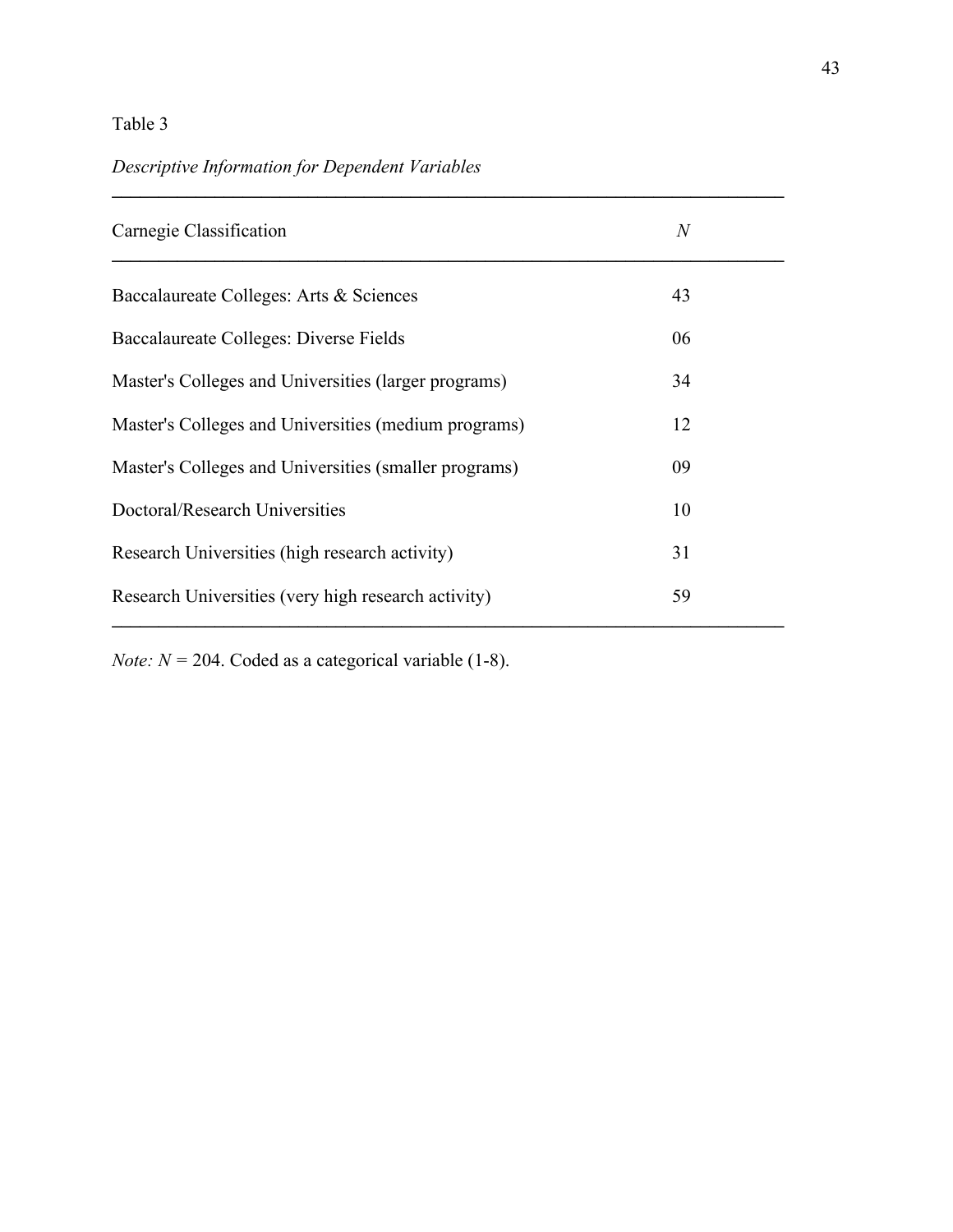# *Descriptive Information for Dependent Variables*

| <b>Campus Setting</b>         | $\overline{N}$ |  |
|-------------------------------|----------------|--|
| City (large/midsize/small)    | 113            |  |
| Rural (distant/fringe/remote) | 6              |  |
| Suburb (large/midsize/small)  | 45             |  |
| Town (distant/fringe/remote)  | 40             |  |

 $\mathcal{L}_\mathcal{L} = \mathcal{L}_\mathcal{L} - \mathcal{L}_\mathcal{L}$ 

*Note:*  $N = 204$ . Coded as a categorical variable (1-4).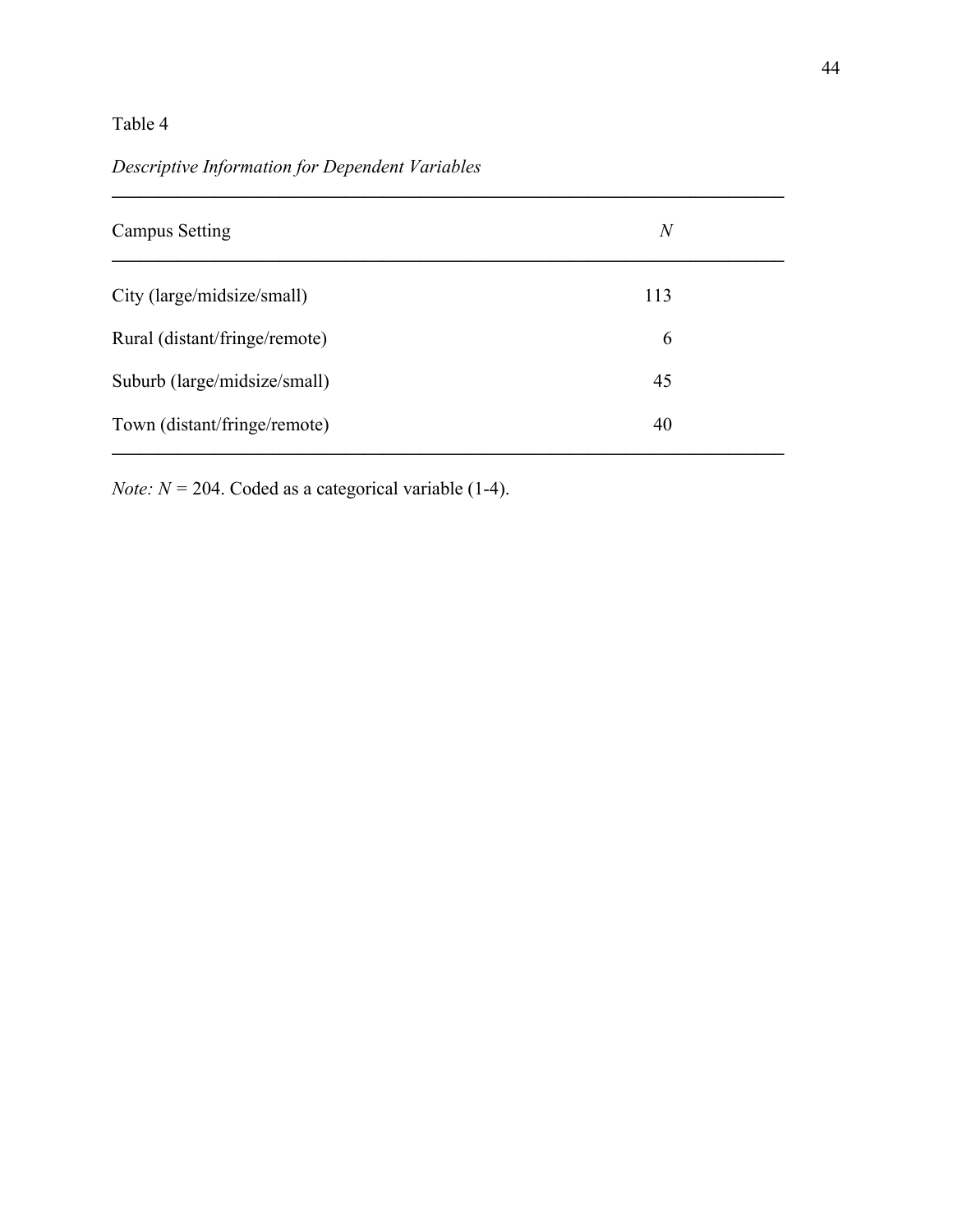classification is represented: Baccalaureate Colleges (49), Master's Colleges and Universities (55), and Doctoral Research Universities (100). While all four campus settings were represented (city, suburb, town, and rural), over half the responding institutions were from cities (113) and very few were from rural areas (6). As these variables are categorical, dummy variables were used.

Table 5 details the mode, median, mean, and standard deviation for tenured/tenure-track faculty and fall 2012 semester student enrollment of participating institutions. The mean number of faculty at a respondent institution was  $617 (SD = 566.97)$ . Average fall student enrollment for respondents was  $16,037$  (SD = 14,430.57). These wide standard deviations demonstrate the wide variety of participating institutions.

#### **Regression Analysis**

The use of multiple regression with this specific study is to examine not just any potential correlations that might exist between STARS scores and institutional characteristics, but the strength of the relationship between variables as well as the direction of that relationship (positive or negative). The end goal is the development of a prediction model whereas one could hypothesize their STARS score based on the institutional characteristics within the regression model. As this specific study has more than one dependent variable, multivariate regression analysis was used in the R statistical computing and graphics program.

Table 6 details the results of the multivariate regression analysis used to predict an institution's STARS score. Examining the results, the number of tenure and tenure-track faculty  $(p = 0.01)$  is the only variable that contributed to the prediction model. While it is a statistically significant variable, the impact of the variable was minimal at best, although positive. Tables 7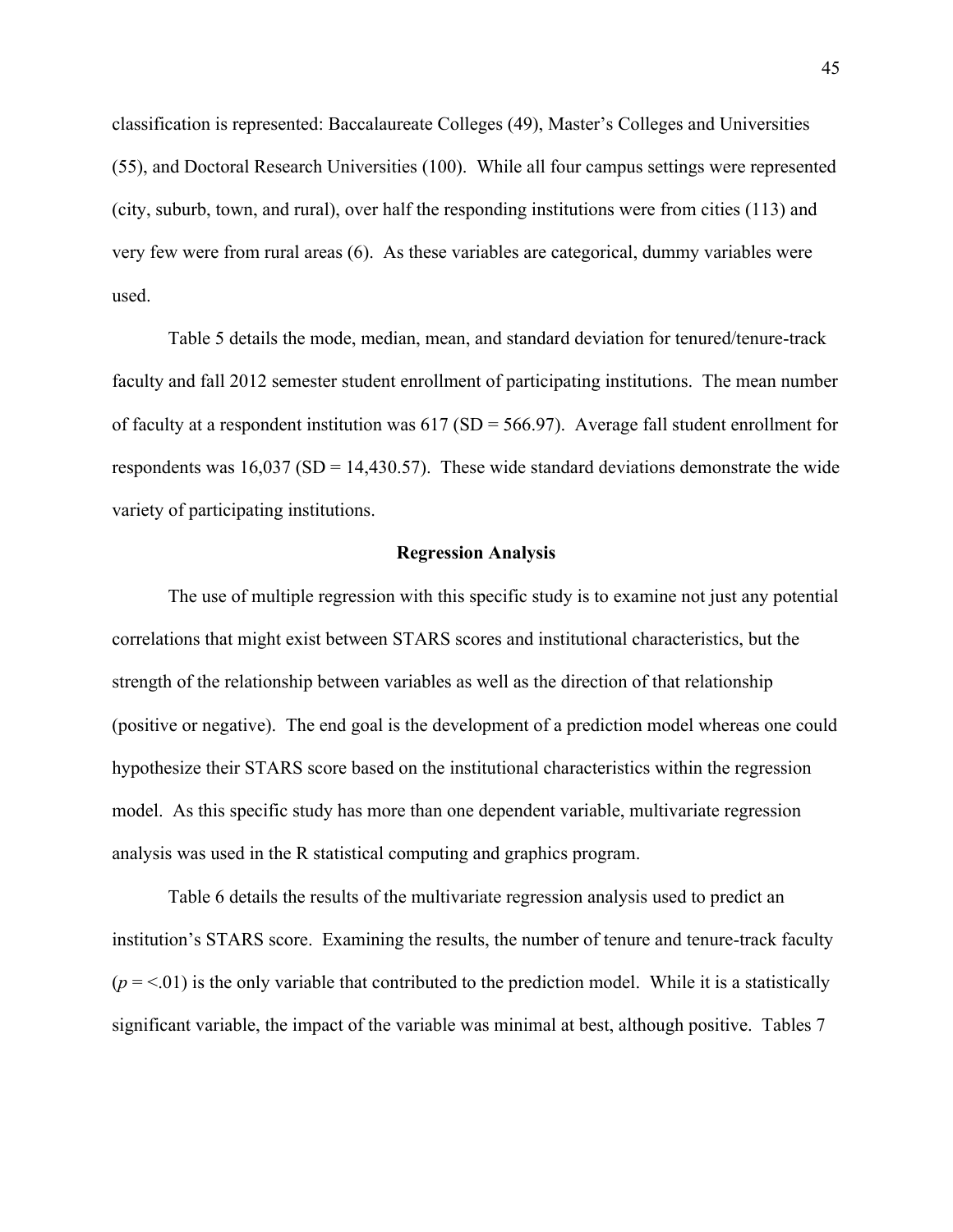# *Descriptive Statistics for Dependent Variables*

| Variable                       | Mode  | Mdn    | M      | SD        |
|--------------------------------|-------|--------|--------|-----------|
| Tenure/Tenure-Track Faculty    | 116   | 434    | 617    | 566.97    |
| <b>Fall Student Enrollment</b> | 2,070 | 11,942 | 16,037 | 14,430.57 |

*Note: N =* 204*.*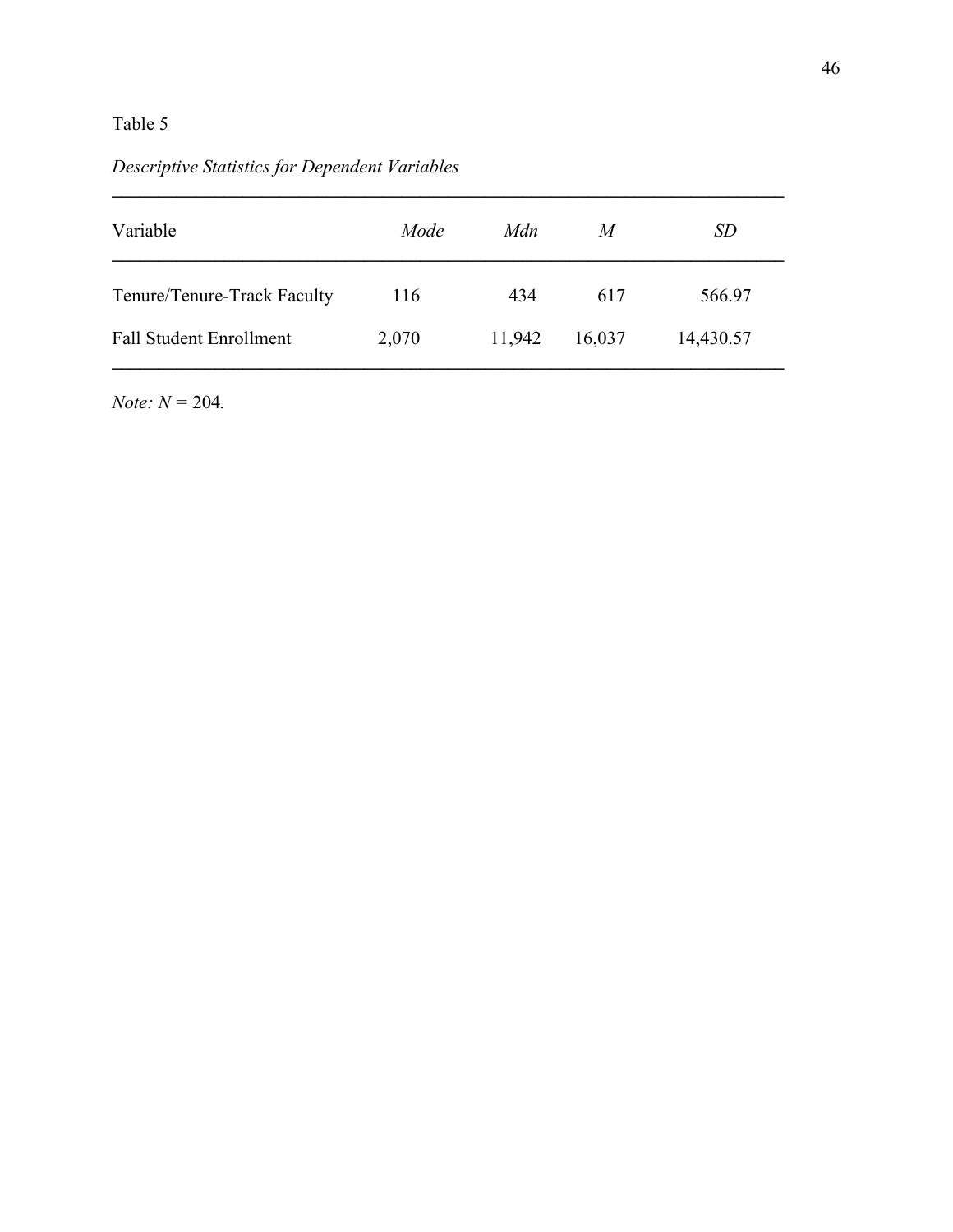# *Summary of Multivariate Regression Analysis for Variables Predicting STARS Scores*

| Variable                 | $\beta$   | SE          | $\mathfrak{t}$ | $\boldsymbol{p}$ |  |
|--------------------------|-----------|-------------|----------------|------------------|--|
| <b>Total STARS Score</b> |           |             |                |                  |  |
| Intercept                | 55.16     | 3.57        | 15.47          | < 0.01           |  |
| Carnegie Classification  | .13       | .51         | .26            | .79              |  |
| Number of Faculty        | .01       | $\leq 01$   | 2.91           | $\leq 01$        |  |
| Sector                   | $-1.48$   | 2.38        | $-.62$         | .53              |  |
| <b>Campus Setting</b>    | $-.09$    | .81         | $-.11$         | .92              |  |
| Number of Students       | $\leq 01$ | $\leq 0.01$ | $-.14$         | .89              |  |

*Notes:*  $N = 204$ *.*  $R^2 = .13$ *.*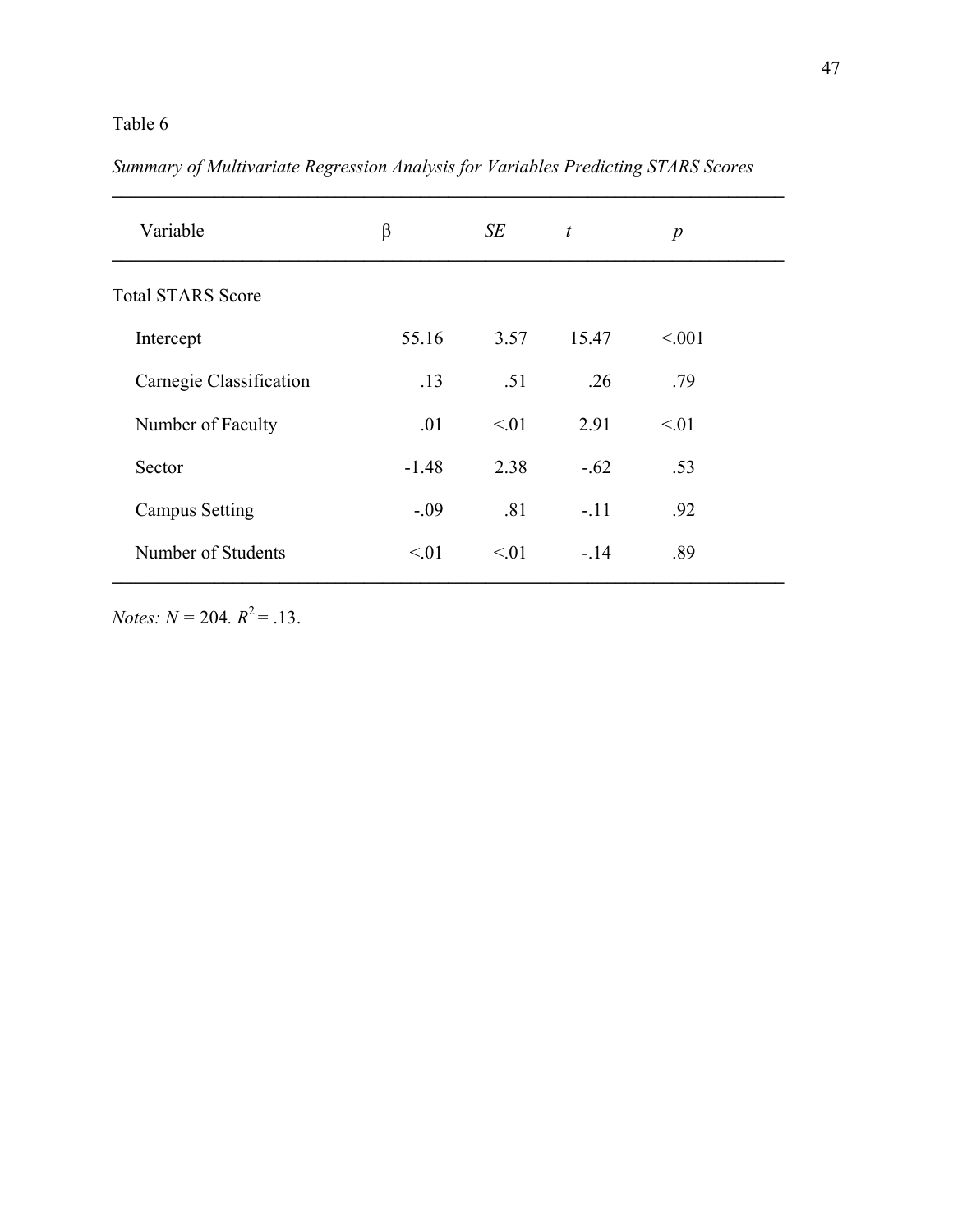*Summary of Multiple Regression for Variables Predicting "Education & Research" STARS Score*

| Variable                | β       | SE        | $\boldsymbol{t}$ | $\boldsymbol{p}$ |
|-------------------------|---------|-----------|------------------|------------------|
| Education & Research    |         |           |                  |                  |
| Carnegie Classification | .13     | .51       | .26              | .79              |
| Number of Faculty       | .01     | $\leq 01$ | 2.91             | $\leq 01$        |
| Sector                  | $-1.48$ | 2.38      | $-.62$           | .53              |
| <b>Campus Setting</b>   | $-.09$  | .81       | $-.11$           | .92              |
| Number of Students      | < 01    | $\leq 01$ | $-.14$           | .89              |
|                         |         |           |                  |                  |

*Note:*  $R^2 = .12$ .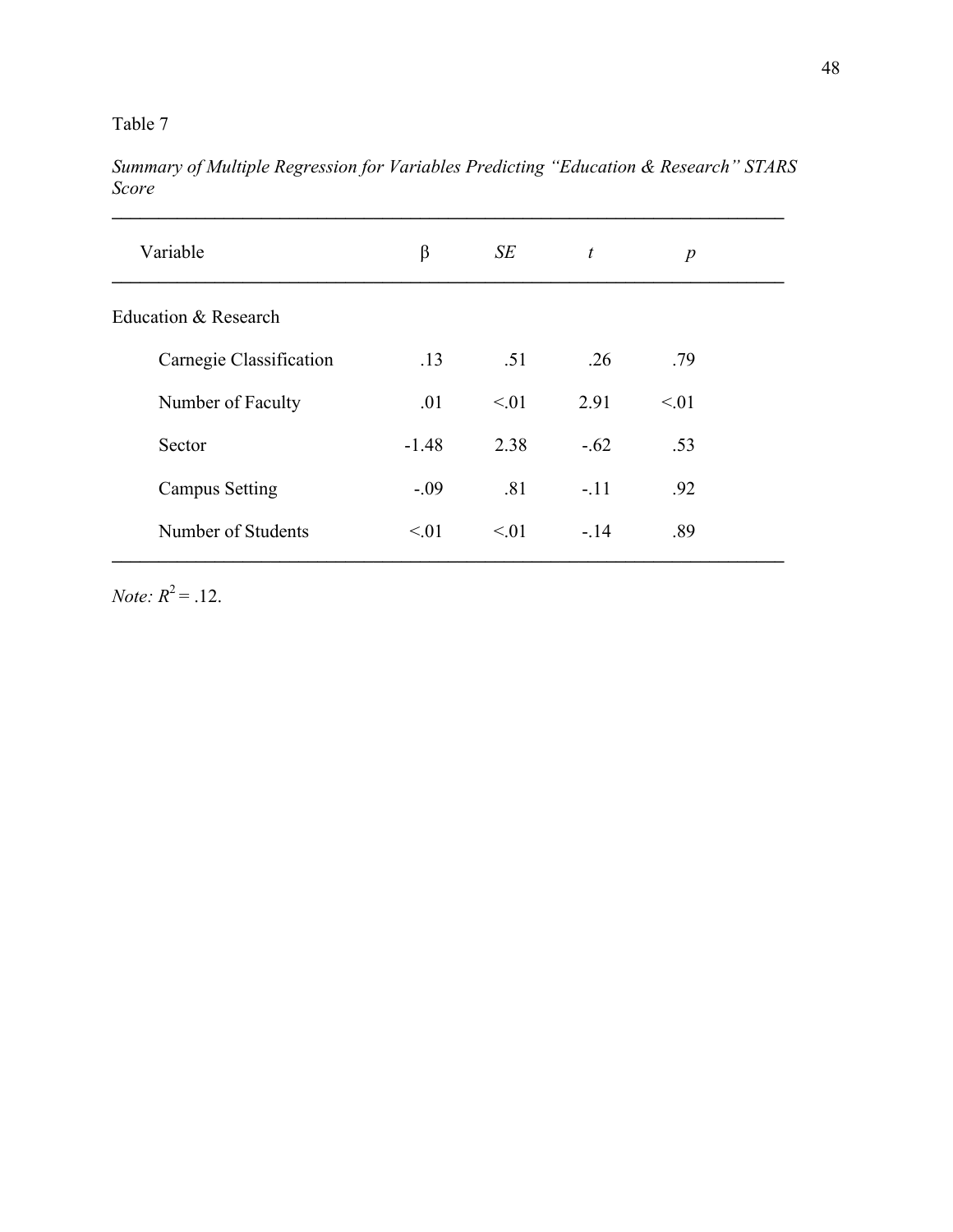*Summary of Multiple Regression for Variables Predicting "Operations" STARS Score*

| Variable                | β         | SE        | $\boldsymbol{t}$ | $\boldsymbol{p}$ |  |
|-------------------------|-----------|-----------|------------------|------------------|--|
| Operations              |           |           |                  |                  |  |
| Carnegie Classification | .12       | .04       | .38              | .70              |  |
| Number of Faculty       | $\leq 01$ | $\leq 01$ | 1.32             | .18              |  |
| Sector                  | $-3.64$   | 1.92      | $-1.90$          | .06              |  |
| <b>Campus Setting</b>   | 1.13      | .65       | 1.70             | .09              |  |
| Number of Students      | < 01      | $\leq 01$ | .87              | .39              |  |
|                         |           |           |                  |                  |  |

*Note:*  $R^2 = .05$ .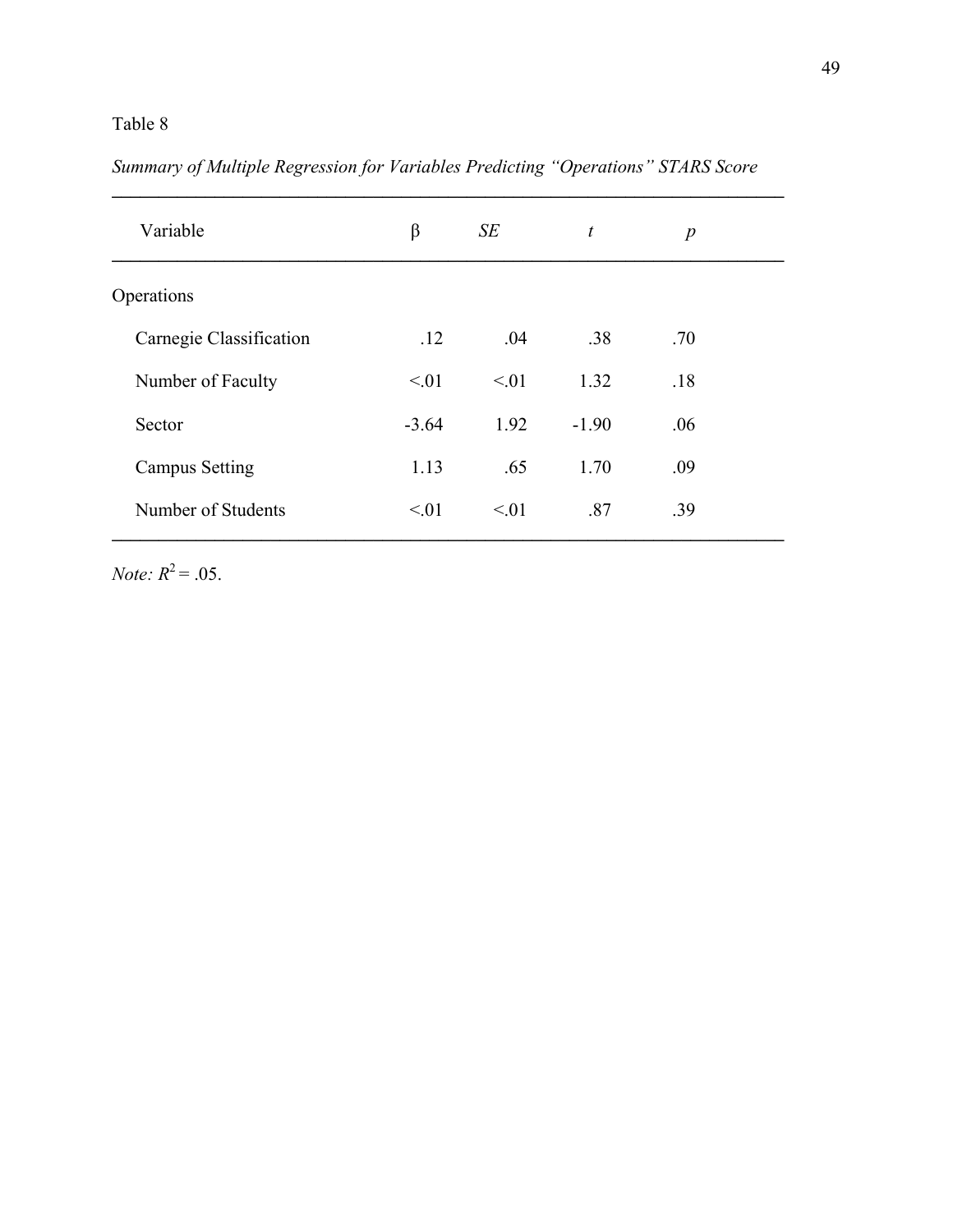| Variable                           | β         | SE        | t      | $\boldsymbol{p}$ |  |
|------------------------------------|-----------|-----------|--------|------------------|--|
| Planning/Administration/Engagement |           |           |        |                  |  |
| Carnegie Classification            | .13       | .51       | .26    | .79              |  |
| Number of Faculty                  | $\leq 01$ | $\leq 01$ | 2.92   | $\leq 01$        |  |
| Sector                             | $-1.48$   | 2.38      | $-.62$ | .53              |  |
| <b>Campus Setting</b>              | $-.09$    | .81       | $-.11$ | .92              |  |
| Number of Students                 | $\leq 01$ | $\leq 01$ | $-14$  | .89              |  |
|                                    |           |           |        |                  |  |

*Summary of Multiple Regression for Variables Predicting "Planning, Administration, & Engagement" STARS Score*

*Note:*  $R^2 = .13$ .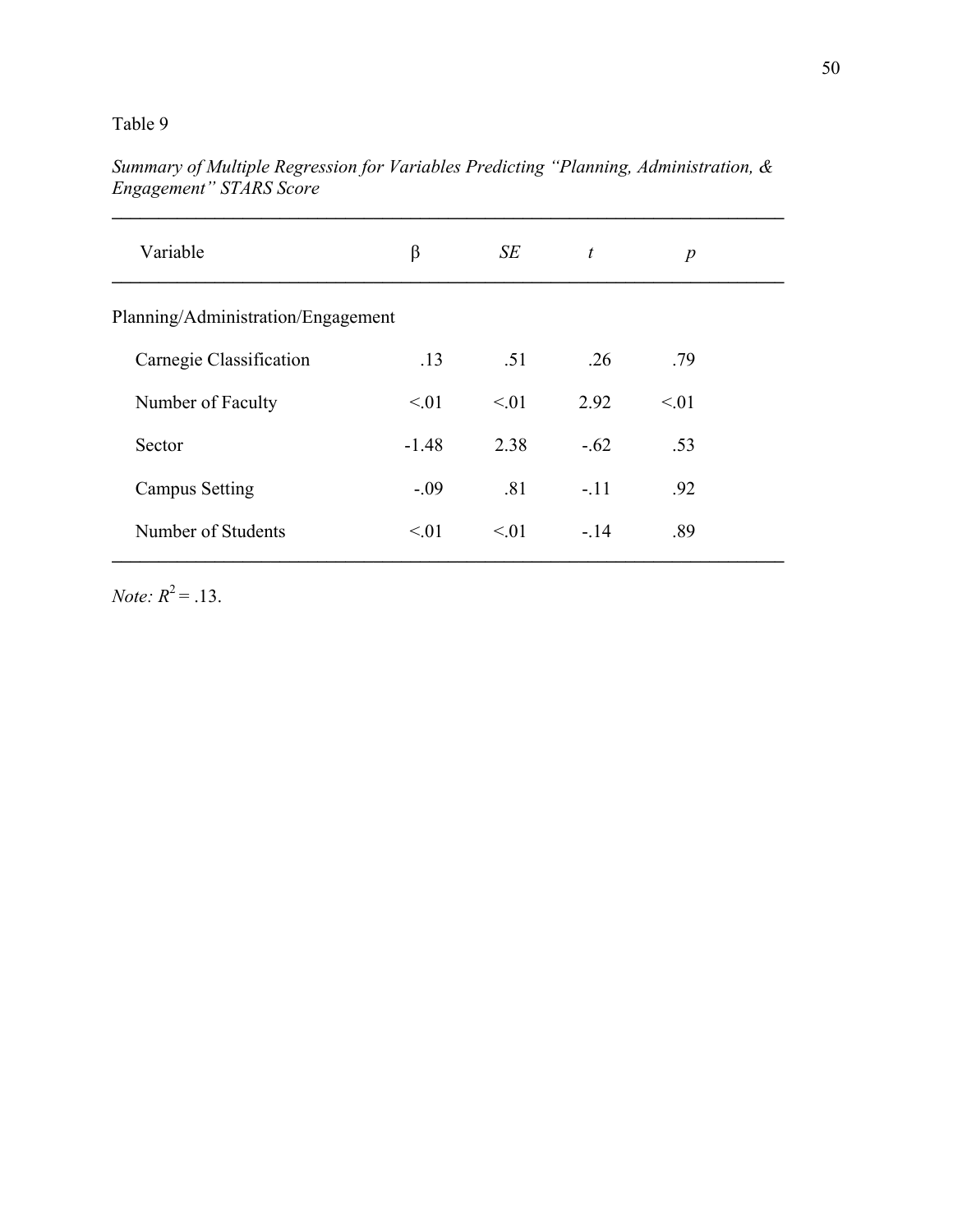through 9 detail the multiple regression analysis for each STARS variable. By examining each STARS category, only "Education & Research" and "Planning, Administration, & Engagement" produced significant results for the faculty variable; no variables were significant for "Operations" scores. Also note that the Variance Inflation Factor (VIF) for the dependent variables each fell under 5, so there were no apparent issues of collinearity (Education & Research = 3.56, Operations = 2.51, Planning, Administration & Engagement = 1.57).

#### **CART Analysis**

Classification and Regression Trees (CART) are a way of analyzing data to create decision-making trees (Lewis, 2000). Compared to multivariate regression models, CART analysis can be more beneficial given its non-parametric nature. In other words, the normal assumptions that accompany logistic regression are not required.

The CART analysis essentially divides variables into as many potential combinations as possible, creating a graphical representation of the optimal combination of independent variables to explain the dependent variable. For this study, a separate CART analysis was performed for each of the STARS scores categories. The decision trees show the breakdown of scores depending on the criteria of a specific variable, leading to multiple combinations of variables (called a terminal node) which results in a specific pathway's mean score (in this case, the mean STARS category score).

The CART analysis provides a unique opportunity to review the dataset that multivariate regression analysis does not provide. Essentially, by placing the data into every permutation possible and looking for every significant interaction of variables, the "nodes" created by the CART analysis suggestion institutional profiles for each STARS score category, both at higher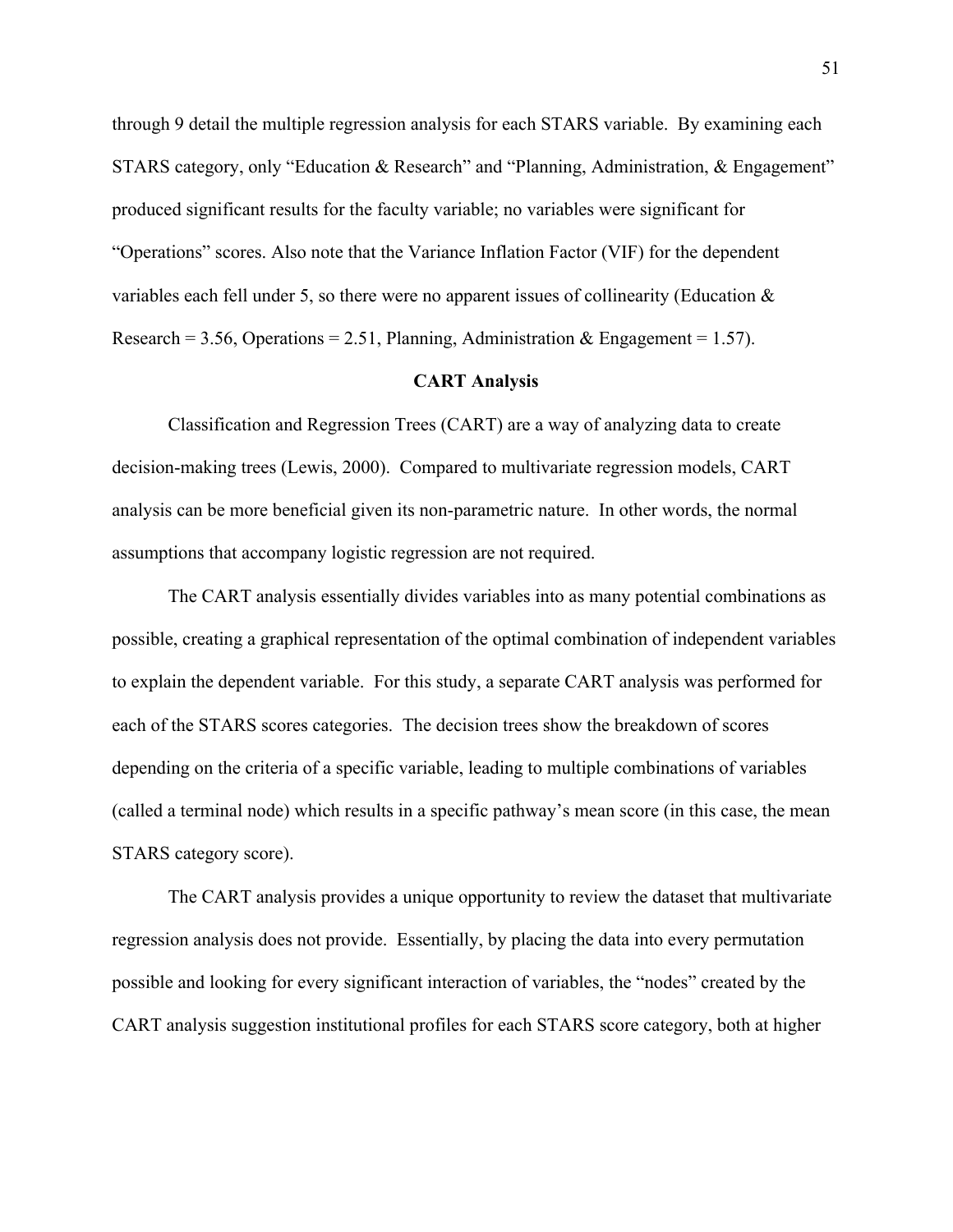and lower significant scores than the mean score of the full dataset. By examining these "nodes" we get a better sense of those institutions that are successful in achieving higher STARS scores.

### **Education & Research**

Figure 1 shows the CART analyses for the "Education & Research," "Operations," and "Planning, Administration, & Engagement" scores, respectively. Table 10 provides a legend describing the specifics of each categorical variable. The mean "Education & Research" score for all 204 institutions was 52.79. There were a total of 16 terminal nodes created from the CART analysis. A review of those scores with much higher mean scores ( $> 61$ ) reveals five institutional profiles:

- 1. All Carnegie classification (except for Master's Colleges & Universities [smaller programs] and Research Universities [very high research activity]) and less than 45.5 faculty  $= 69.36$ .
- 2. All Carnegie classifications (except for Master's Colleges & Universities [smaller programs] and Research Universities [very high research activity]), less than 2,466.5 students and less than  $144$  faculty =  $61.08$ .
- 3. All Carnegie classifications (except for Master's Colleges & Universities [smaller programs] and Research Universities [very high research activity]), less than 13,753.5 students and less than 434 faculty  $= 66.31$ .
- 4. All Carnegie classifications (except for Master's Colleges & Universities [smaller programs] and Research Universities [very high research activity]), less than 10,273.5 students and less than 301 faculty =  $65.82$ .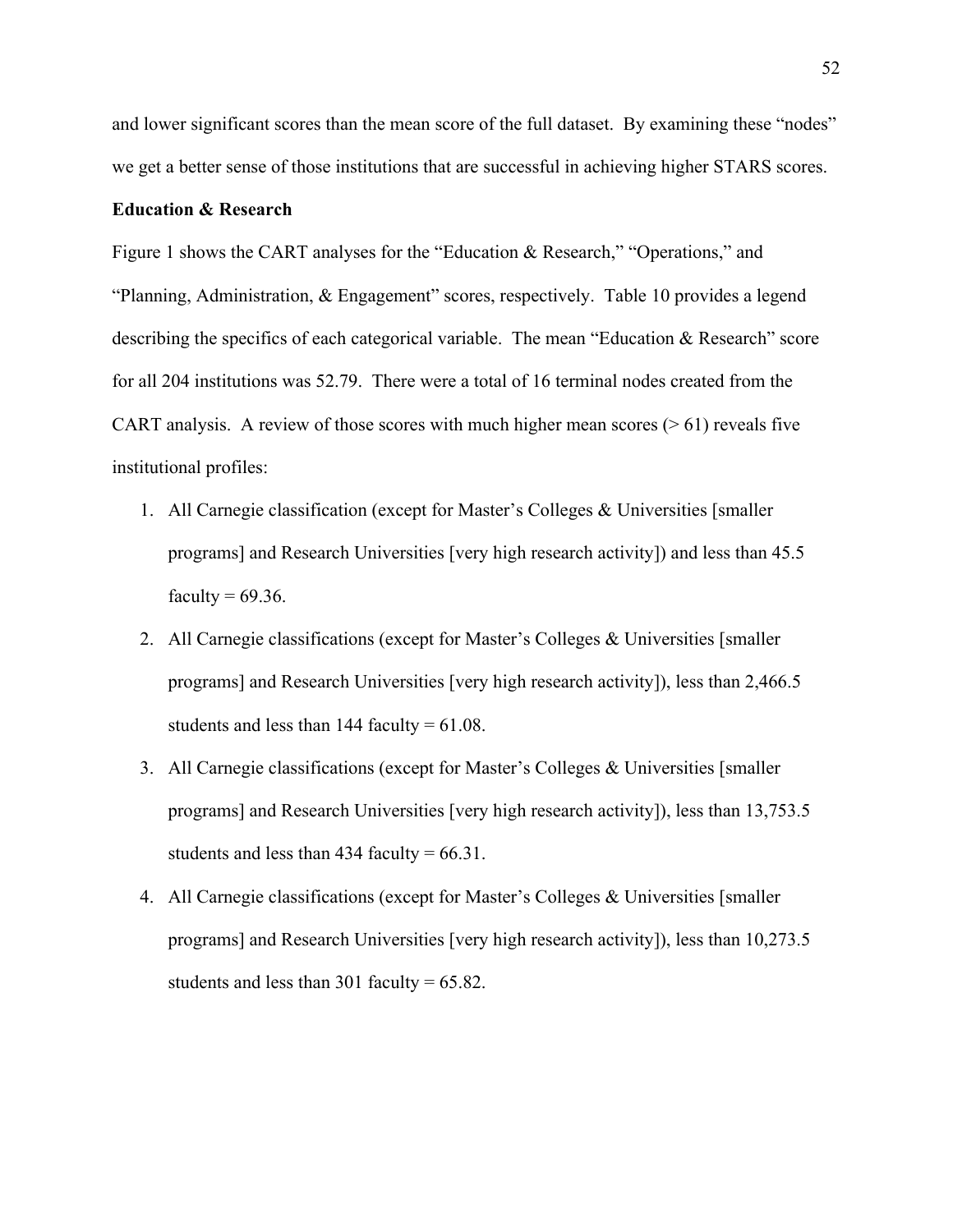| Variable Name                                         | Code           |  |
|-------------------------------------------------------|----------------|--|
| Sector                                                |                |  |
| Private                                               | $\mathbf{1}$   |  |
| Public                                                | $\overline{2}$ |  |
| Carnegie Classification                               |                |  |
| Baccalaureate Colleges: Arts & Sciences               | $\mathbf{1}$   |  |
| Baccalaureate Colleges: Diverse Fields                | $\overline{2}$ |  |
| Doctoral/Research Universities                        | 3              |  |
| Master's Colleges and Universities (larger programs)  | 4              |  |
| Master's Colleges and Universities (medium programs)  | 5              |  |
| Master's Colleges and Universities (smaller programs) | 6              |  |
| Research Universities (high research activity)        | 7              |  |
| Research Universities (very high research activity)   | 8              |  |
| Campus setting                                        |                |  |
| City                                                  | 1              |  |
| Rural                                                 | $\overline{2}$ |  |
| Suburb                                                | 3              |  |
| Town                                                  | 4              |  |

# *Legend for Categorical Independent Variables*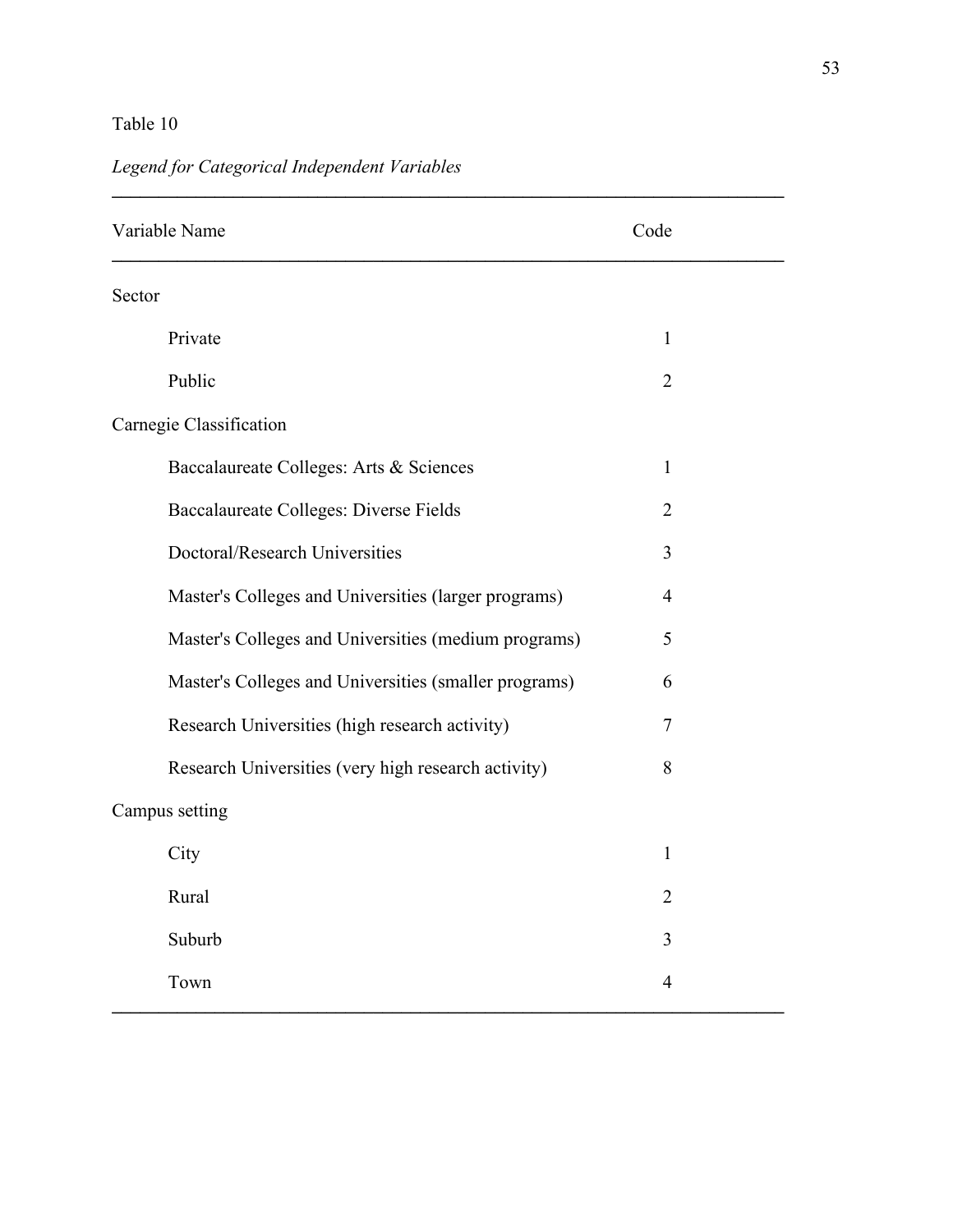

*Figure 1: CART analysis of "Education & Research" STARS scores. Each "branch" of the tree is called a "node" and breaks depending on a specific variable characteristic. When a significant mean score is reached (marked with an asterisk), it is referred to as a "terminal node*.*" In other words, following a branch to its terminal node, results in the mean "Education & Research" score for institutions that share similar characteristics.*

54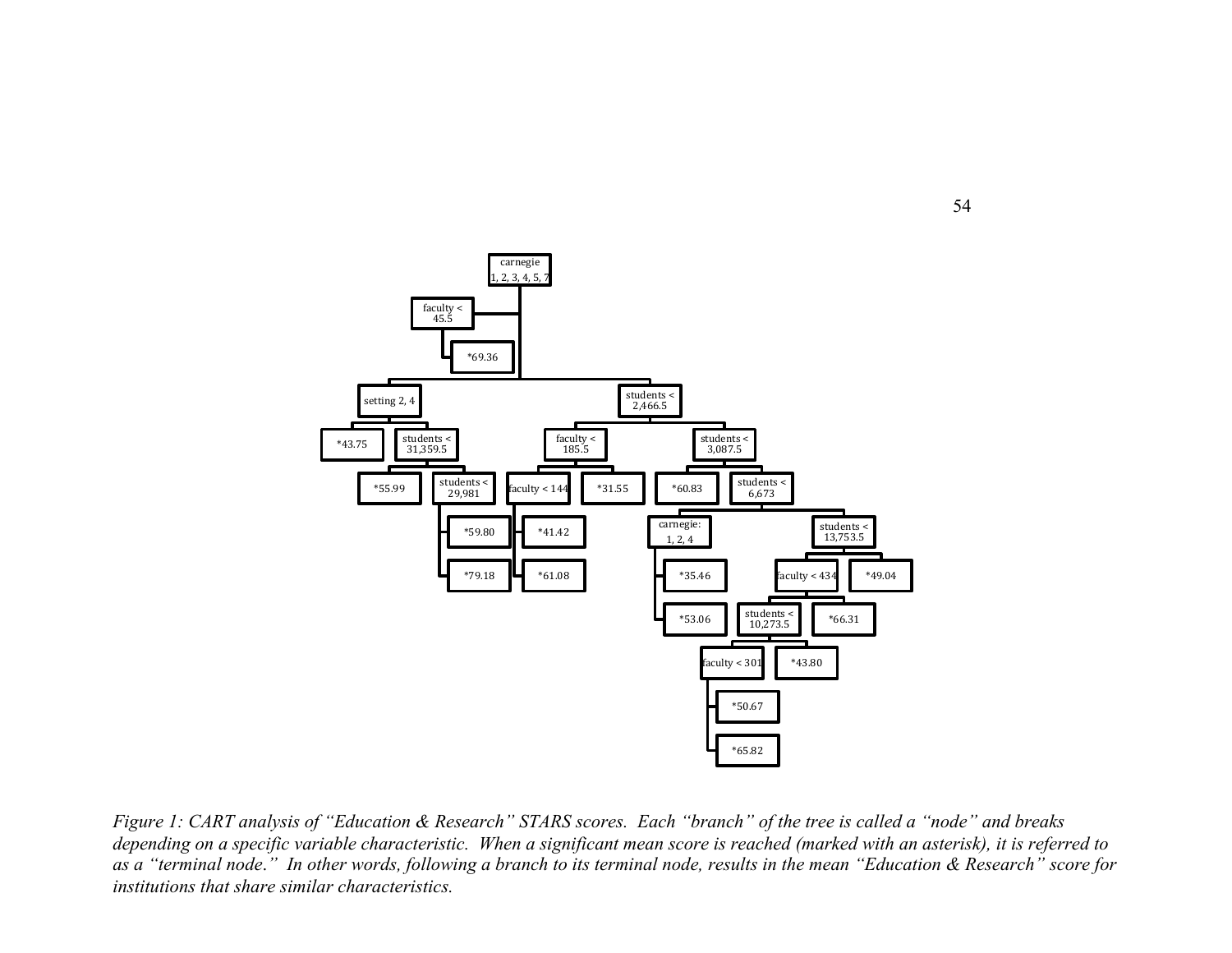5. Master's Colleges & Universities (smaller programs) and Research Universities (very high research activity), located in city or suburb settings, and more than 29,981 students  $= 79.18.$ 

What these successful profiles suggest is the importance of the number of tenured and tenure-track faculty, as well as the faculty-student ratio. The first four profiles suggest smaller, liberal-arts type, institutions, such as Green Mountain College, which have high STARS ratings, as well as the Ivy League universities, including Columbia and Cornell. The final profile suggests those large, urban, public, institutions, with large student bodies and large numbers of faculty, such as Arizona State University or New York University. While these types of institutions might represent polar opposites of institutional size, they both feature faculty with high expectations of university service.

## **Operations**

The mean "Operations" STARS score was 38.56. The CART analysis (Figure 2) created 11 terminal nodes of which only two suggested profiles with means higher than 43.00:

- 1. Baccalaureate Institutions (Arts & Sciences) and Research Universities (very high research activity) with more than  $1,581.5$  students = 43.07.
- 2. Masters Colleges & Universities (smaller and medium programs), located in a suburban setting, with more than  $3,437$  students  $= 47.44$ .

It is interesting to note how low the operations scores are in general. While the "Education & Research" scores have a median of 52.79 the highest potential median score, per the CART analysis, is over 25 points higher. The highest potential "Operations" score, per the CART analysis is only 9 points higher. This demonstrates just how difficult achieving a high score in this category can be. As with the "Education & Research" scores, here those institutions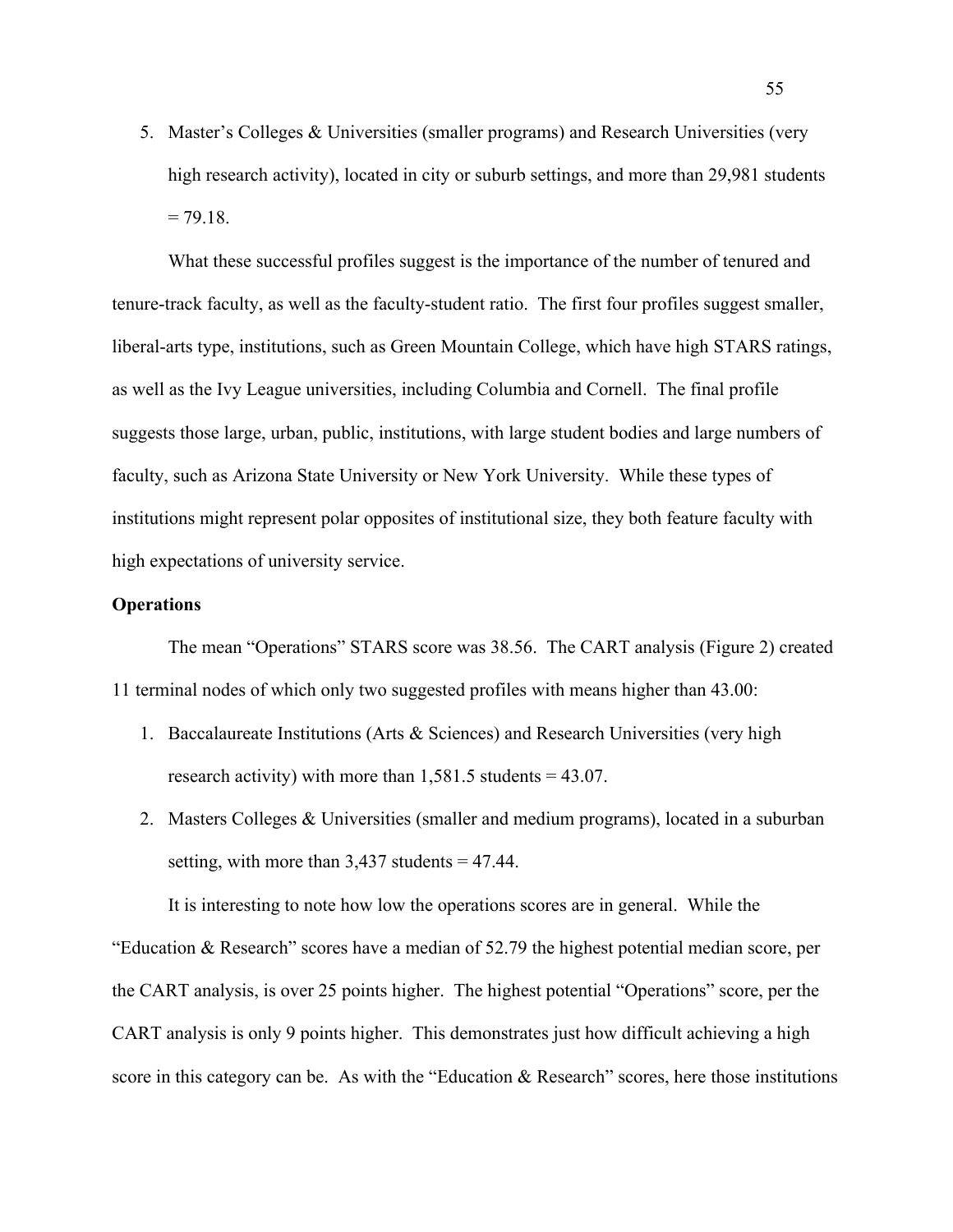with very high operations scores come from those colleges and universities on the separate ends of the demographic spectrum: very high research institutions and those best classified as "Ivy League" or "liberal arts", as well as those located in suburb areas.

## **Planning, Administration & Engagement**

Finally, the "Planning, Administration, & Engagement" CART tree resulted in 15 terminal nodes (Figure 3). The mean "Planning, Engagement, & Administration" score was 58.70. An examination of those scores with significantly higher means, suggests the following institutional profiles:

- 1. All Carnegie Classification (with the exception of "Research Universities [very high research]") with more than 416 faculty and less than  $13,503.5$  students = 70.73.
- 2. Research Universities (very high research) with more than 14,183.5 students that are private institutions = 75.96.
- 3. Research Universities (very high research) with more than 14,183.5 students that are public institutions with more than  $1,173$  faculty =  $71.24$ .
- 4. Research Universities (very high research) with more than 14,183.5 students that are public institutions with less than  $1,173$  faculty and more than  $29,981$  students = 66.48.

Here, we see the influence of faculty quite broadly; regardless of type of Carnegie Classification, having a larger number of faculty, as suggested by the multivariate analysis, can increase an institution's score in "Planning, Administration, & Engagement." This is especially true in those institution classified as Research Universities (very high research). Given the large amounts of capital, in terms of tenured/tenure-track faculty, administrators, and administrative professionals – including in the field of sustainability – this should be expected, regardless of sector.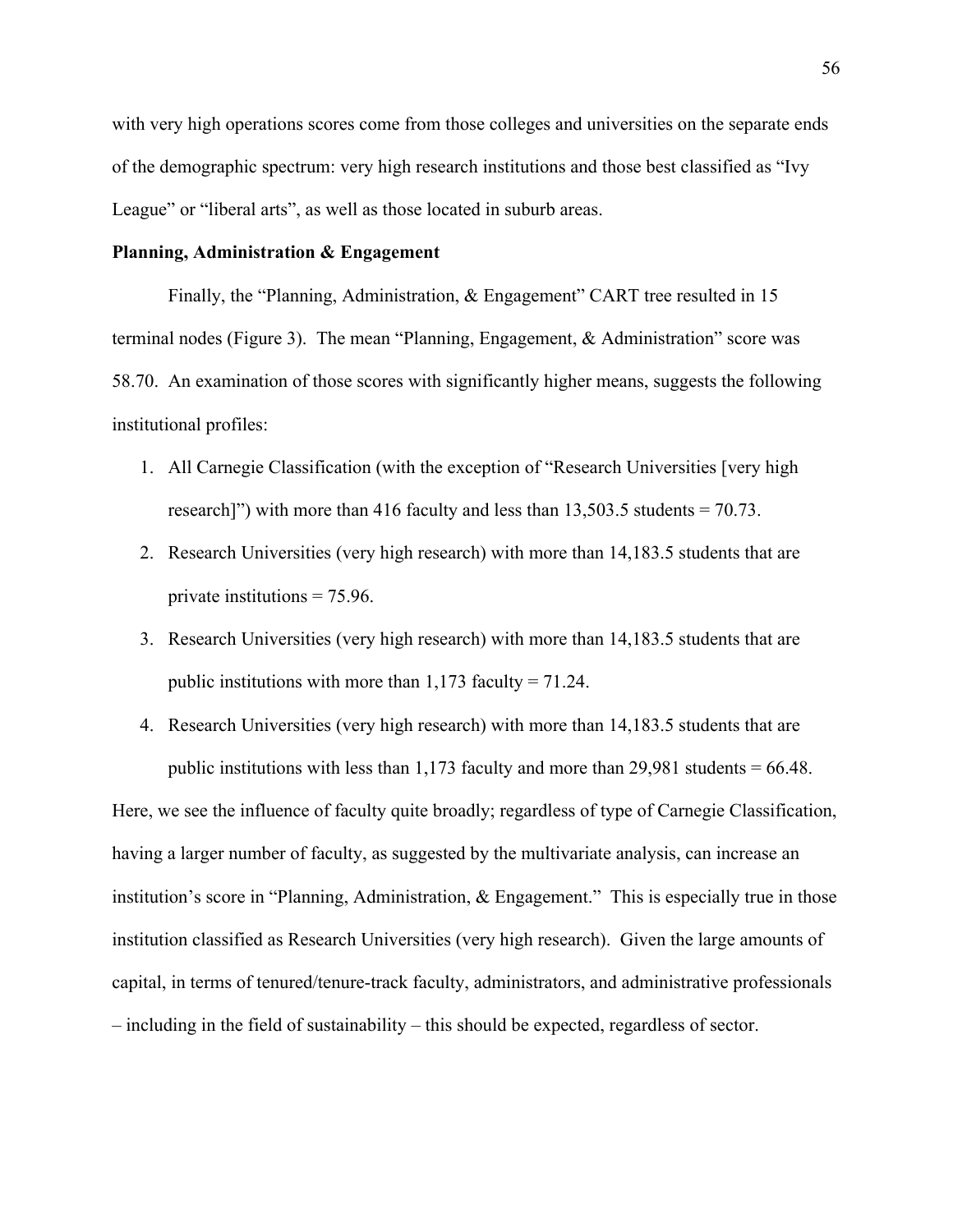

*Figure 2: CART analysis of "Operations" STARS scores. Each "branch" of the tree is called a "node" and breaks depending on a specific variable characteristic. When a significant mean score is reached (marked with an asterisk), it is referred to as a "terminal node." In other words, following a branch to its terminal node, results in the mean "Operations" score for institutions that share similar characteristics.*

57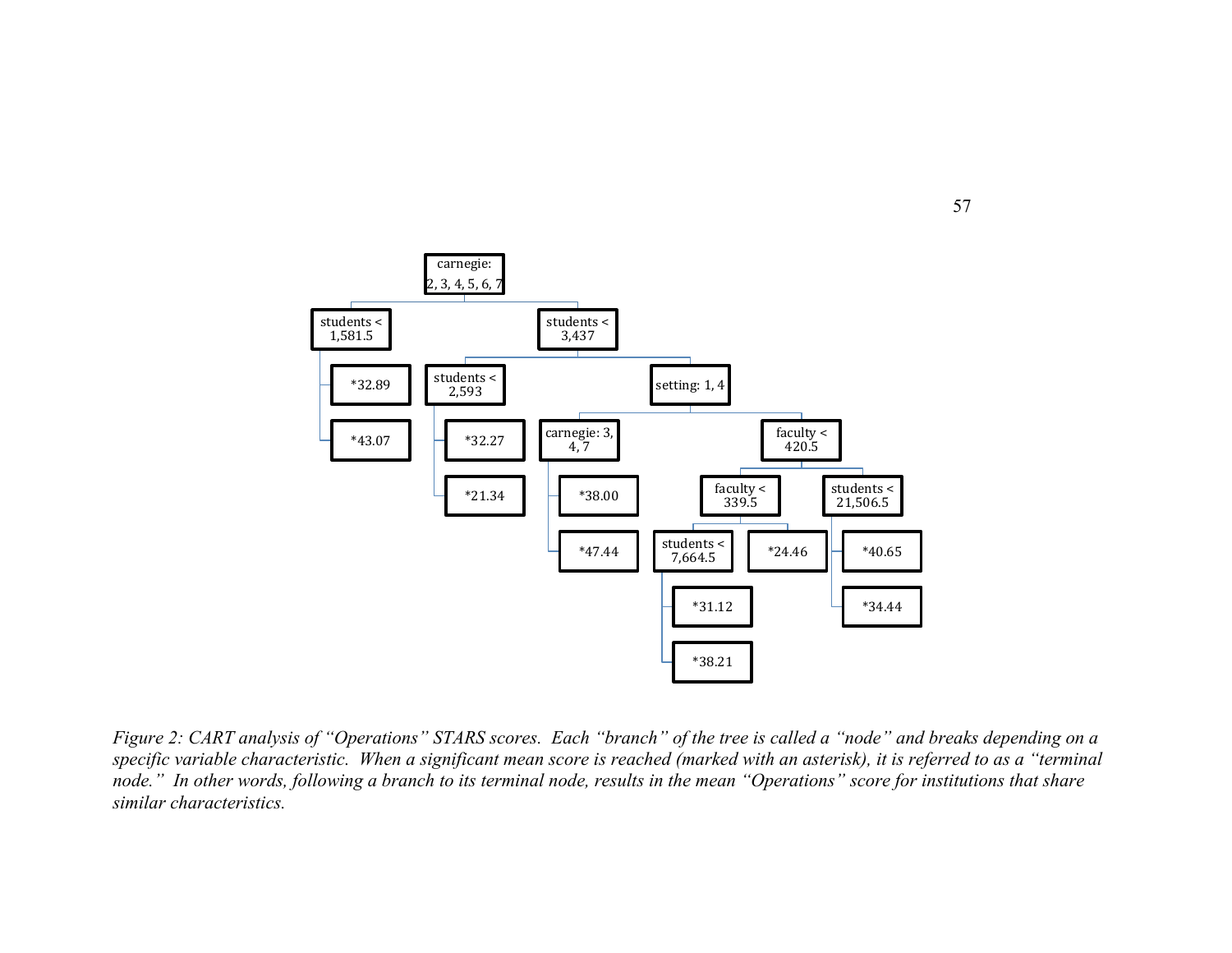

*Figure 3: CART analysis of "Planning, Administration & Engagement" STARS scores. Each "branch" of the tree is called a "node" and breaks depending on a specific variable characteristic. When a significant mean score is reached (marked with an asterisk), it is referred to as a "terminal node." In other words, following a branch to its terminal node, results in the mean "Planning, Administration & Engagement" score for institutions that share similar characteristics.*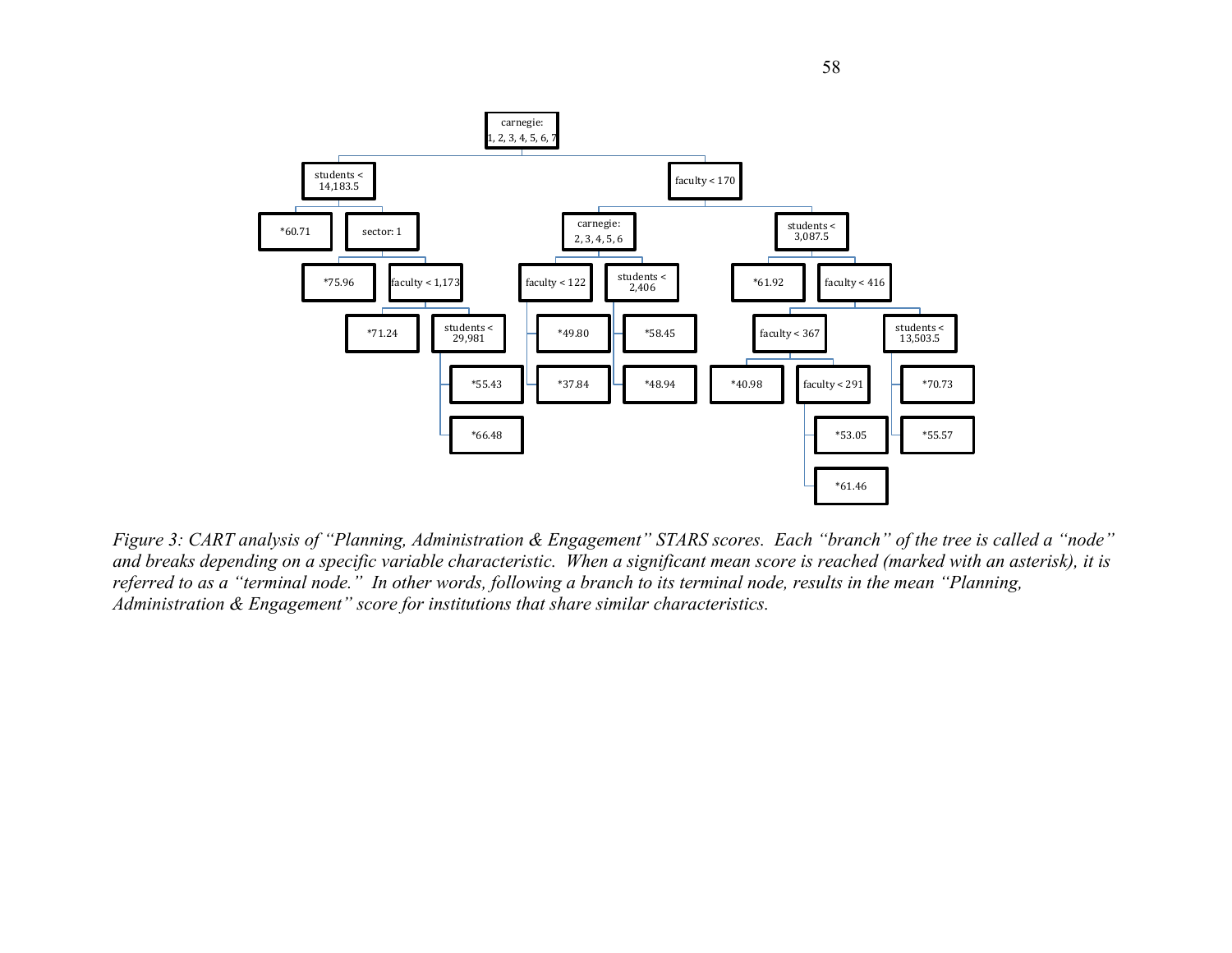#### **Summary**

The multivariate regression analysis of the variables suggests that of the institutional characteristics examined, only the number of tenured/tenure-track faculty produced a significant impact on an institution's STARS scores. While the significance value was strong, the impact on the regression model itself was minimal. In addition, a CART analysis created three decision trees to explain potential mean scores for each of the STARS' scoring categories. In essence, each node presented a potential organizational profile resulting in a mean score for institutions that meet that profile. By reviewing those profiles with significantly higher mean scores than the population, we are given an idea of how institutions of higher education who are more successful in their sustainability efforts are structured.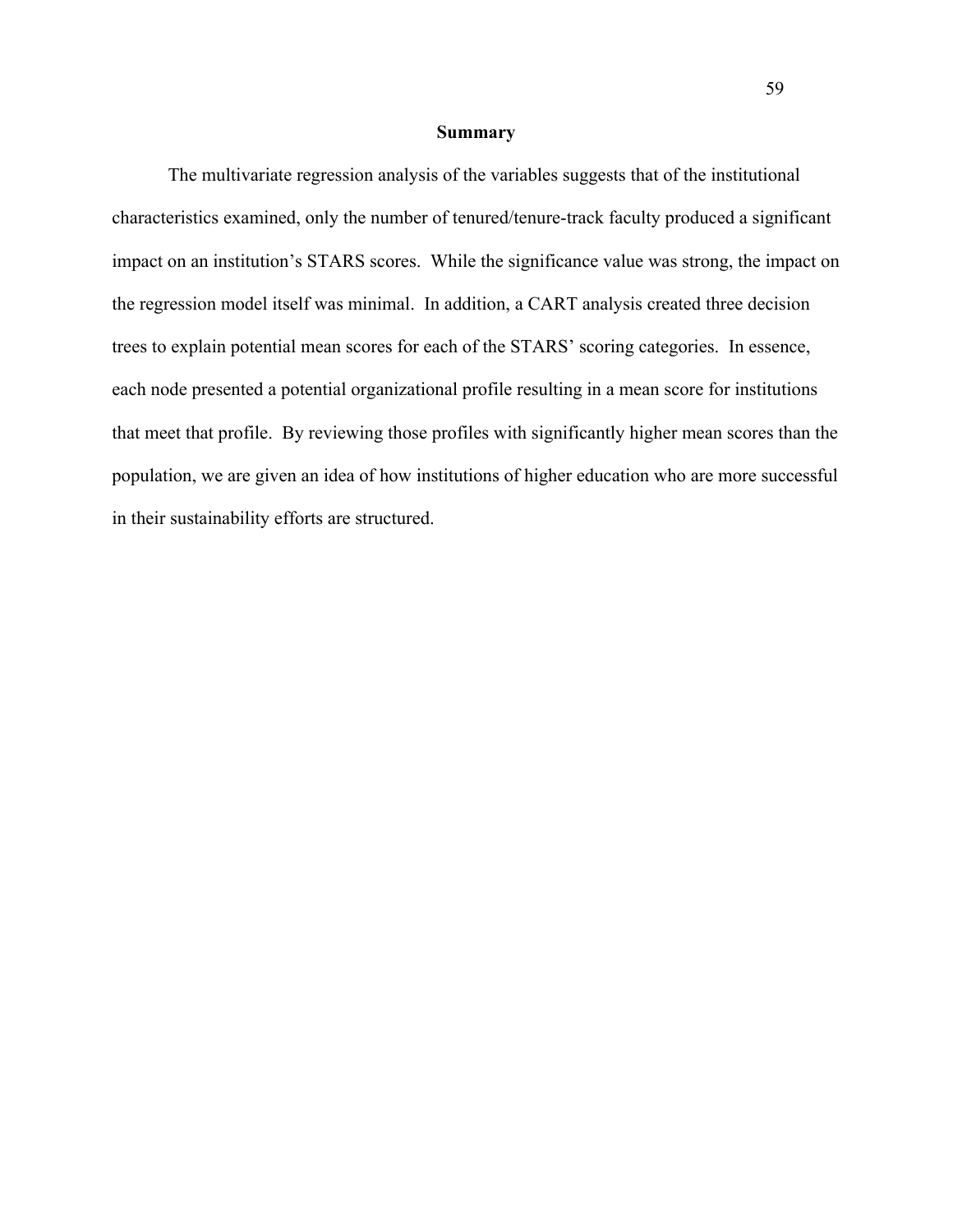#### CHAPTER FIVE

#### DISCUSSION

#### **Project Summary**

In an attempt to create a comprehensive sustainability assessment tool, AASHE created STARS to aid institutions in their sustainability planning. To date, over 200 four-year, U.S. based, colleges and universities have received a STARS rating, however little research has been done on the results produced by the STARS instrument.

This study aimed to examine the role institutional characteristics play in a school's STARS attainment. Specifically, it examined if an institution's campus setting, Carnegie classification, sector, number of tenured/tenure-track faculty, and student enrollment would suggest an institution's STARS score.

As discussed in Chapter four, the multivariate regression analysis performed on the dataset of STARS and IPEDS data indicated that the number of tenured/tenure-track faculty influenced an institution's STARS score. In examining each of the three STARS score categories, "Education & Research" and "Planning, Administration, & Engagement" produced statistically significant results, both positive, on the faculty variable. The "Operations" STARS scores did not suggest a significant institutional variable.

In addressing the study's research question, we can say, "Yes, one institutional characteristic suggests a relationship to the attainment of sustainability within four-year higher educational institutions in the United States, specifically the number of tenured/tenure-track faculty." This also confirms the hypothesis that there is a statistically significant relationship between institutional characteristics and that institution's sustainability score.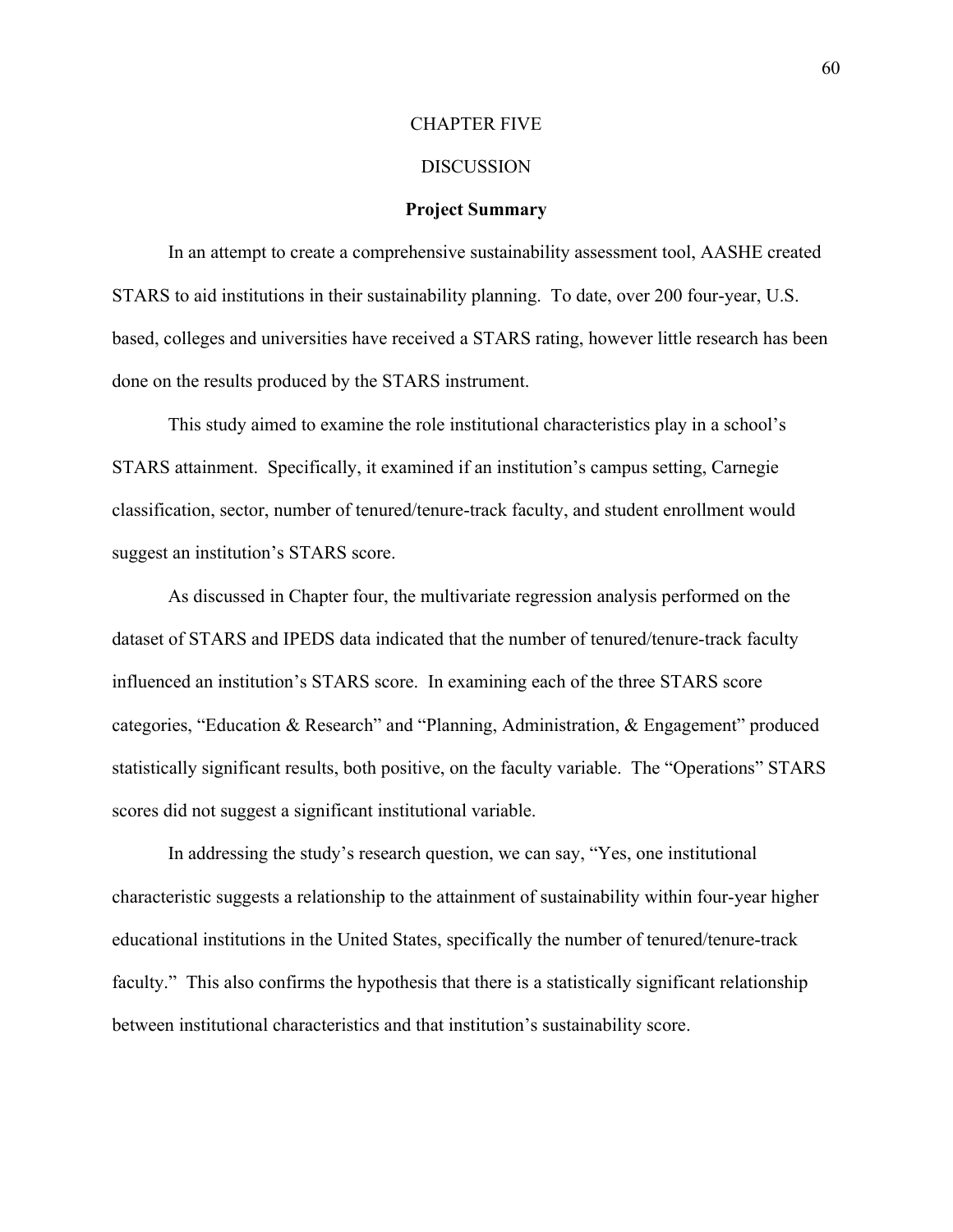In addition, the CART analysis suggested a number of potential institutional profiles of those colleges and universities who scored higher than mean for each STARS score. In general, those institutions with Carnegie classifications of "Research Universities (very high research)" and "Baccalaureate Colleges (Arts & Sciences)" produced higher means, which tend to match those institutions receiving the highest STARS rank.

### **Independent Variables**

### **Carnegie Classification**

An institution's Carnegie classification was not found to be a significant variable within the multivariate analysis. Within the CART analysis however, an institution's Carnegie classification played a major role in helping separate the various nodes. In fact, within each of the STARS score categories, an institution's Carnegie classification provided the first division into organizational profiles. As mentioned earlier, those institutions falling into the Research University (very high research) and Baccalaureate (Arts & Sciences) categories almost always created higher mean scores than those from other classifications.

The reasoning for this might simply come from how an institution's Carnegie classification is created. Essentially, the majority of data utilized in determining an institution's Carnegie classification comes from the IPEDS database itself, as well as the National Science Foundation, and the College Board (Carnegie Classification, 2014). Because the Carnegie system does an efficient job at dividing institutions by IPEDS characteristics, it creates a good first step in separating institutions, even when examining their STARS scores, which proved valuable in the CART analysis.

### **Campus Setting**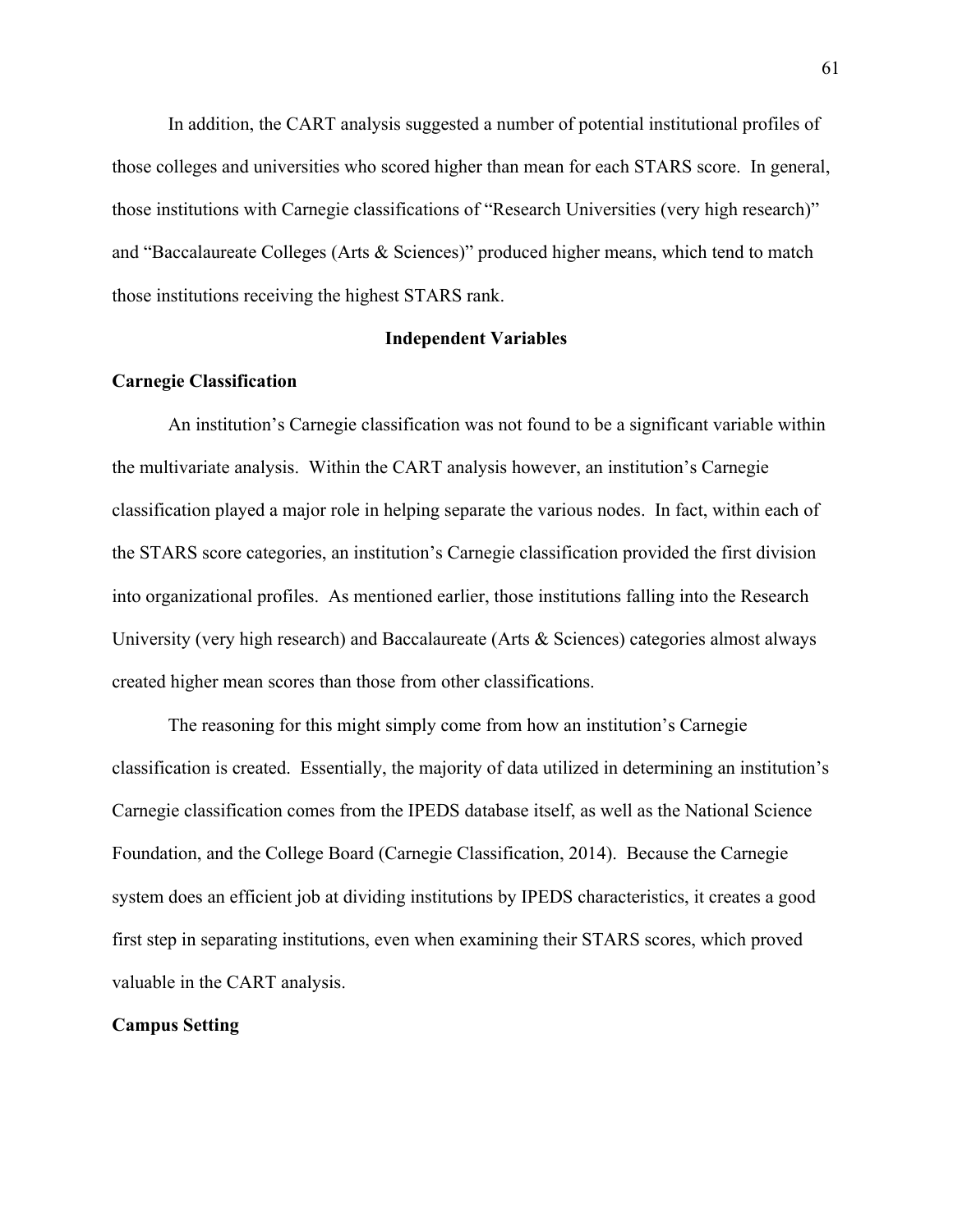Campus setting (city, rural, suburb, town) also did not produce a significant result, either in the multivariate regression or within individual STARS scores categories. Perhaps one reason this score was not significant was due to the fact that the highest scores were produced from two opposite categories: city and town. The results of the CART analysis suggested that high-level research institutions, which typically reside in city environments, and liberal arts/Ivy League institutions, which tend to be located in smaller towns, produced higher than average STARS scores. As such, the regression analysis would be unable to produce a direction of influence for the variable. In addition, there might also be a connection between the type of Carnegie classification and campus setting, in that those institutions from rural and suburban areas tend to fall outside of the Baccalaureate and Research (very high level) classifications.

### **Sector**

The same reasoning for the "campus setting" variable might also be true for the "sector" variable. High-level research institutions can either be public (state universities) or private (Ivy League), and "liberal arts" institutions, especially in the STARS dataset, are generally from the private sector. As with campus setting, it might have been difficult for the regression analysis to determine a direction of significance for this categorical variable because both sectors produced the variety of scores with no clear direction. This tells campus sustainability leaders that neither private nor public institutions have an advantage in assessing and rating their sustainability efforts.

## **Number of Students**

Here again, the not significant results might be the opposite ends of the spectrum playing against each other, as the most successful colleges and universities feature both quite high enrollment (such as Arizona State University and other public very high-research institutions)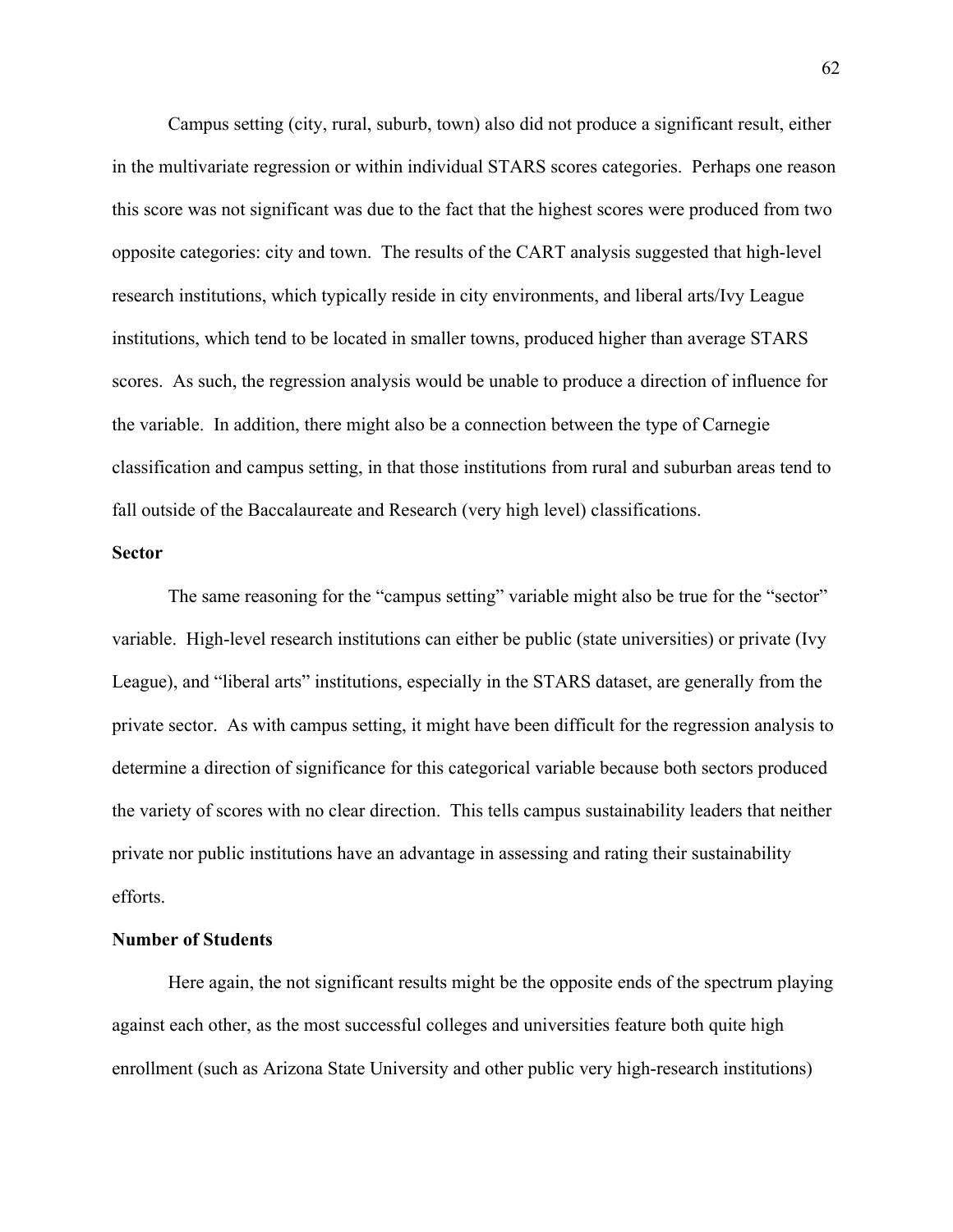and quite low enrollment (Ivy League institutions and smaller liberal arts colleges, such as Green Mountain College). Given the significance of the faculty variable, what this might further suggest is that, student-faculty ratio could play a role.

In general, it could be said that liberal arts and Ivy League institutions have a larger number of tenured/tenure-track faculty per student than medium sized institutions, while highlevel research institutions have large numbers of adjunct and graduate student instructors to take on much of the teaching load. This would provide more faculty-student interaction in higherlevel courses, in research settings, and community/campus projects, including those involving sustainability. In relationship, therefore, to an institution's STARS score, the size of the student body does not play a significant role.

### **Number of Tenured/Tenure-Track Faculty**

The results of the multivariate analysis only present a part of the full picture. The suggested significance between the faculty variable and one's STARS scores, while positive, was small. Having the number of tenured/tenure-track faculty as the only significant variable also asks larger questions, such as: Why are faculty members significant in suggesting a STARS score? What role do faculty members play in an institution's sustainability efforts? To address these questions, it helps to return to the literature, as well as the influence faculty members often hold in institutional decision making, specifically as it relates to the STARS score categories.

As mentioned in Chapter four, faculty members have been shown to have an influential role in an institution's success. In researching how to best create internal support and motivation for strategic planning and initiatives, Welsh et al. (2006), found their role within the institution to be a significant influence. In other words, whenever faculty members felt their increased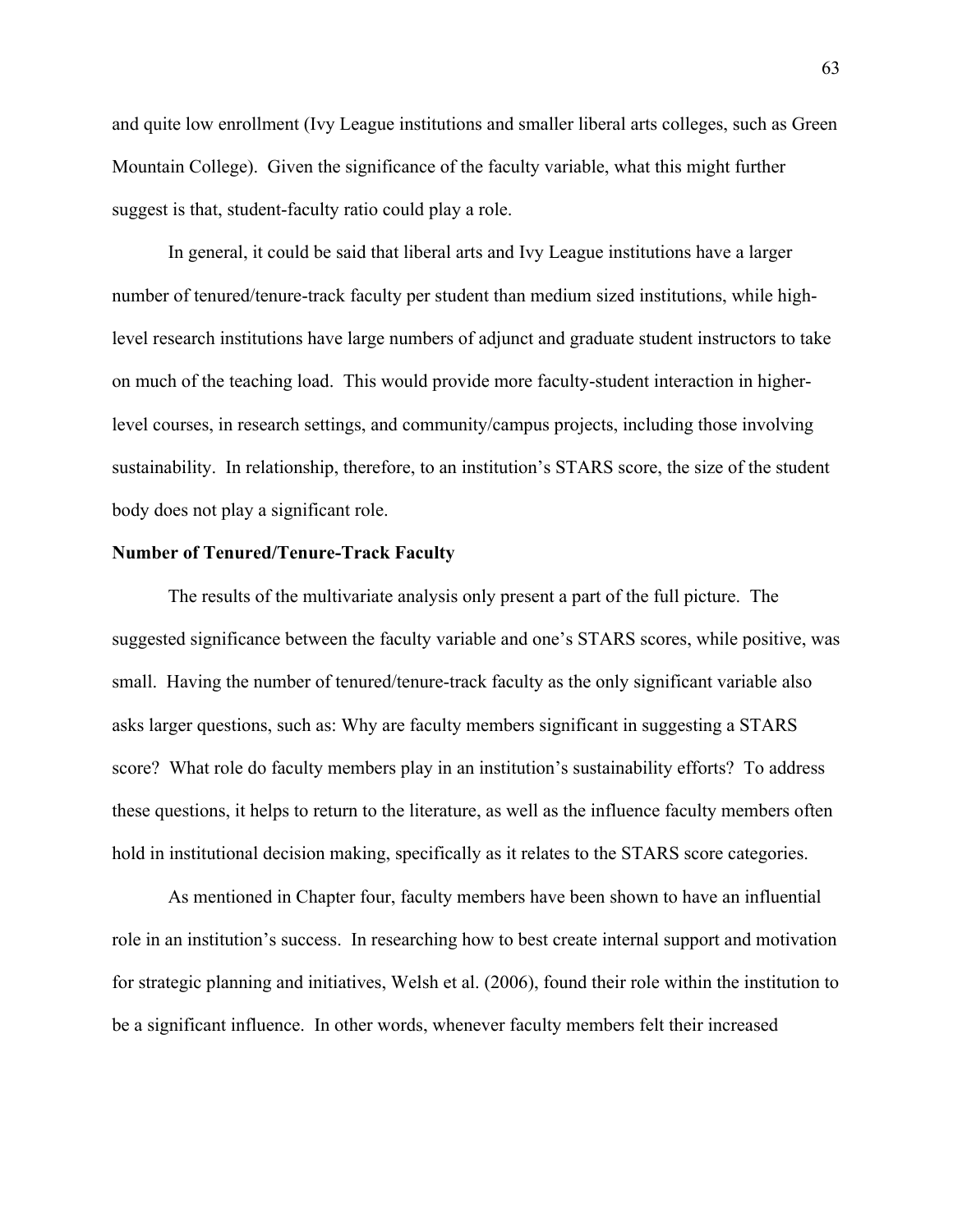influence on the strategic planning process, the more supportive they were of the final plan and its implementation.

The same could be said to be true when examining sustainability. If the sustainability movement within an institution is embraced or originates within the faculty ranks, then it more than likely is already in a position to be successful. From an organizational perspective, faculty members are in a unique place in that they influence the curriculum and research, and therefore influence student learning. In addition, through shared governance, they can influence administrative policy, planning, and direction. This position of influence over both students and administrators helps imply why the faculty variable played a significant role in the analysis, specifically the "Education & Research" and "Planning, Administration & Engagement" scores.

The "Education & Research" questions focus on curriculum, programs of study, and research interests, and how each relates to sustainability. Essentially, this category is almost entirely faculty member driven. The more faculty members are engaged in developing new sustainability courses and pursuing research agendas related to sustainability, the higher an institution's STARS points. While these questions are scored as a percentage (i.e., How many faculty as a percentage engage in sustainability research?), colleges and universities with a higher number of tenured and tenure-track faculty often assign "research time" as part of their faculty load; thus, scholarly production is as an expectation of their positions. This might not be true at smaller, mid-size, or primarily instructional, institutions (Huyser, 2004).

From a "Planning, Administration  $\&$  Engagement" perspective, the questions within this category are also potentially influenced by those in the professoriate. Areas such as sustainability coordination, sustainability planning, and governance, might be led by faculty members interested in sustainability, not just sustainability professionals or facilities personnel.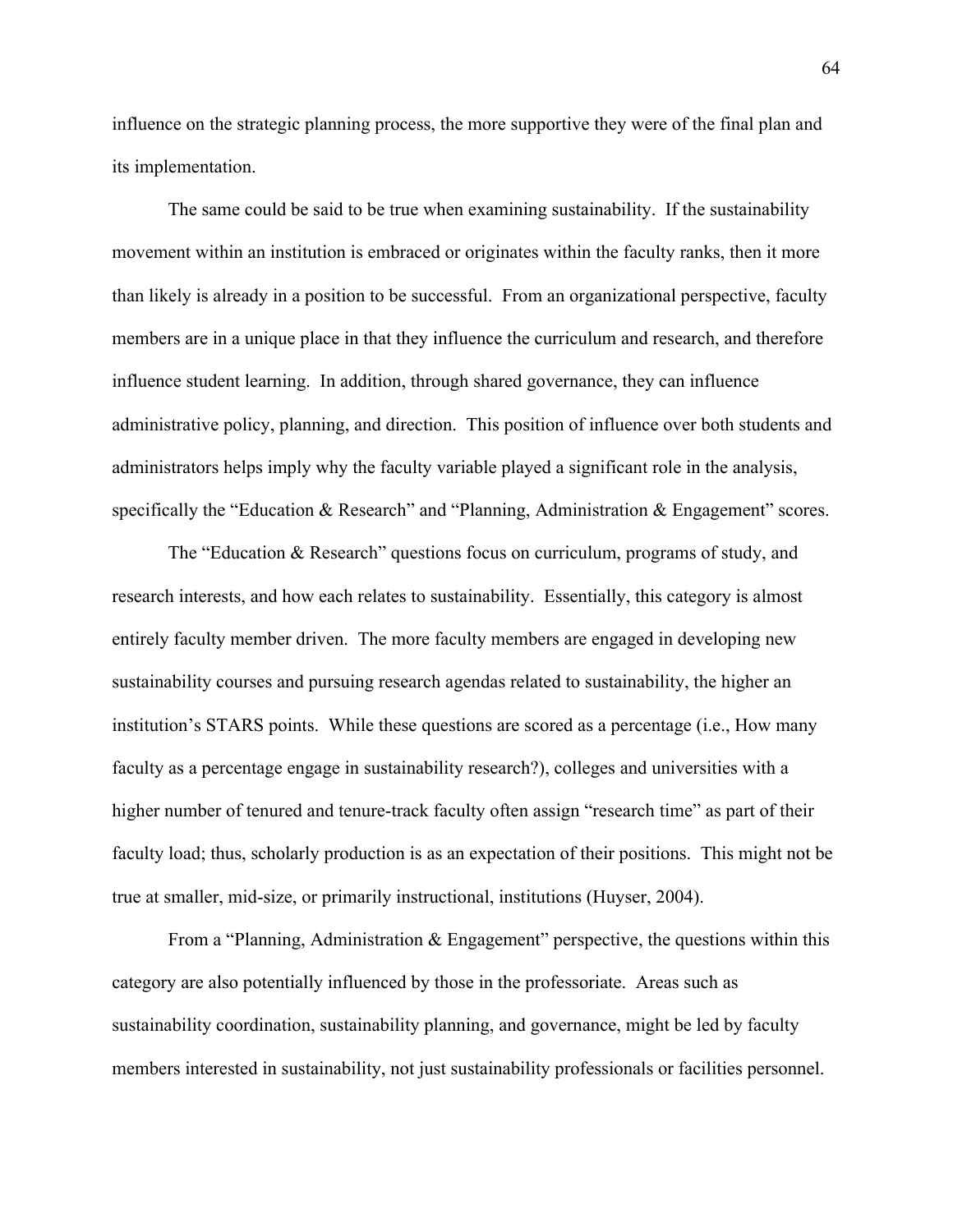As with "Education & Research," faculty members in institutions with a large number of tenured and tenure-track faculty members may also have time dedicated to institutional service, which could be related to sustainability initiatives. These higher ranked institutions also tend to have more STARS points in areas related to employee health and wellbeing, including compensation, satisfaction, and wellness.

Given their responsibilities to teach, research, and service, tenured and tenure-track faculty members find themselves in a distinctive position, both as academics, and as professionals in general. Institutions with higher numbers tenured and tenure-track faculty members also tend to have smaller teaching loads, assistance from undergraduate and graduate students, expectations to produce research, and ample opportunities for university service. In this way, they are able to guide sustainability into the classroom, into the laboratory, and into institutional governance and planning.

Because of the importance of strategic planning in institutional sustainability, it is important to note the role of faculty in any institutional planning in the literature. As noted by Shipman, Aloi, and Jones (2003) in discussing assessment in higher education, faculty members participating in the planning and assessment process can lead to new interactions between faculty members, faculty members and students, and faculty members and administrators. In addition, faculty members help influence and develop institutional missions, goals, outcomes, and how the institutions operates in general.

In looking at strategic planning from the other perspective, Welsh et al. (2006), found that in both strategic planning and implementation of those plans, the "type of institutional decision making" (p. 693) to be the most important factor in engaging faculty members in the process. They suggested that faculty member participation in the planning and implementation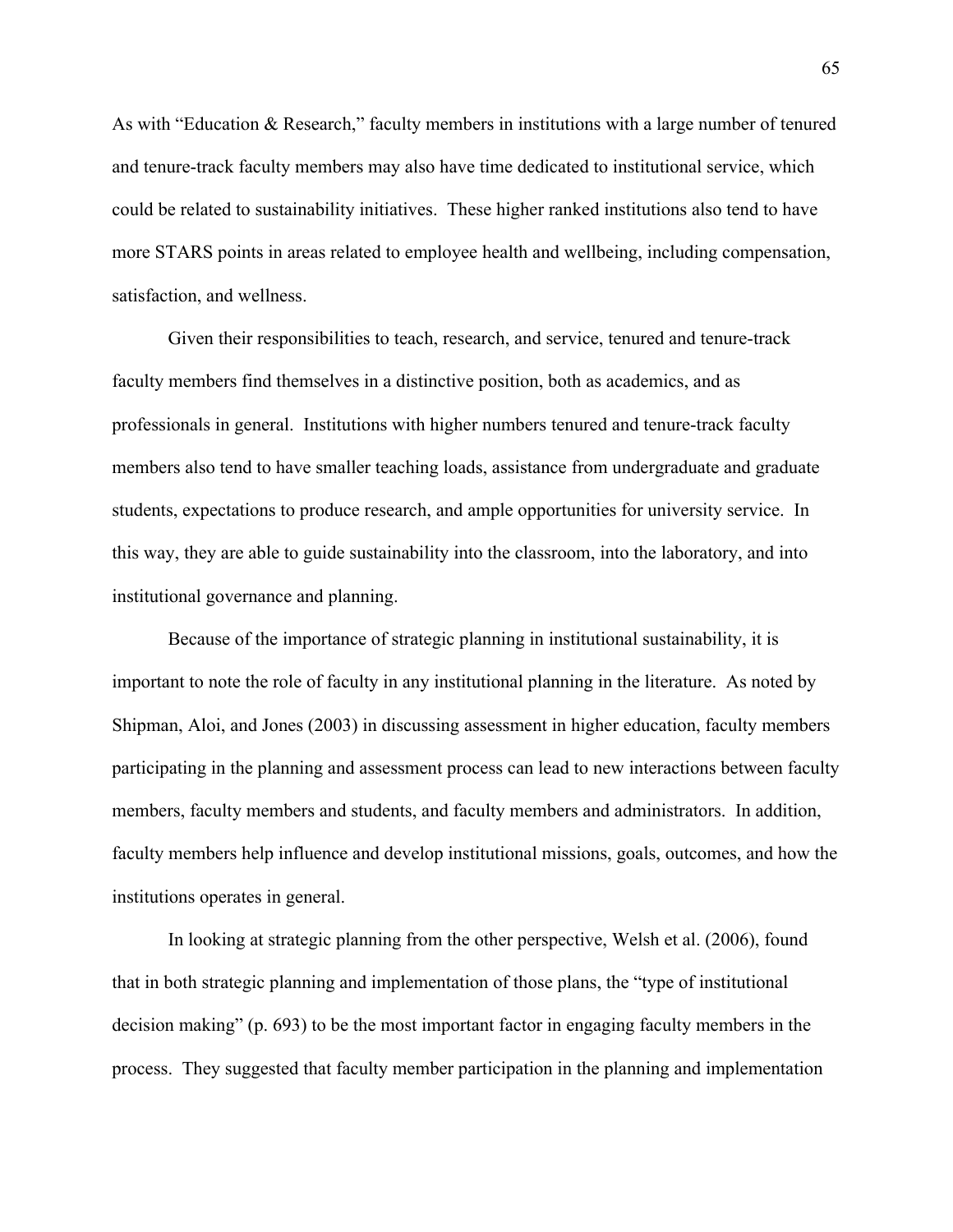process is vital for integration and success; this could be also be said for sustainability planning as well. When they are given access and input throughout the sustainability planning process, they not only take a more active role, but contribute their expertise as well, while increasing the possibilities for success, regardless of institutional type, setting, or sector.

In addition, parallels can be drawn between institutional efforts at improving their research profile and their sustainability efforts. Specifically related to leadership, Shera (2008) found that within the strategic planning process, faculty development, community partnerships, and integration with the institution's goals and objectives are vital to improving an institution's research culture. The same could be said for sustainability: the more faculty members feel that sustainability can be ingrained into the organizational culture and curriculum under their leadership, the more community partnerships are made to address pressing issues in improving the environment, and the more closely an institution's strategic plan can align with its sustainability goals, the better chance it has at achieving those goals. As in university research, organizational change hinges on the dedication, knowledge, and leadership of faculty.

Simply asking an institution's faculty members to identify those courses they already teach that either include, or could include, aspects of sustainability, can increase aspects of sustainability within the curriculum (Sammalisto  $& Lindhqvist, 2007$ ). This was accomplished both through faculty self-identification and through an increased awareness by faculty and staff of environmental issues. Once faculty members had an understanding of the sustainability goals of both the nation (e.g., Sweden) and higher education in general, they quickly began identifying courses, integrating sustainability into their research agendas, and working on increasing sustainability efforts on the campus, with the end result of graduating more environmentally aware students. Having an institution's faculty ranks empowered in both knowledge and the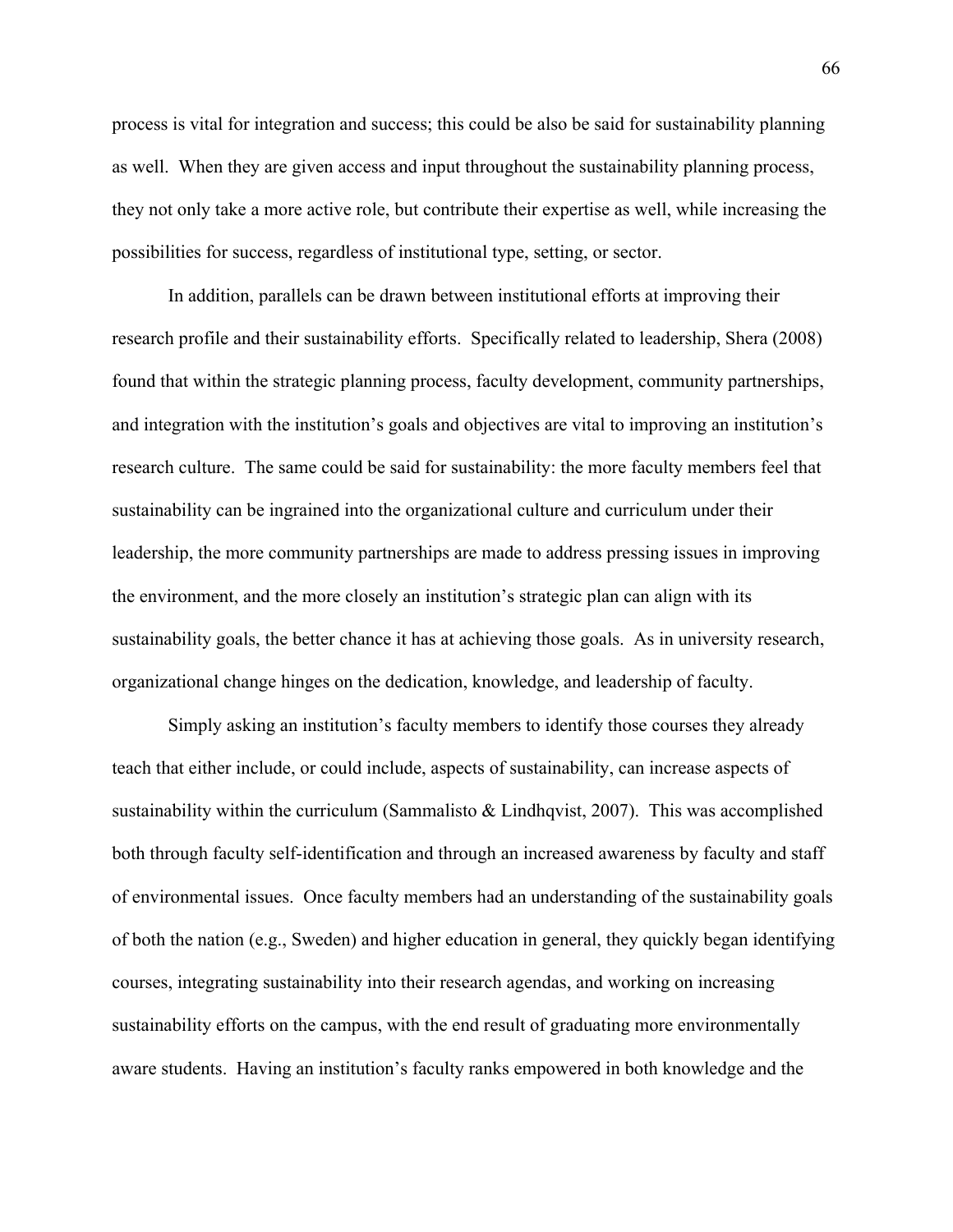ability to shape the curriculum (and their campus) to meet sustainability goals, proved effective in increasing an institution's sustainability efforts.

While the literature definitely suggests that faculty members can and often have a role in both sustainability efforts at their respective institutions, as well as in the strategic planning process, the influence of faculty productivity models should also be discussed, as any sustainability-related tasks will be included along with other aspects of a faculty member's individual workload. To help better influence how faculty members approach their expected productivity (from both a personal and institutional perspective), Estes and Polnick (2012) made a number of recommendations which were steeped in motivational and expectancy theories. These included ensuring that assessment policies and methods included areas where productivity was an expectation and those activities were directly impacted in decisions related to tenure, merit pay, etc. In turn, they note, this could also have a positive effect on faculty recruitment efforts.

In a different study, this time examining faculty productivity and job satisfaction, Mamiseishvilli and Rosser (2011), found that the activities of research, service, and graduate teaching complemented each other and that those faculty members engaged fully in these three areas tended to have high levels of job satisfaction. Because undergraduate teaching and service were both negatively related to job satisfaction, the authors call on higher education institutions to reexamine the rewards systems related to these activities, including merit pay, institutional prestige, and decisions regarding tenure. In other words, all types of productive should be fully recognized by the institution. Here, sustainability could play a role in two ways: first by noting that faculty who integrate sustainability into their research, service, and graduate teaching duties will continue to hold high levels of job satisfaction while assisting the institution reach its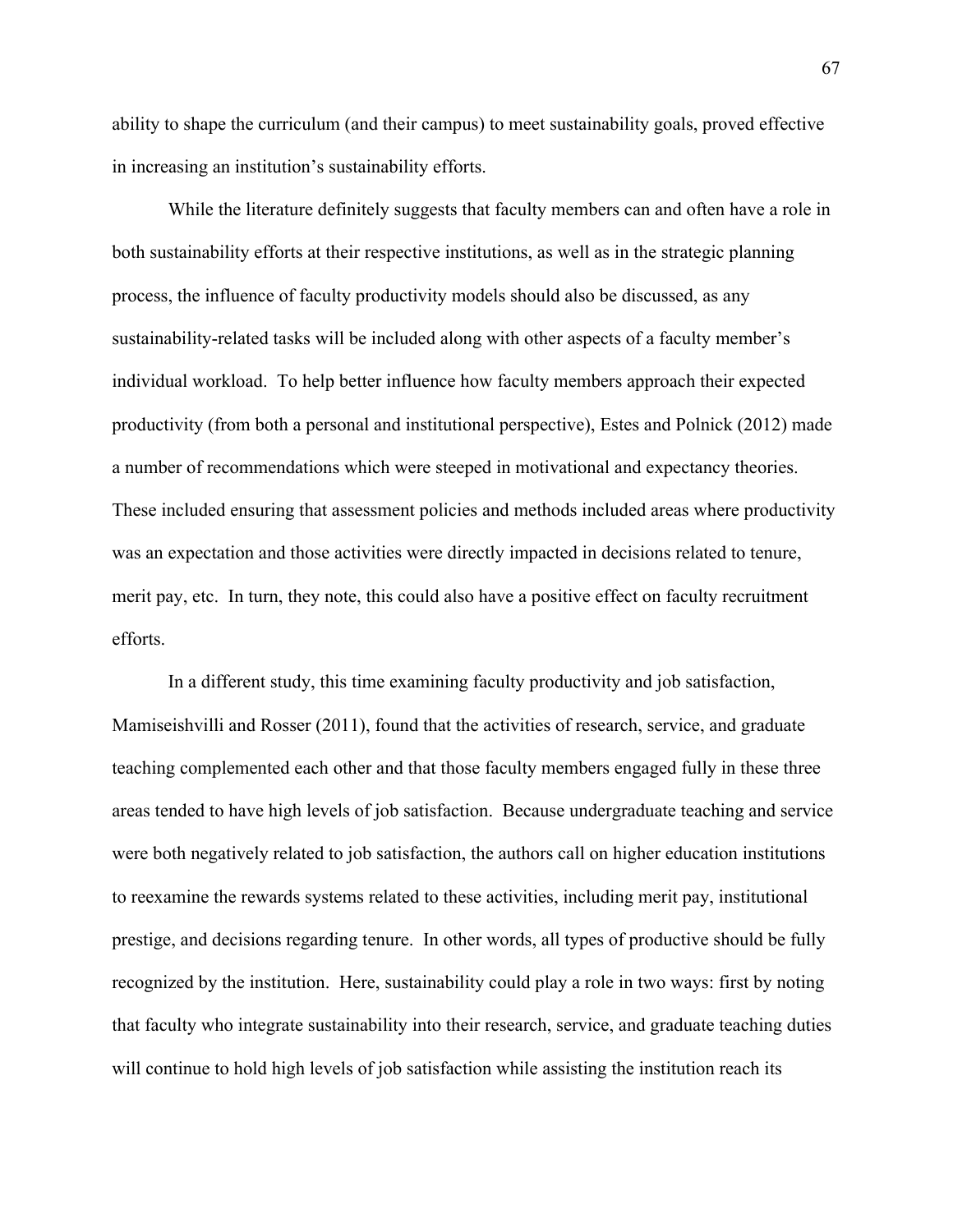sustainability goals, and second, helping provide a platform or framework for institutions to better recognize faculty members' efforts in integrating sustainability into the undergraduate curriculum and in service activities. By increasing awareness of, and rewards for, these activities, institutions could meet their sustainability planning goals while also potentially increasing job satisfaction.

While some researchers have downplayed the continued importance of shared faculty governance systems (Crellin, 2010), others continue to stress the importance of the shared model, especially in long-term planning, which offer important insights into sustainability planning. Johnson (2003) discussed a number of benefits of shared governance for faculty members, including the "development of or consensus among faculty on educational or institutional goals" (p. 59). For institutions looking to further their sustainability plans, having a model that allows faculty members and administrators to share in the decision making, planning, and implementation process, will help bring faculty members from across campus together in a shared space to best plan on how to create benchmarks to achieve their sustainability goals.

In general, and as evidenced in the literature above, the number of tenured and tenuretrack faculty might have proven a significant variable in the multivariate analysis because of their unique role within academia. Faculty members impact almost every aspect of university life, most especially student learning (through curriculum development), research, and, when properly encouraged and provided, strategic planning. As such, when sustainability become a goal of students, faculty, administrators, or all of the above, there is already a framework in place to allow faculty to integrate sustainability practices into every aspect of their profession, thus impacting student impressions of sustainability, advancing in knowledge related to sustainability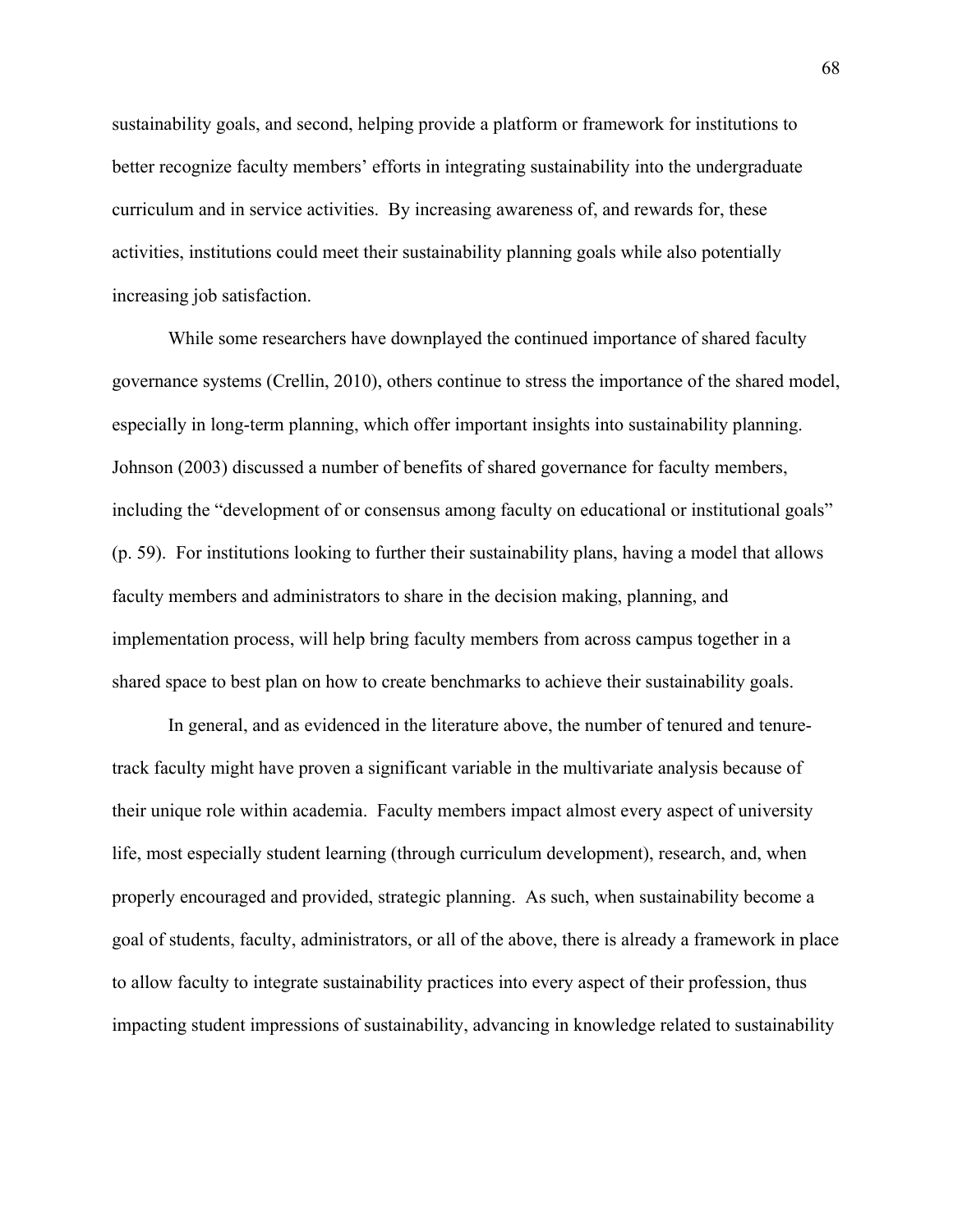concepts, and improving the integration of sustainability in an institution's strategic planning process (Bland, Center, Finstad, Risbey, & Staples, 2006).

#### **Discussion**

In drawing these results back to the previous literature, one thing becomes clear: having a large number of tenured and tenure-track faculty and engaged student base is key to having a successfully sustainability program. When students desire to have their school increase sustainability efforts, they often partner with faculty to petition administrators. Likewise, when faculty members have an interest in sustainability, it permeates into the classroom, their research and outreach activities, and their professional and university service, usually influencing their students and peers along the way.

It is faculty members and students of constituents that can drive planning efforts, and the STARS assessment can provide the framework to help with the process. As Pagini (2008) noted, these efforts create legacies on multiple levels: the faculty have the opportunity to influence their students' future actions after graduation, as well as their professional lives, and in turn, influence the student's commitment to the institution they have invested in.

In terms of sustainability planning, a number of authors, including Eisen (2009), Calhoun (2008), and White (2003), discussed how sustainability has been and should be integrated in institutional planning. Institutions have a variety of models and methods available to integrate sustainability into their planning process so that sustainability plans, goals, and outcomes are tailor-fit to the needs of institutions. More so, since the STARS instrument was created to specifically aid in sustainability planning, by identifying areas of sustainability across institutions' entire spectrums, and then helping institutions gauge where they stand within each specific criteria measured, colleges and universities can address sustainability best practices.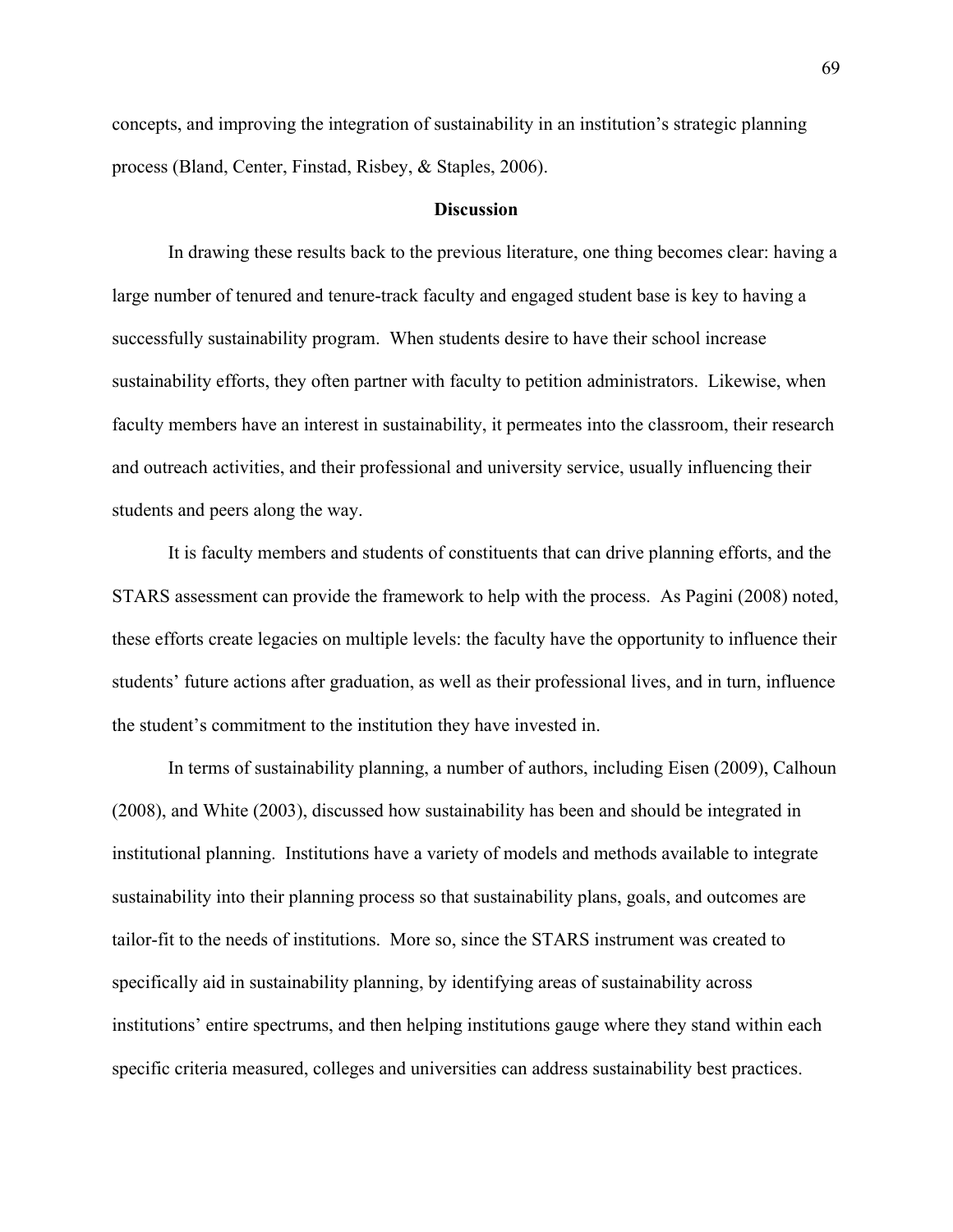It was presented within Chapter Two that the STARS assessment is the culmination of many previous attempts at measuring campus sustainability, and that STARS is the only one to address the entire institution. The results of this research, specifically, the multivariate analysis, seem to reinforce this notion. The ACUPCC action plans (2012b), National Wildlife Federation guide (Eagan et al., 2008), and the USGBC plan (Humblet, et al., 2010) address campus operations and student engagement through those operations. The role of faculty members is not given prominence, nor is institutions' curriculum, research agendas, or strategic plans. The Rocky Mountain Institute (Kinsley & DeLeon, 2009), does include faculty engagement at an administrative level, in planning oversight, but campus activities, including curriculum, research activities, and community engagement were not discussed; these are the areas that faculty excel in.

Likewise, the sustainability assessment tools discussed in Chapter Two negate the role of faculty in implementing sustainability on campus and in institutional planning activities. The Global Reporting Initiative (Fonseca, Macdonald, Dandy, & Valenti, 2010), has been used in higher education, but was not built for that sector. As such, its measurement criteria do not assess curriculum, engagement, student learning, research, or community engagement. Similarly, the LEED system (USGBC, 2013) only covers an institution's facilities, as it was not specifically created for use by higher education.

The Sierra Club (2012) and Sustainable Endowment Institute (2012) recently addressed earlier criticism of their metrics by forgoing their own assessment tools and utilizing STARS data. This did not just save sustainability administrators time in completing assessments, but leveled the playing field. Under this new arrangement, specific data already submitted to STARS was utilized by each organization in creating their rankings (Sierra Club, 2013). Given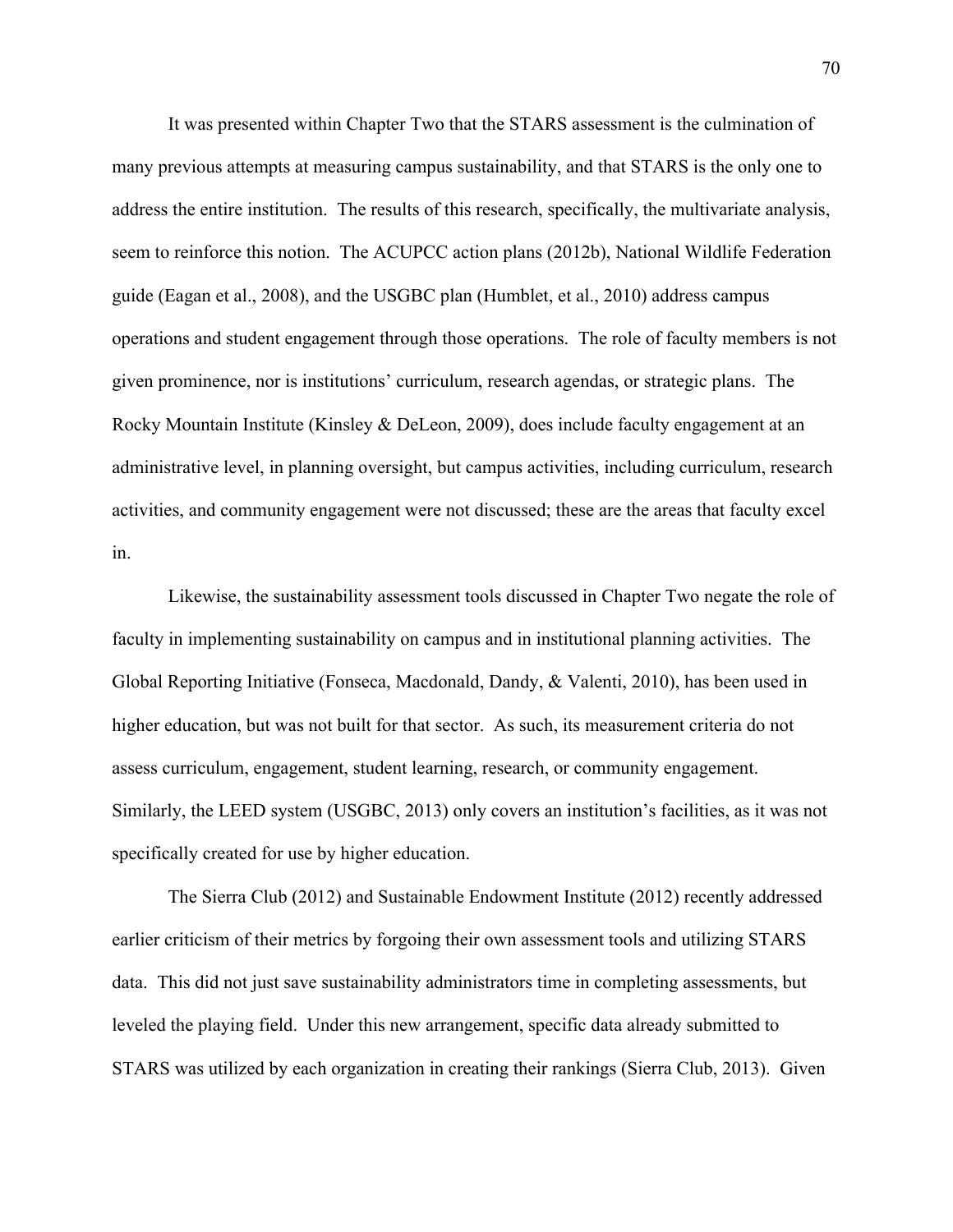these developments, and its holistic approach to measure sustainability in higher education, especially with the faculty and student components, the STARS assessment tool as become the *de facto* choice.

That said, as a tool and rating system, the STARS instrument, might appear to favor those "high-level" research institutions and smaller, baccalaureate "arts and sciences" institutions. The more likely case, however, is that those institutions are already in a place to have a good deal of leadership by faculty (and students), and those faculty help drive the direction of their institution from a strategic planning standpoint. Often colleges and universities left "in the middle" have a number of conflicting responsibilities and overloaded agendas, so that sustainability initiatives can be lost in the mix. In this way, the STARS instrument provides the opportunity for institutions to see where they currently stand, where their peers and goal institutions stand, and which specific measures they can address to become more sustainable. This study has reinforced the important role faculty play and the challenges institutions face to revise their curriculum, operations, and administrative decision making to address the need to be more sustainable.

### **Limitations**

There are a few limitations to this study. First, the results of the study are only suggestive of those institutions with an interest in sustainable practices, as demonstrated through their membership in AASHE and participation in STARS. In addition, membership in AASHE, or participation in the STARS program without membership, costs the institution either a membership or program fee; those institutions not wishing, or unable, to invest funds in the program could not participate. As such, it must be noted that these 204 participating colleges and universities do not represent a complete picture of higher education, not even of all U.S. based four-year institutions, but only of STARS participants. However, the results could aid and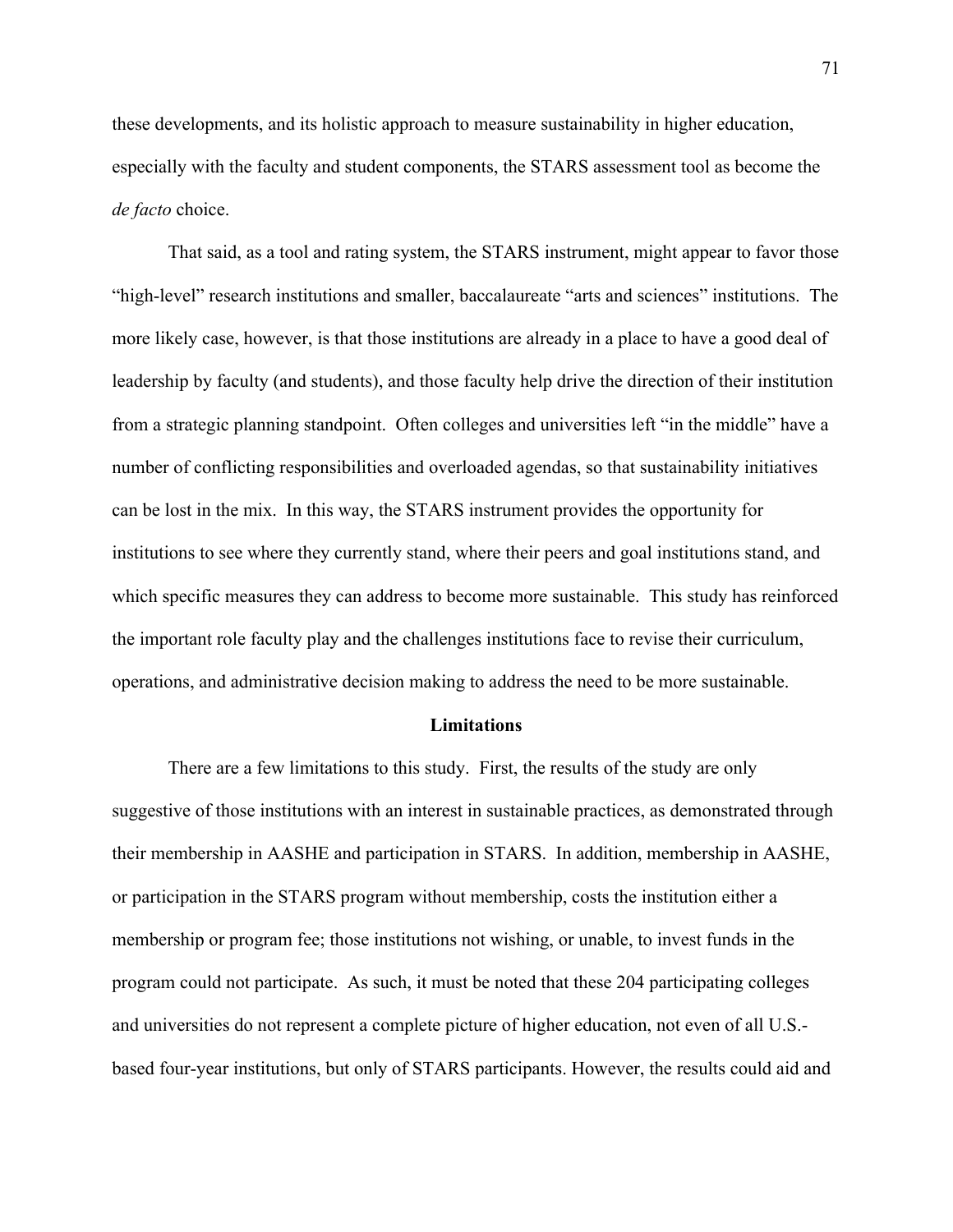assist institutions beginning to assess their sustainability efforts to help find peer and goal institutions and in how campus sustainability leaders can position the institution for successful in their sustainability efforts.

Finally, the STARS data relies on institutional self-reporting and not traditional measures of reliability. At this time, there are no plans for third-party verification of responses, which would help with instrument reliability. As such, the results of the study are only as accurate as the institutional responses. Content validity has been addressed through pilot studies and the creation of a team of Technical Advisors (see Chapter three), however statistical validity, to date, has not been addressed, such as through a factor analysis. Until those additional steps to ensure validity and reliability of the STARS instrument, the results of any quantitative study could be inaccurate.

In addition, the STARS scoring itself has one potential flaw. Those institutions who are unable to address a specific criterion can label it as "Not Applicable" which removes the potential score from the institution's base, thus not negatively impact an institution's score. If an institution decides instead to "Not Pursue" a specific criterion, they are given a score of "0", which negatively impacts an institution. No real guidance is given to an institution on the difference between the two responses, which could create confusion at the institutional level impacting some institution's scores by choosing not to pursue each area addressed in the STARS instrument.

Finally, there are some institutional characteristics that might prove beneficial in a regression analysis that could not be included in this study because few institutions provided data, specifically those questions related to an institution's endowments. Many respondents provided responses of "Not Applicable" or "Not Pursuing." Even so, endowments have proved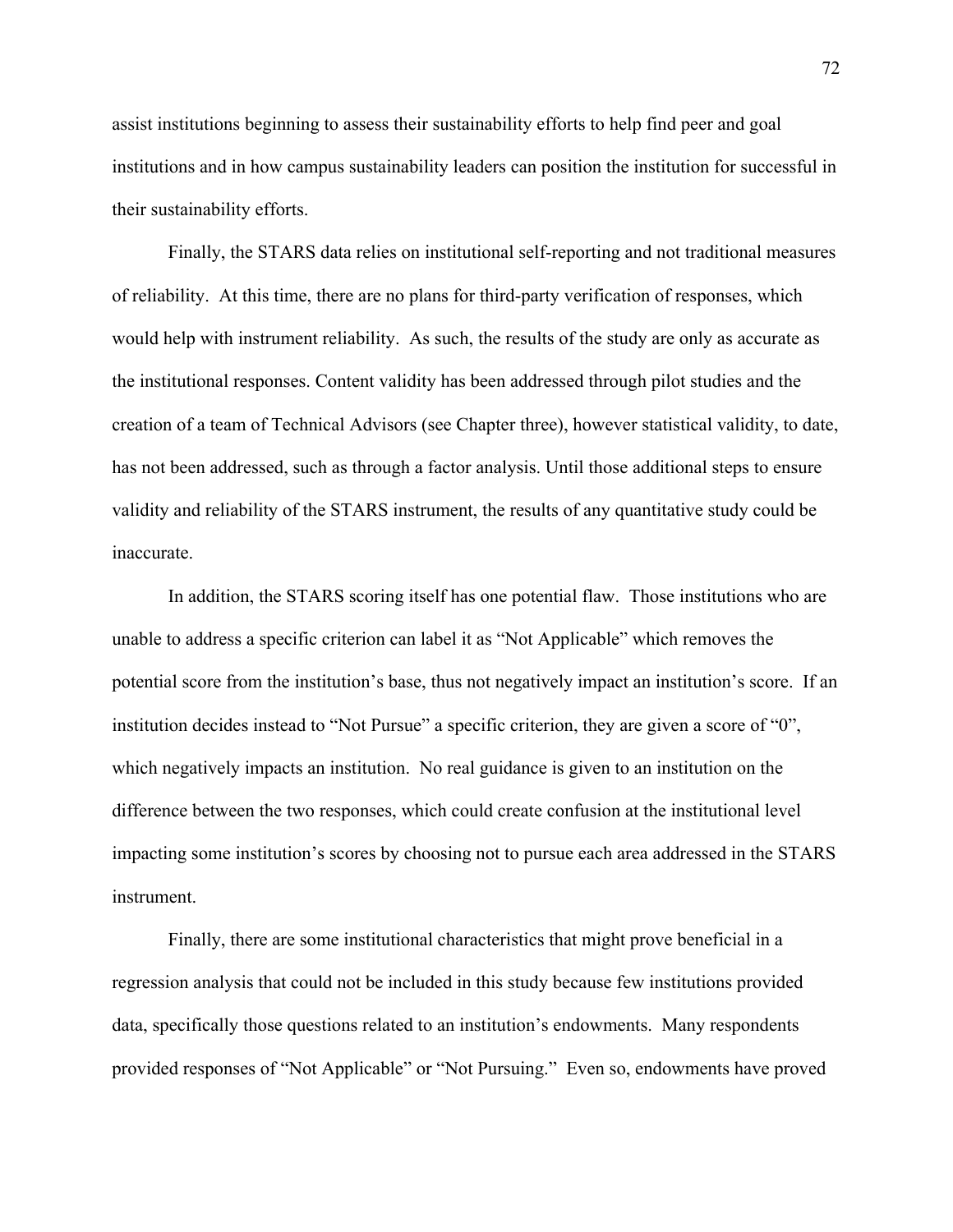good predicators of an institution's success in decision-making, including expenditures, graduation rates, and student retention (Gansemer-Topf & Schuh, 2006). Additionally, other sustainability measurement tools attempt to include endowment information, specifically related to investment strategies, including the ACUPCC (2012b). This area might be one of hesitancy by campus leaders, given the strong disinvestment movement during the apartheid era in South Africa, which is now being repeated with the focus on investments which contribute to climate change (Elder, 2008). As such, many institutions keep their investment strategies private, leaving STARS respondents unable to contribute to this important area.

## **Recommendations for Campus Sustainability Leaders**

The initial results of the multivariate regression analysis were initially disappointing, as only one variable had a significant result. However, given the results of this study, and the influence of tenure and tenure-track faculty members on sustainability, a few recommendations could be suggested to those STARS participants, specifically their sustainability leaders (Presidents, Provosts, Director of Sustainability, etc.) wanting to improve their sustainability efforts.

- 1. Utilize faculty governance systems to allow faculty members to have the ability to create their own policies and programs related to campus sustainability, both within and outside the classroom.
- 2. Ensure that sustainability is integrated into faculty productivity efforts, and is appropriately awarded through the promotion and tenure process, as well as merit pay considerations, as appropriate. This includes integrating sustainability into faculty members' teaching, research, and service. Doing this will naturally increase an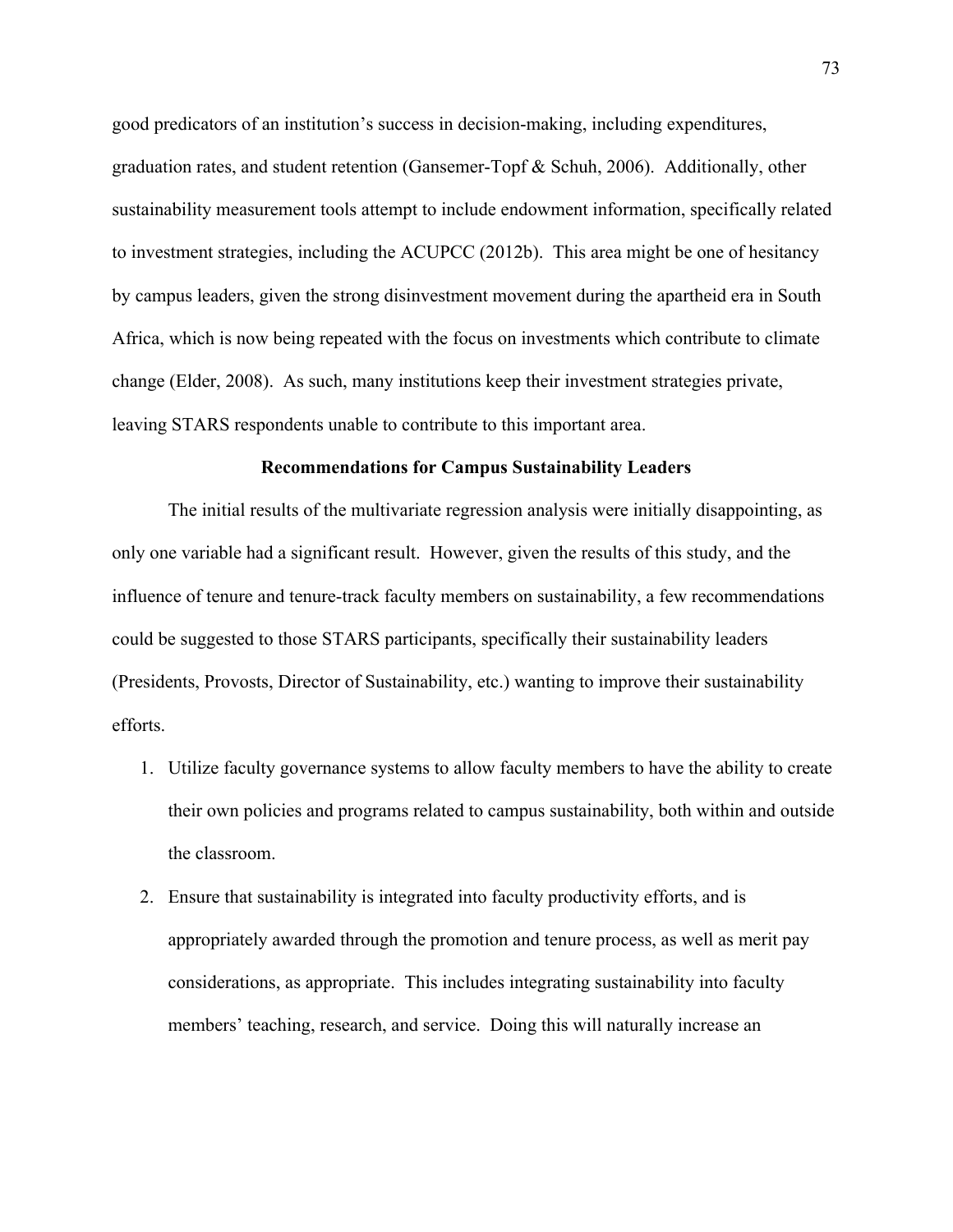institution's STARS scores, as it directly addresses "Education & Research" and "Planning, Administration, & Engagement" scores.

## **Recommendations for Future Study**

The STARS database continues to offer interesting areas for future study. From a quantitative perspective, it would be interesting to see what other potential institutional demographics are significant to higher STARS scores, especially if one isolated a specific variable, such as Carnegie classification. In addition, the STARS instrument itself now has enough responses that a factor analysis would be beneficial to examine the ability of the instrument to best survey the data it is looking to collect. Either of these analyses would continue to help further develop the STARS instrument, provide data to participating institutions, and contribute to the area of sustainability in higher education.

From a qualitative perspective, it would be interesting to continue the discussion on the planning process in sustainability, perhaps through interviews or focus groups with faculty, administrators, students, and sustainability professionals on the STARS data collection process at the institutional level and how the results are utilized by institutions in developing sustainability plans. Are the questions being asked in the STARS instrument directly influencing how participants plan for sustainability at the classroom, facilities, and administrative level (among others)? Are the results of peer institutions being examined to help in sustainability planning? Having these questions addressed would both help continue the development of the STARS instrument, but also provide other institutions best practices on how to utilize the data available.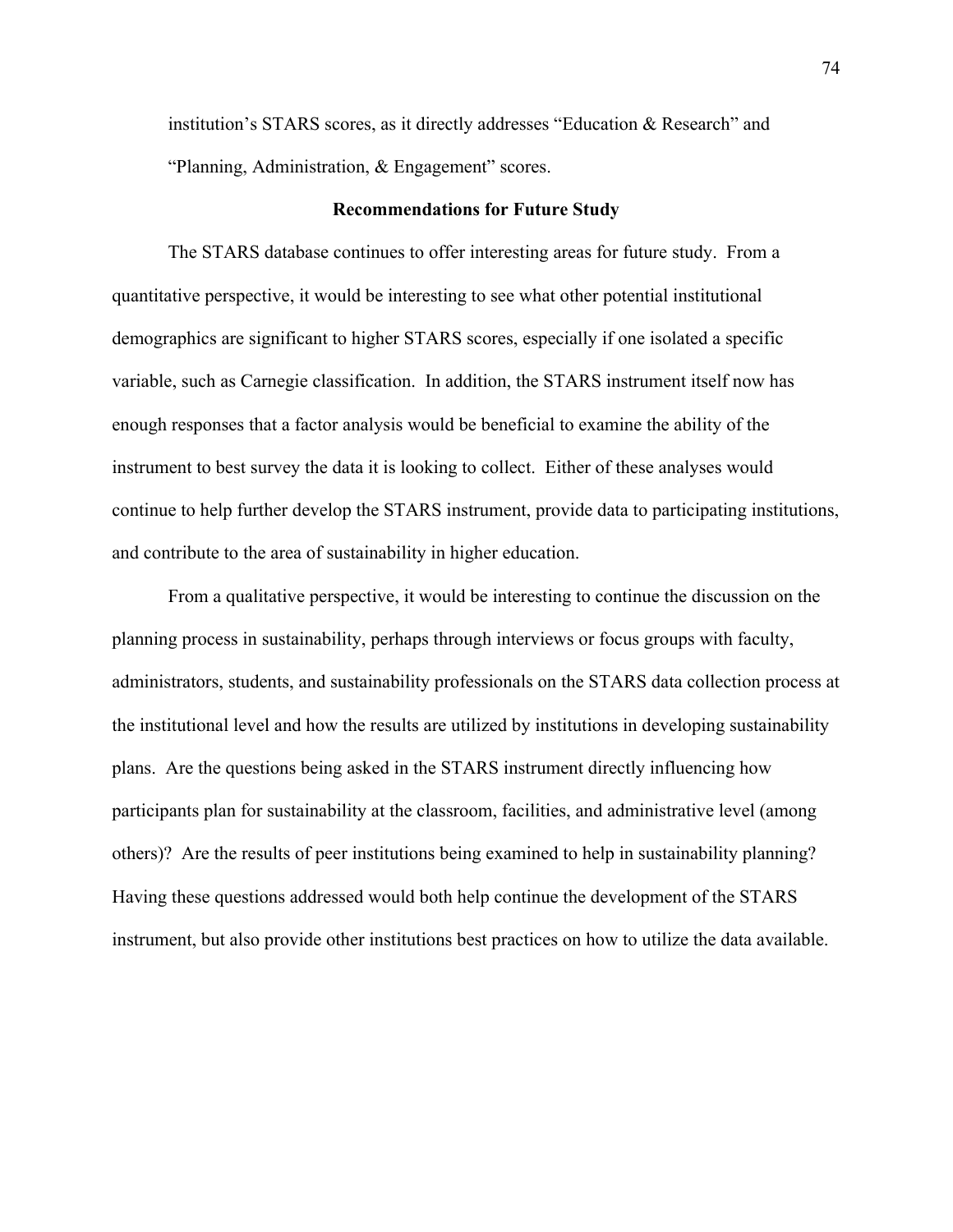## REFERENCES

- American College & University Presidents' Climate Commitment. (2012a). Mission and history*.* Retrieved from http://www.presidentsclimatecommitment.org/about/mission-history
- American College & University Presidents' Climate Commitment. (2012b). Tangible action statistics*.* Retrieved from http://rs.acupcc.org/stats/tangible-actions/
- American College & University Presidents' Climate Commitment. (2013). Signatories*.* Retrieved from http://www.presidentsclimatecommitment.org/signatories
- Association for the Advancement of Sustainability in Higher Education. (2011). STARS technical manual*.* Retrieved from: https://stars.aashe.org/pages/about/technicalmanual.html
- Association for the Advancement of Sustainability in Higher Education. (2012a). STARS overview*.* Retrieved from https://stars.aashe.org/pages/about/
- Association for the Advancement of Sustainability in Higher Education. (2012b). STARS overview*.* Retrieved from: https://stars.aashe.org/pages/about/
- Association for the Advancement of Sustainability in Higher Education. (2012c). STARS governance*.* Retrieved from: https://stars.aashe.org/pages/about/governance/
- Association for the Advancement of Sustainability in Higher Education. (2013a). AASHE member directory*.* Retrieved from http://www.aashe.org/membership/member-directory
- Association for the Advancement of Sustainability in Higher Education. (2013b). STARS institutions*.* Retrieved from https://stars.aashe.org/institutions/data-displays/dashboard/
- Association for the Advancement of Sustainability in Higher Education. (2013c). STARS Data Accuracy Policy*.* Retrieved from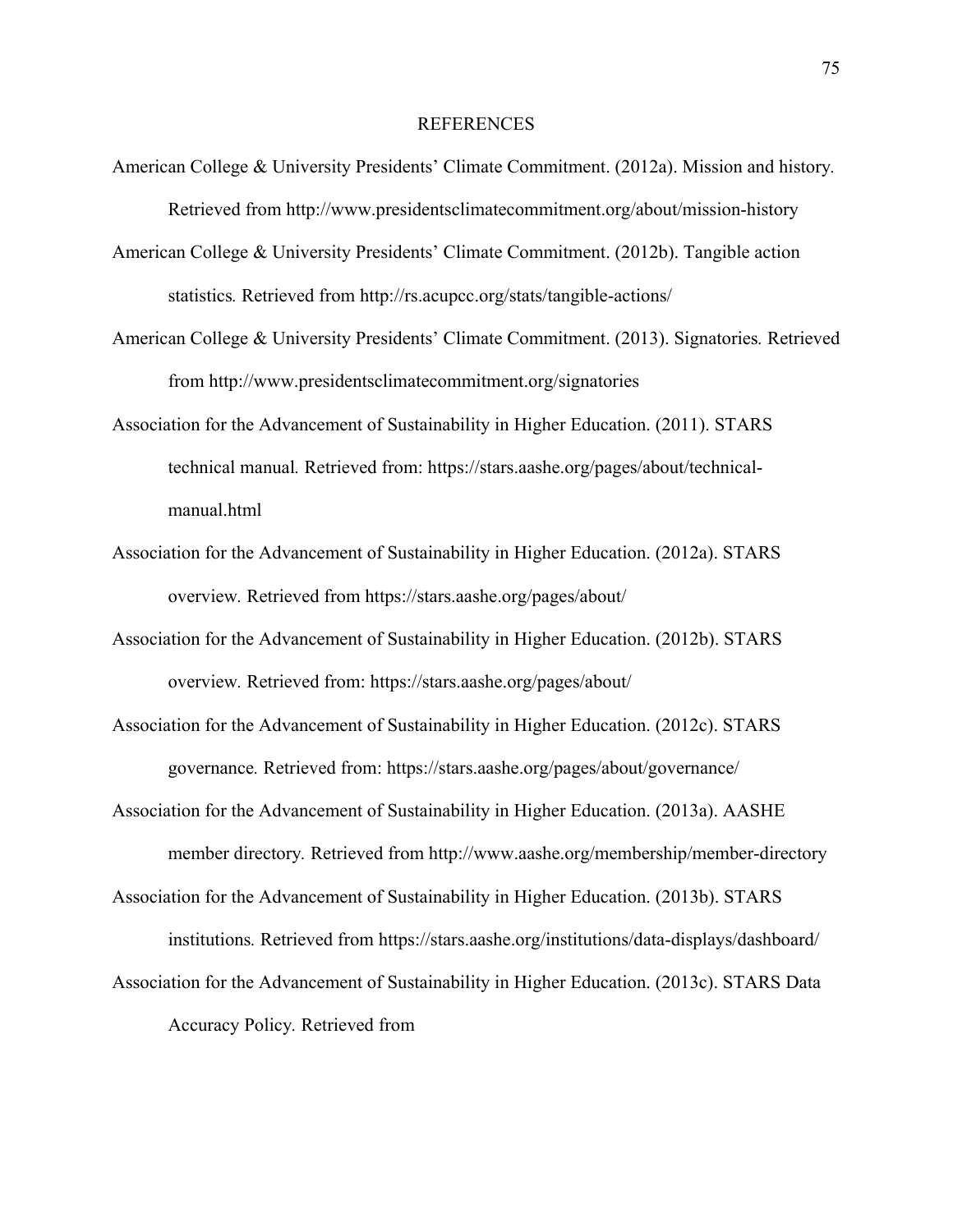http://www.aashe.org/files/documents/STARS/stars\_data\_accuracy\_policy\_07.19.13\_fina l.pdf

Association for the Advancement of Sustainability in Higher Education. (2013d). STARS Data Use Guidelines*.* Retrieved from

http://www.aashe.org/files/documents/STARS/data\_use\_guidelines.pdf

- Bacow, L., & Moomaw, W. (2007). The sustainability challenge. In L. Litten & D. Terkla (Eds), *Advancing sustainability in higher education* (pp. 37-40). San Francisco: Jossey-Bass.
- Bernheim, A. (2003). How green is green? Developing a process for determining sustainability when planning campuses and academic buildings. *Planning for Higher Education, 31*(3), 99–110. Retrieved from http://www1.scup.org/PHE/FMPro?-db=PubData.fp5& lay=ART&-format=read\_inner.htm&-error=error.htm&ID=PUBdJuWPoabI2XQ7LzMaZ&-Find
- Betoret, F. D. (2007). The influence of students' and teachers' thinking styles on student course satisfaction and on their learning process. *Educational Psychology, 27,* 219-234. Retrieved from: http://search.ebscohost.com/login.aspx?direct=true&db=e ric&AN=EJ764160&site=ehost-live
- Bland, C. J., Center, B. A., Finstad, D. A., Risbey, K. R., & Staples, J. (2006). The impact of appointment type on the productivity and commitment of full-time faculty in research and doctoral institutions. *The Journal of Higher Education, 77,* 89-123. Retrieved from http://www.jstor.org/stable/3838733
- Breiman, L., J.H. Friedman, R.A. Olshen, and C.J. Stone. 1984. *Classification and regression trees*. New York: Chapman & Hall.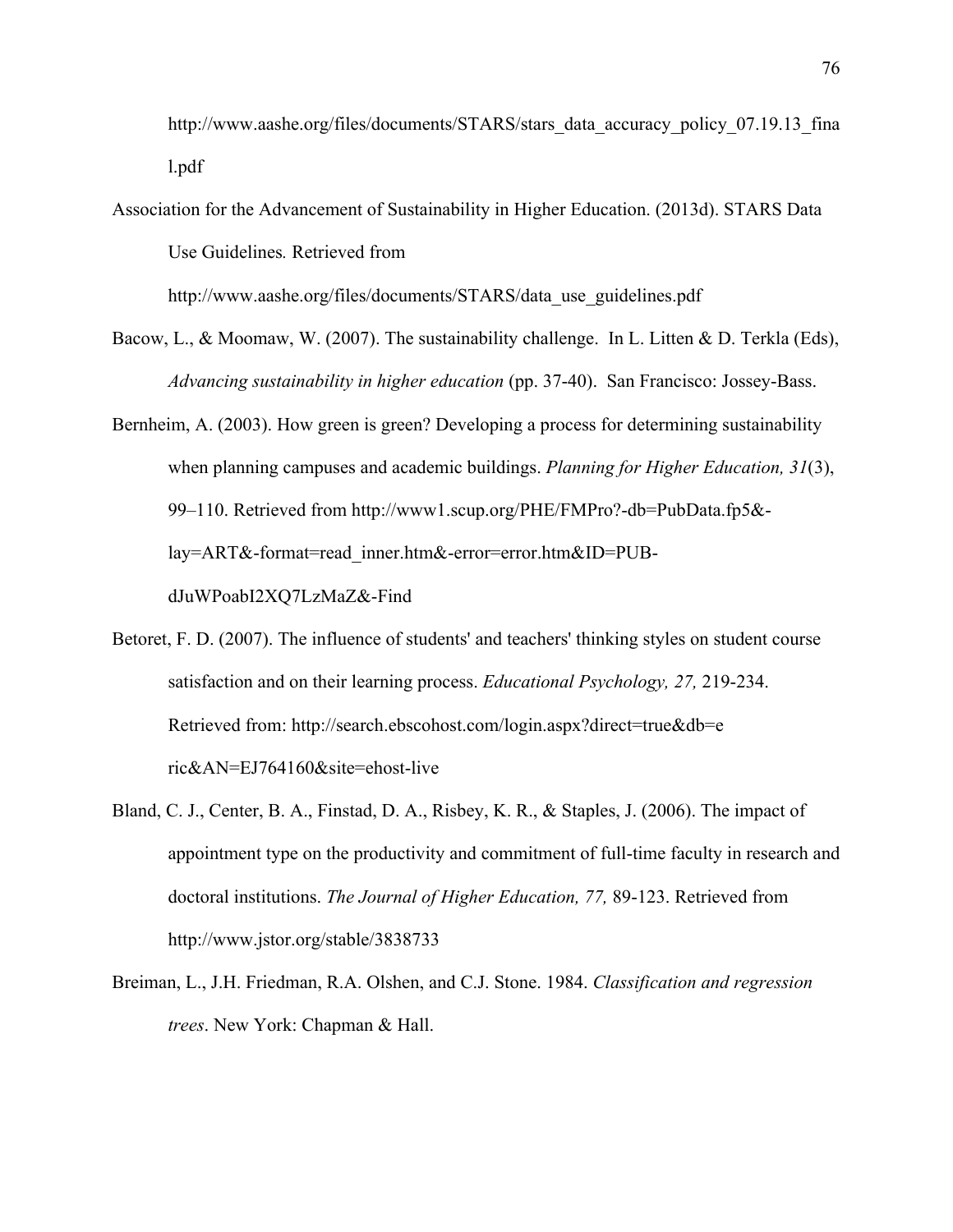- Burbach, H. J., Cnaan, R. A., & Babbitt, C. E. (2010). Organizational predictors of college satisfaction and academic achievement among females. (2010). *Sociological Viewpoints*, *26*, 67-72. Retrieved from: http://search.ebscohost.com/login.aspx?direct=true&db=aph &AN=74467459&site=ehost-live
- Carlson, S. (2008a, May 2). How green was my college? *The Chronicle of Higher Education.* Retrieved from http://search.ebscohost.com/login.aspx?direct=true &db=eric&AN=EJ794167 &site=ehost--‐live

Carlson, S. (2008b, August 26). How does 'Sierra' Magazine come up with its list of greenest colleges? *The Chronicle of Higher Education.* Retrieved from http://chronicle.com/blogs/buildings/how-does-sierra-magazine-come-up-with-its-list-ofgreenest-colleges/5270

- Carlson, S. (2012, April 1). Sustainable Endowments Institute suspends Green Report Card. Retrieved from http://chronicle.com/blogs/buildings/sustainable-endowments-institutesuspends-green-report-card
- Carnegie Foundation for the Advancement of Teaching. (2014). Carnegie classifications: Descriptions. Retrieved from http://classifications.carnegiefoundation.org/descriptions/
- Chance, S. M. (2010). *University leadership in energy and environmental design: How postsecondary institutions use the LEED green building rating system*. (Doctoral dissertation). Retrieved from ProQuest Dissertations and Theses. (3411538)
- Cleaves, S. M., Pasinella, B., Andrews, J., & Wake, C. (2009). Climate action planning at the University of New Hampshire. *International Journal of Sustainability in Higher Education, 10,* 250-265. doi:10.1108/14676370910972567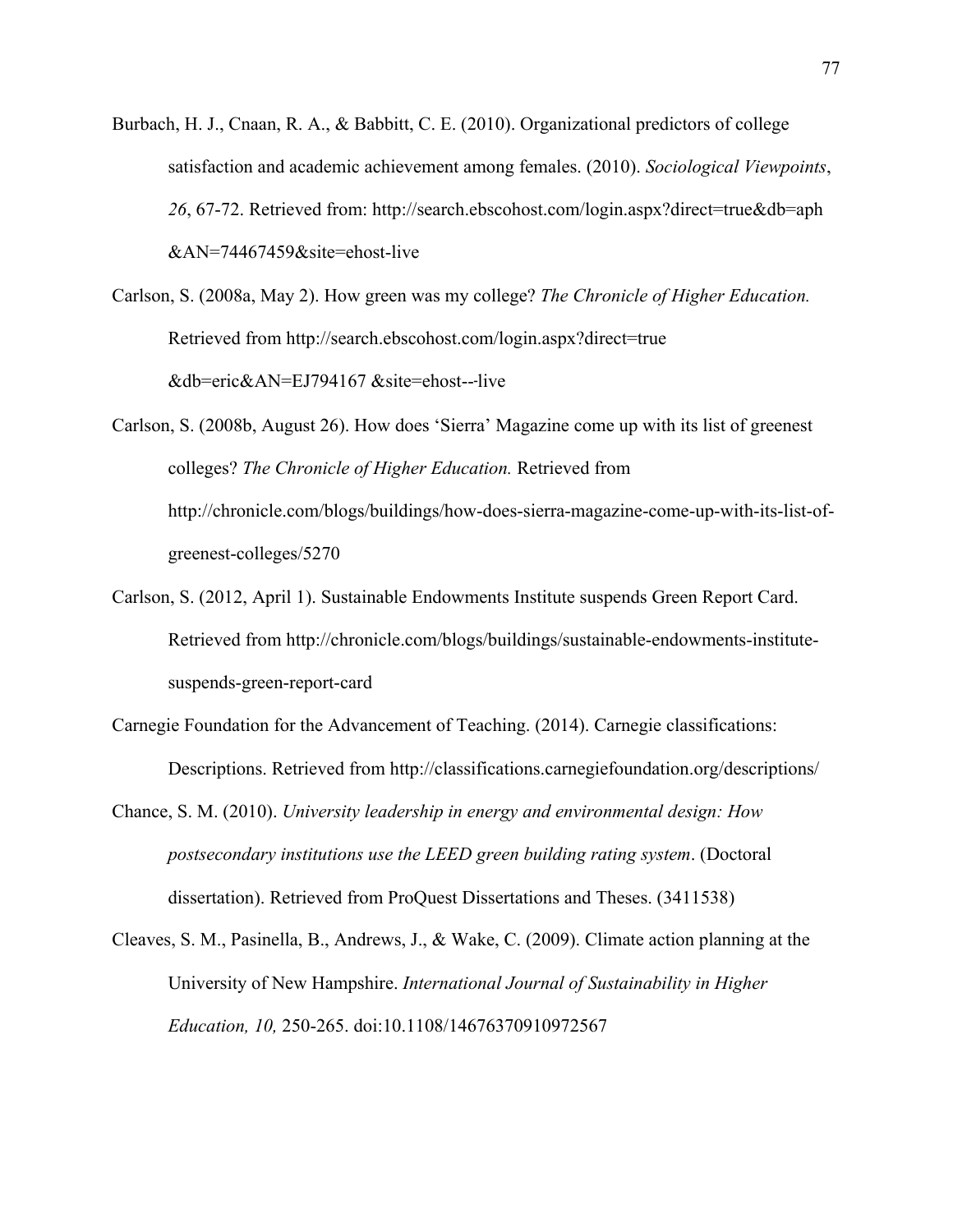- Cortese, A. D. (2008). Higher education's critical role in creating a healthy, just and sustainable society. In W. Simpson (Ed.), *The green campus: Meeting the challenge of environmental sustainability* (17-24). Arlington, VA: APPA.
- Cragg, K. M. (2009). Influencing the probability for graduation at four-year institutions: A multimodel analysis. *Research in Higher Education, 50,* 394-413. doi:10.1007/s11162-009- 9122-2
- Crellin, M. A. (2010). The future of shared governance. *New Directions for Higher Education, 151*, 71-81. Retrieved from http://dx.doi.org/10.1002/he.402
- Creswell, J. W. (2003). *Research design: Qualitative, quantitative, and mixed methods approaches* ( $2<sup>nd</sup>$  ed.). Thousand Oaks, CA: Sage.
- Crotty, M. (1998). *The foundations of social research: Meaning and perspective in the research process.* Thousand Oaks, CA: Sage.

DeLeon, S. (2011, November 3). Measuring sustainability performance at the University of Maryland. Retrieved from http://secondnaturebos.wordpress.com/2011/11/03/measuring-sustainabilityperformance-at-the-university-of-maryland/

- Denzin, N. K., & Lincoln, Y. S. (2008). Introduction: The discipline and practice of qualitative research. In N. K. Denzin & Y. S. Lincoln (Eds.), *The landscape of qualitative research* (pp. 1-43)*.* Thousand Oaks, CA: Sage.
- Eagan, D. J., Calhoun, T., Schott, J., & Dayananda, P. (2008). Guide to climate action planning: Pathways to a low-carbon campus*.* Retrieved from http://www.nwf.org/~/media/PDFs/Global-Warming/Reports/climateactionplanning.pdf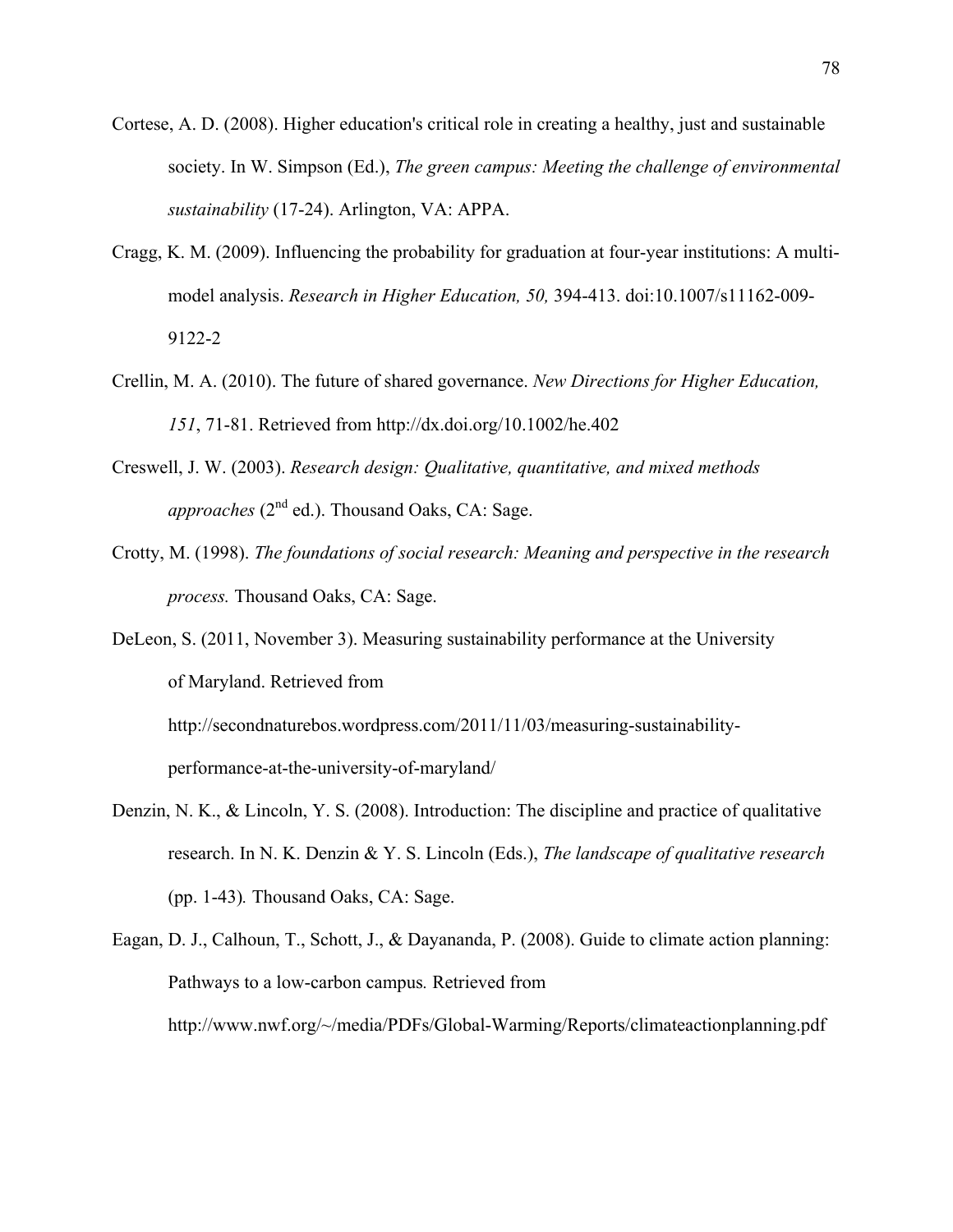Eisen, B. (2009). Master planning for sustainability*.* Retrieved from http://www.nwf.org/campusEcology/climateedu/articleView.cfm?iArticleID=104

- Elder, J. L. (2008). Research and solutions: Think systemically, act cooperatively: The key to reaching a tipping point for the sustainability movement in higher education. *Sustainability: The Journal of Record, 1,* 319-338. doi:10.1089/SUS.2008.9930
- Estes, B., & Polnick, B. (2012). Examining motivation theory in higher education: An expectancy theory analysis of tenured faculty productivity. *International Journal of Management, Business, and Administration, 15*, 1-7. Retrieved from http://www.nationalforum.com/Electronic%20Journal%20Volumes/Estes,%20Brent%20 Examining%20Motivation%20Theory%20IJMBA%2015%201%202012.pdf
- Favero, M. (2006). An examination of the relationship between academic discipline and cognitive complexity in academic deans' administrative behavior. *Research In Higher Education*, *47*, 281-315. doi:10.1007/s11162-005-9389-x
- Fife, B. L., & Losco, J. (2004). Reexamining Carnegie research institutions: Evidence from IPEDS data. *Journal of Scholarship of Teaching and Learning, 4*(1), 1-12. Retrieved from http://search.ebscohost.com/login.aspx?direct=true&db=eric&AN=EJ910325& site=ehost-live
- Fonseca, A., Macdonald, A., Dandy, E., & Valenti, P. (2010). The state of sustainability reporting at Canadian universities. *International Journal of Sustainability in Higher Education, 12,* 22-40. doi:10.1108/14676371111098285
- Galbraith, K. (2009, August 20). Ranking universities by 'greenness.' *The New York Times*. Retrieved from http://green.blogs.nytimes.com/2009/08/20/ranking-universities-bygreenness/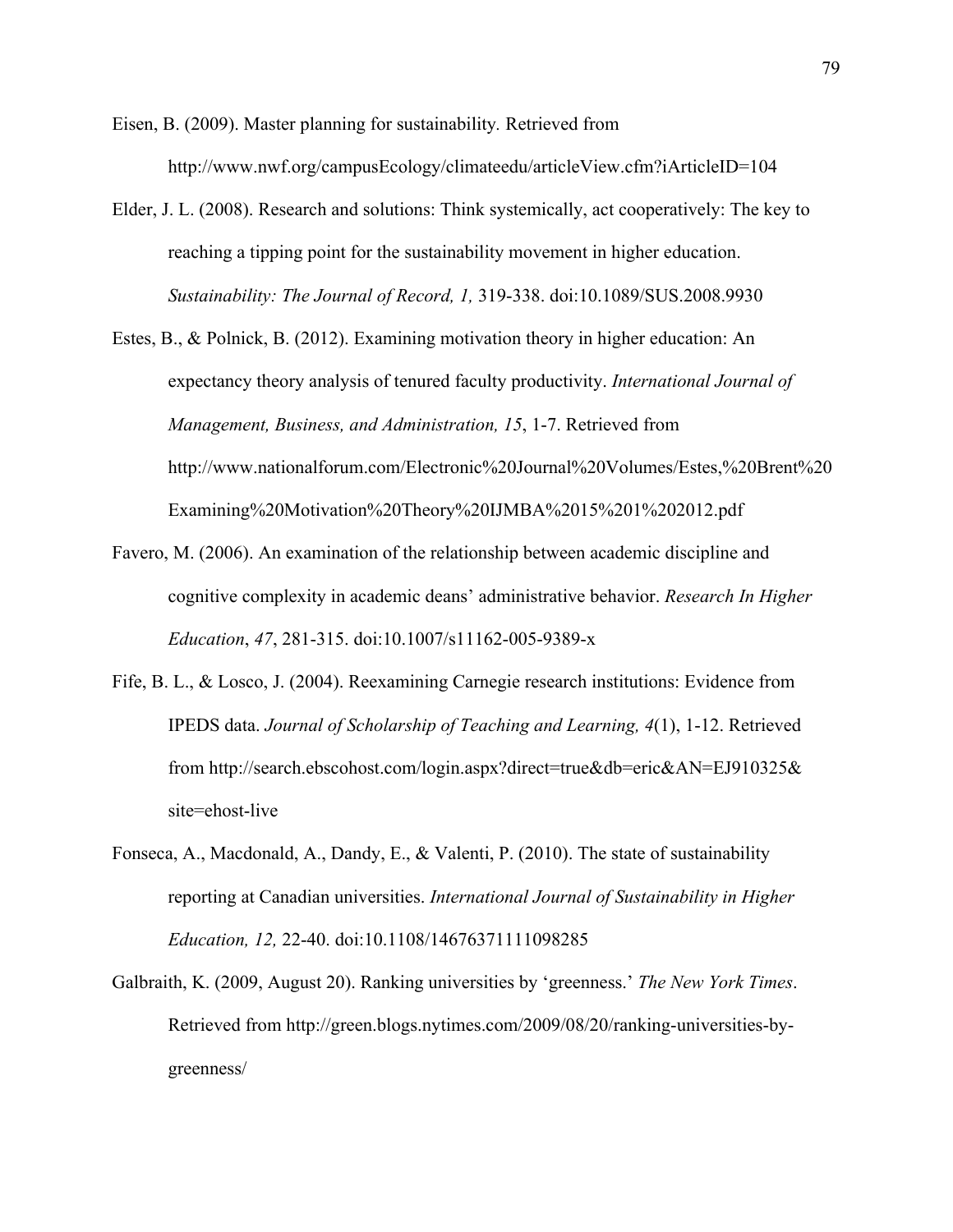- Gansemer-Topf, A. M., & Schuh, J. H. (2006). Institutional selectivity and institutional expenditures: Examining organizational factors that contribute to retention and graduation. *Research In Higher Education*, *47*, 613-642. doi:10.1007/s11162-006-9009-4
- Gay, L. R., Mills, G. E., & Airasian, P. (2006). *Educational research: Competencies for analysis and applications* (8<sup>th</sup> ed.). Upper Saddle River, NJ: Pearson.
- Ghosh, S. (2011). Participation in the Green Power Partnership: An analysis of higher education institutions as partners in the program. *International Journal of Sustainability in Higher Education, 12,* 306-321*.* doi:10.1108/14676371111168241
- Grecho, A. S. (2008). *Determining criteria and indicators for success in higher education programs focused on environmental sustainability*. (Doctoral dissertation, North Carolina State University). Retrieved from ProQuest Dissertations and Theses. (3345381)
- Haigh, M. (2005). Greening the university curriculum: Appraising an international movement. *Journal of Geography in Higher Education, 29*, 31-48. doi:10.1080/03098260500030355
- Hession, R. S. (2011). *Proto-STARS pilot: A nine campus collaboration to adapt the STARS sustainability assessment to northeast boarding schools*. (Doctoral dissertation, Tufts University). Retrieved from ProQuest Dissertations and Theses. (1500409)
- Humblet, E. M., Owens, R., & Roy, L. P. (2010). The roadmap to a green campus. Retrieved from http://www.centerforgreenschools.org/campus-roadmap.aspx

Huyser, M. A. (2004). Faculty perceptions of institutional commitment to the scholarship of engagement. *Journal of Research on Christian Education, 13,* 251-285. Retrieved from http://proxy.bsu.edu/login?url=http://search.ebscohost.com/login.aspx?direct=true&db=er ic&AN=EJ739929&site=ehost-live&scope=site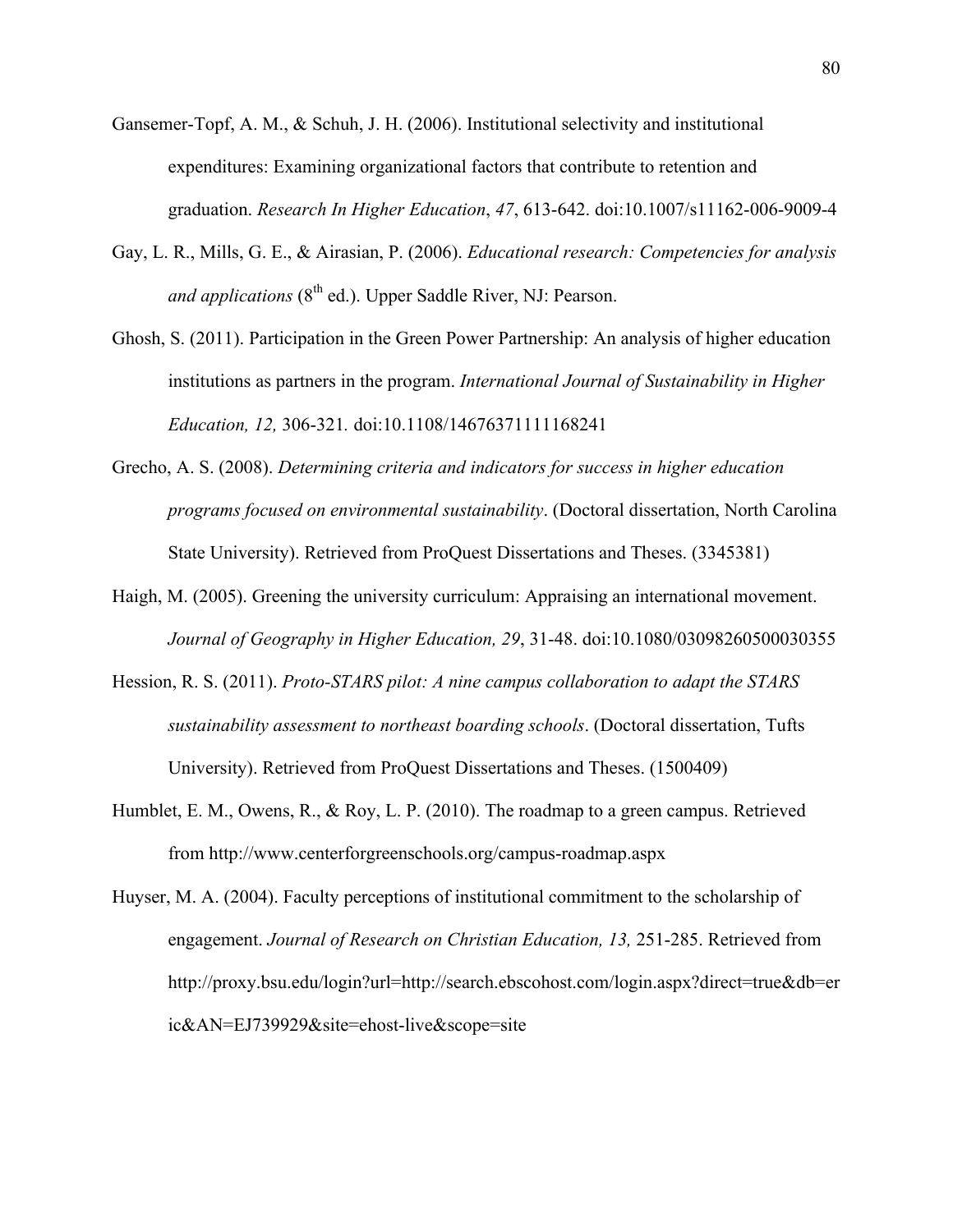- Inkelas, K., Daver, Z. E., Vogt, K. E., & Leonard, J. (2007). Living–learning programs and firstgeneration college students' academic and social transition to college. *Research In Higher Education*, *48*, 403-434. doi:10.1007/s11162-006-9031-6
- James, M. & Card, K. (2012). Factors contributing to institutions achieving environmental sustainability. *International Journal of Sustainability in Higher Education, 13*, 166-176. doi:10.1108/14676371211211845
- Jaschik, S. (2009, April 28). Assessment found to be widespread*. Inside Higher Ed.* Retrieved from http://www.insidehighered.com/news/2009/04/28/assess
- Johnston, S. W. (2003). Faculty governance and effective academic administrative leadership. *New Directions for Higher Education, 124*, 57-63. Retrieved from http://dx.doi.org/10.1002/he.130
- Kinsley, M. & DeLeon, S. (2009). Accelerating campus climate initiatives. Retrieved from http://www.rmi.org/rmi/Campuses
- Krejcie, R. V., & Morgan, D. W. (1970). Determining sample size for research activities. *Educational and Psychological Measurements, 30*, 607-610. Retrieved from http://opa.uprrp.edu/InvInsDocs/KrejcieandMorgan.pdf
- Lampropoulos, G. K., Schneider, M. K., & Spengler, P. M. (2009). Predictors of Early Termination in a University Counseling Training Clinic. *Journal Of Counseling & Development*, *87*(1), 36-46. doi:
- Lewis, R. J. (2000). *An introduction to Classification & Regression Tree (CART) analysis*. Retrieved from:

http://citeseerx.ist.psu.edu/viewdoc/download?doi=10.1.1.95.4103&rep=rep1&type=pdf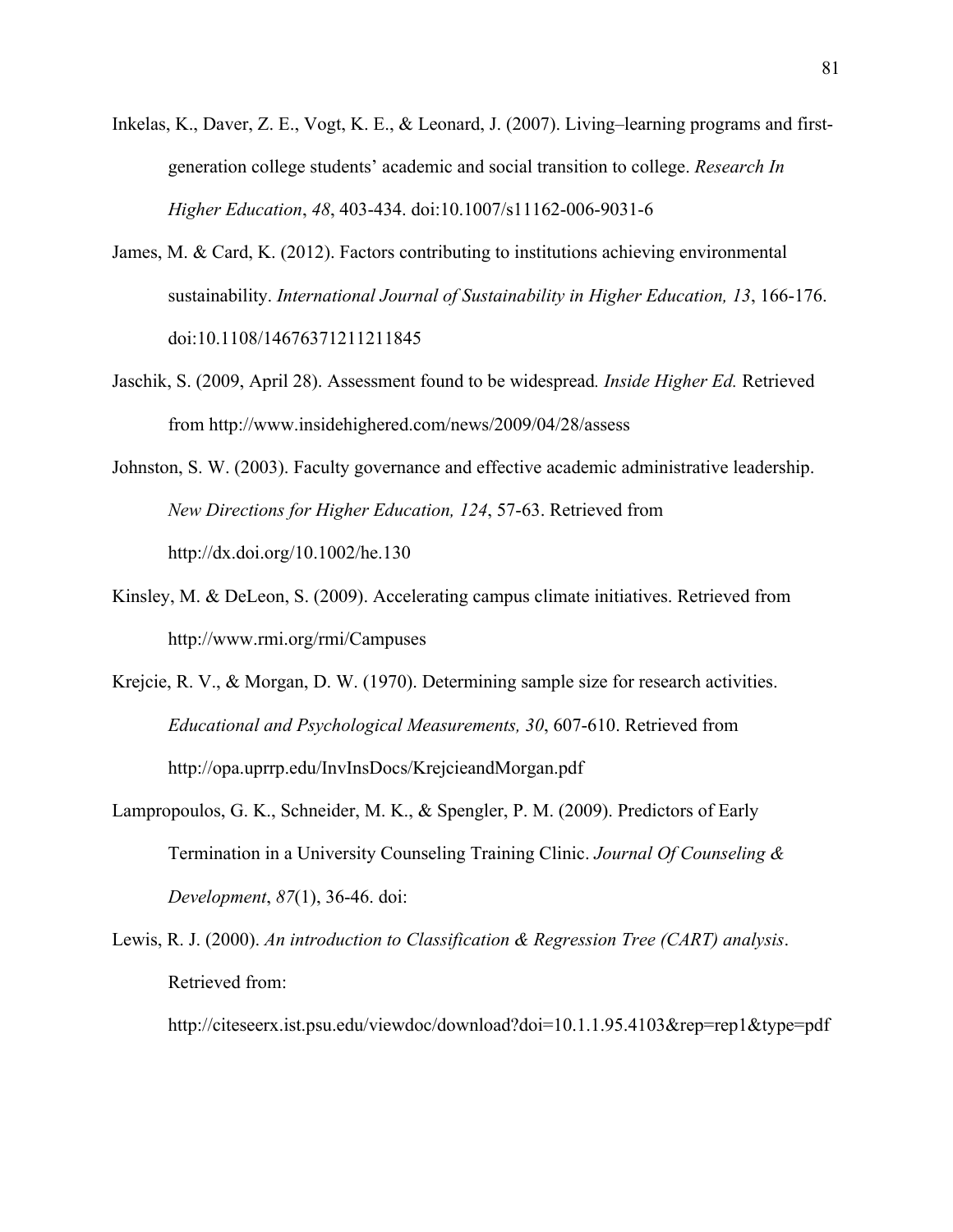- Litten, L. H., & Terkla, D. G. (2007). Editor's notes. In L. Litten & D. Terkla (Eds.), *Advancing sustainability in higher education* (pp. 1-6). San Francisco, CA: Jossey-Bass.
- Lozano, R. (2010). The state of sustainability reporting in universities. *International Journal of Sustainability in Higher Education, 12,* 67-78. doi:10.1108/14676371111098311
- Mamiseishvili, K., & Rosser, V. J. (2011). Examining the relationship between faculty productivity and job satisfaction. *The Journal of the Professoriate, 5*, 100-132. Retrieved from http://jotp.icbche.org/2011/5-2\_Mamiseishvili\_p.100.pdf
- Mascarelli, A. L. (2009). How green is your campus? *Nature, 461,* 154-155. Retrieved from http://search.ebscohost.com/login.aspx? direct=true&db=aph&AN=44132197&site=ehost-live
- Merkel J., & Litten, L. H., (2007). The sustainability challenge. In L. Litten & D. Terkla (Eds.), *Advancing sustainability in higher education* (pp. 7-26). San Francisco, CA: Jossey-Bass.

National Wildlife Federation. (2013). Campus ecology*.* Retrieved from http://www.nwf.org/campus-ecology.aspx

- Ndoye, A. & Parker, M. A. (2010). Creating and sustaining a culture of assessment. *Planning for Higher Education, 38*(2), 28–39. Retrieved from http://www1.scup.org/PHE/FMPro? db=PubItems.fp5&-lay=ART&-format=read\_full.htm&-error=error.htm&ID\_pub=PUB-RD0TjZMYyMY6fxLK9v&t\_Pub\_PgNum=28&-SortField=t\_Pub\_PgNum&-Find
- Orr, D. W. (2008). Rating colleges. In W. Simpson (Ed.), *The green campus: Meeting the challenge of environmental sustainability* (pp. 13-16). Arlington, VA: APPA.
- Pagini, F. (2008). The inheritance of millennial students: What they will inherit from the campus experience - what legacy will they leave. *Planning for Higher Education*, *37*, 49-58.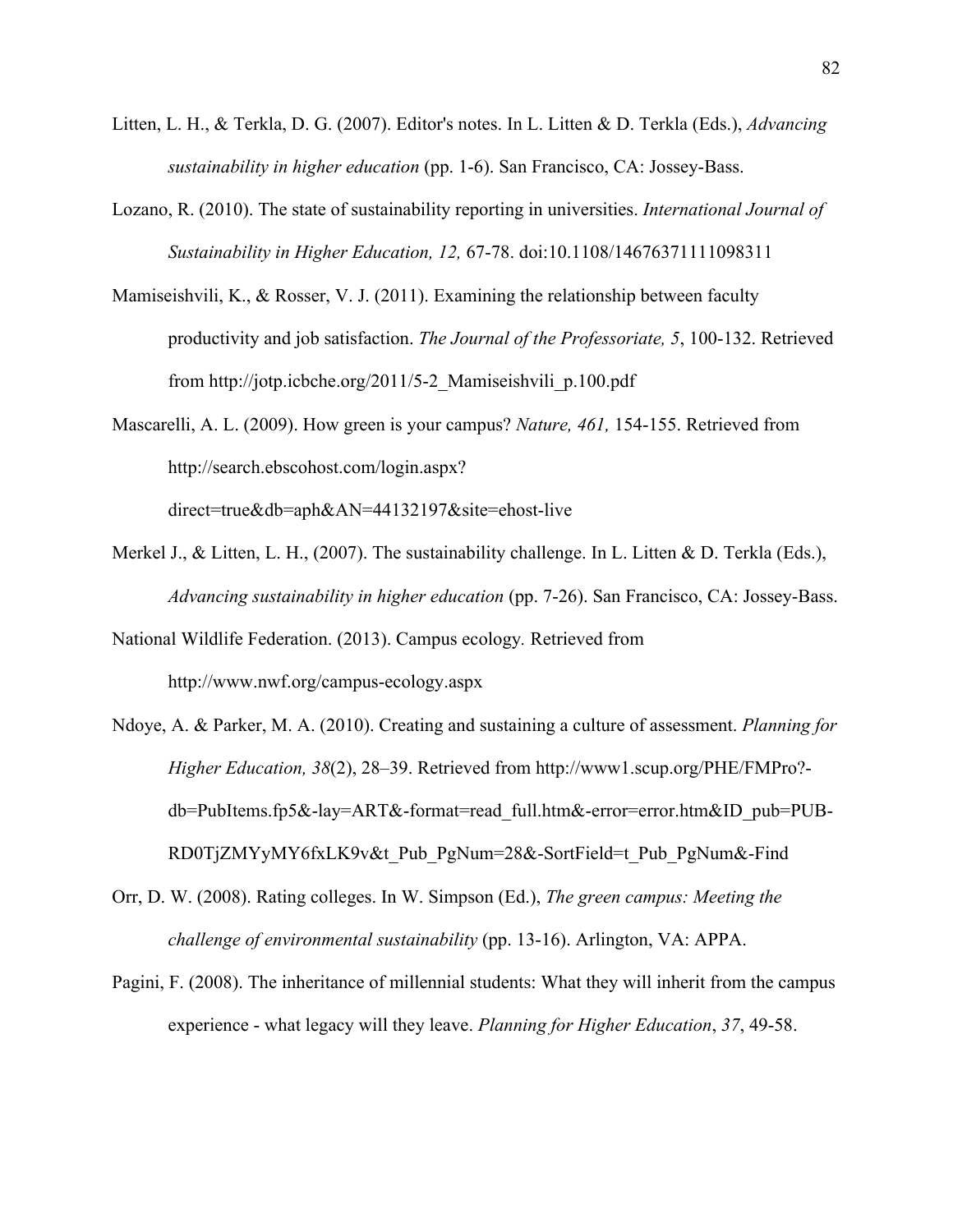Retrieved from http://www1.scup.org/PHE/FMPro?-db=PubData.fp5&-lay=ART& format=read\_inner.htm&-error=error.htm&ID=PUB-TbEIisXSlgntD9SGEi&-Find

- Pollock, N., Horn, E., Costance, R., & Sayre, M. (2009). Envisioning helps promote sustainability in academia*. International Journal of Sustainability in Higher Education*, *10*, 343-353. doi:10.1108/14676370910990693
- Porter, S. R. (2006). Institutional structures and student engagement. *Research In Higher Education*, *47*, 521-558. doi:10.1007/s11162-005-9006-z
- Reason, R., Terenzini, P., & Domingo, R. (2006). First things first: Developing academic competence in the first year of college. *Research In Higher Education*, *47*, 149-175. doi:10.1007/s11162-005-8884-4
- Robinson, E., Amburgey, R., Swank, E., & Faulkner, C. (2004). Test cheating in a rural college: Studying the importance of individual and situational factors. *College Student Journal, 38*. 380-395. Retrieved from: http://search.ebscohost.com/login.aspx?direct=true&db= eric& AN=EJ706685&site=ehost-live
- Sammalisto, K. & Lindhqvist, T. (2008). Integration of sustainability in higher education: A study with international perspectives. *Innovative Higher Education, 32,* 221-233. doi:10.1007/s10755-007-9052-x
- Santo, S. A., Engstrom, M. E., Reetz, L., Schweinle, W. E., & Reed, K. (2009). Faculty productivity barriers and supports at a school of education. *Innovative Higher Education*, *34*, 117-129. doi:10.1007/s10755-009-9098-z
- Savanick, S., Strong, R., & Manning, C. (2008). Explicitly linking pedagogy and facilities to campus sustainability: Lessons from Carleton College and the University of Minnesota. *Environmental Education Research, 14,* 667-679. doi:10.1080/13504620802469212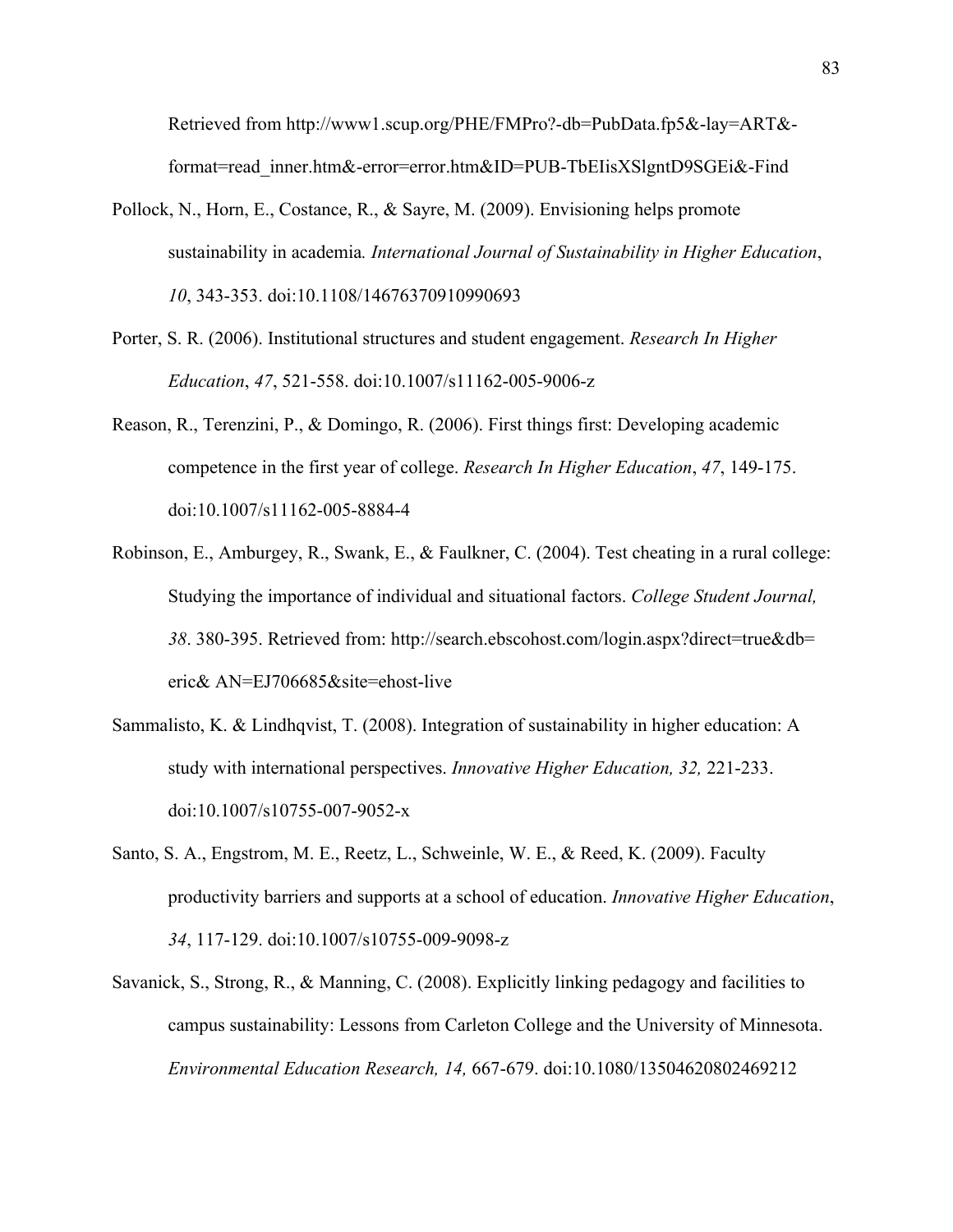Shera, W. (2008). Changing organization culture to achieve excellence in research. *Social Work Research, 32*, 275-280. Retrieved from http://swr.oxfordjournals.org/content/32/4/275.full.pdf

Shipman, D., Aloi, S. L., & Jones, E. A. (2003). Addressing key challenges in higher education assessment. *JGE: The Journal of General Education, 52*, 335-346. doi:10.1353/jge.2004.0016

- Shriberg, M. (2002). Institutional assessment tools for sustainability in higher education: Strengths, weaknesses and implication for practice and theory. *International Journal of Sustainability in Higher Education, 3*, 254-270. doi:10.1108/146763370210434714
- Sierra Club. (2013). Methodology: America's coolest schools. Retrieved from http://www.sierraclub.org/sierra/201309/coolschools/methodology.aspx
- Sierra Club. (2012). America's coolest schools. Retrieved from http://www.sierraclub.org/sierra/201209/coolschools/complete-rankings-coolschools.aspx
- Simpson, W. (2013). Cool campus! A how-to guide for college and university climate action planning. Retrieved from http://www.aashe.org/wiki/climate-planning-guide
- Simpson, W. (2008). A reflection on green campuses. In W. Simpson (Ed.), *The green campus: Meeting the challenge of environmental sustainability* (3-12). Arlington, VA: APPA.
- Strayhorn, T., & DeVita, J. (2010). African American males' student engagement: A comparison of good practices by institutional type. *Journal Of African American Studies*, *14*, 87-105. doi:10.1007/s12111-009-9110-9
- Sustainable Endowments Institute. (2011). Methodology*.* Retrieved from http://www.greenreportcard.org/report-card-2011/methodology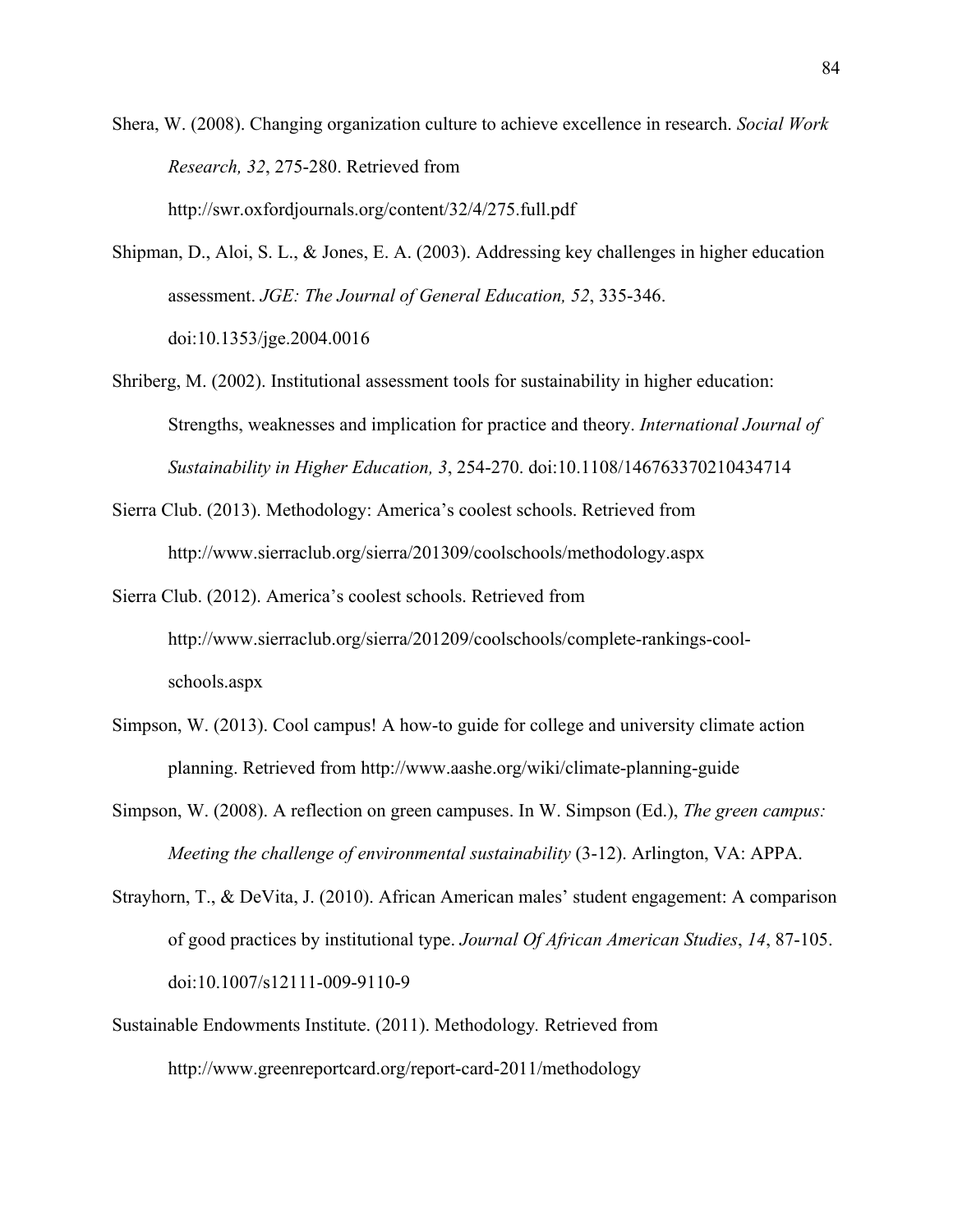- Tabachnick, B. G., & Fidell, L. S. (Eds.). (2007). *Using multivariate statistics* (5<sup>th</sup> ed.). Boston, MA: Pearson.
- Therneau T.M., and B. Atkinson. (2007). rpart: Recursive Partitioning. R package version 3.0.2 (computer software).
- Thompson, G., & Creighton S. H. (2007). Metrics and meaning for environmental sustainability. In L. Litten & D. Terkla (Eds.), *Advancing sustainability in higher education* (pp. 41-54). San Francisco, CA: Jossey-Bass.

Uhl, C., & Anderson, A. (2001). Green destiny: Universities leading the way to a sustainable future. *BioScience, 51,* 36-42. doi: http://dx.doi.org/10.1641/0006- 3568(2001)051[0036:GDULTW]2.0.CO;2

- United States Department of Education. (2012). *The integrated postsecondary education data system: About IPEDS.* Retrieved from http://nces.ed.gov/ipeds/about/
- United States Green Building Council. (2013). What LEED is*.* Retrieved from http://www.usgbc.org/DisplayPage.aspx?CMSPageID=1988
- Universities Leaders for a Sustainable Future. (2001). Program & services: Talloires declaration*.* Retrieved from http://www.ulsf.org/programs\_talloires.html
- Volkwein, J. F., & Sweitzer, K. V. (2006). Institutional prestige and reputation among research universities and liberal arts colleges. *Research in Higher Education, 47*, 129-148. doi:10.1007/s11162-005-8883-5
- Waite, P. S. (2003). Applying a model of sustainability on campus. *Planning for Higher Education, 31*(3), 82–87. Retrieved from http://www1.scup.org/PHE/FMPro? db=PubData.fp5&-lay=ART&-format=read\_inner.htm&-error=error.htm&ID=PUBd86fJZ6zKrwVxbR3ln&-Find